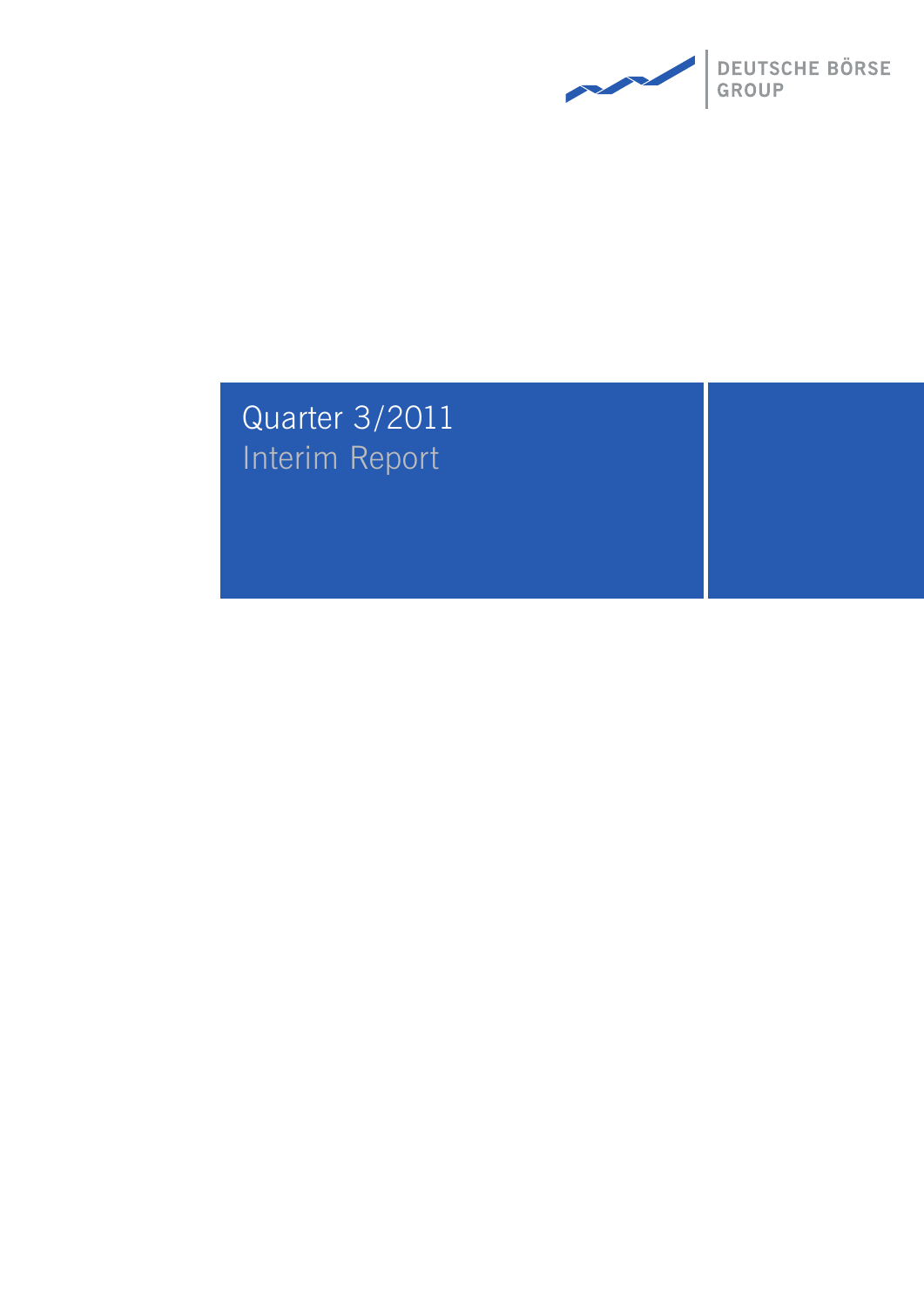## Deutsche Börse Group: financial highlights

 $\overline{a}$ 

|                                                  |               |     | Quarter ended |              |              | Nine months ended |
|--------------------------------------------------|---------------|-----|---------------|--------------|--------------|-------------------|
|                                                  |               |     | 30 Sep. 2011  | 30 Sep. 2010 | 30 Sep. 2011 | 30 Sep. 2010      |
| Consolidated income statement                    |               |     |               |              |              |                   |
| Sales revenue                                    |               | €m  | 604.7         | 504.3        | 1,691.9      | 1,587.9           |
| Net interest income from banking business        |               | €m  | 21.2          | 15.8         | 55.8         | 42.5              |
| Earnings before interest and tax (EBIT)          |               | €m  | 330.9         | 244.1        | 923.7        | 747.1             |
| Net income for the period                        |               | €m  | 315.3         | 161.3        | 706.9        | 479.0             |
| Consolidated cash flow statement                 |               |     |               |              |              |                   |
| Cash flows from operating activities             |               | €m  | 316.7         | 223.9        | 634.1        | 675.5             |
| Consolidated balance sheet (as at 30 September)  |               |     |               |              |              |                   |
| Equity                                           |               | €m  | 3,124.0       | 3,476.9      | 3,124.0      | 3,476.9           |
| Total assets                                     |               | €m  | 261,503.7     | 178,398.2    | 261,503.7    | 178,398.2         |
| Performance indicators                           |               |     |               |              |              |                   |
| Earnings per share (basic)                       |               | €   | 1.69          | 0.87         | 3.79         | 2.58              |
| Earnings per share (diluted)                     |               | €   | 1.69          | 0.87         | 3.79         | 2.57              |
| <b>Market indicators</b>                         |               |     |               |              |              |                   |
| Xetra                                            |               |     |               |              |              |                   |
| Number of transactions                           |               | m   | 75.9          | 45.2         | 187.4        | 141.0             |
| Trading volume (single-counted)                  |               | €bn | 412.8         | 271.4        | 1,113.0      | 950.7             |
| Xetra Frankfurt specialist trading <sup>1)</sup> |               |     |               |              |              |                   |
| Trading volume (single-counted) <sup>2)</sup>    |               | €bn | 14.0          | 13.2         | 43.0         | 46.0              |
| Eurex                                            |               |     |               |              |              |                   |
| Number of contracts                              |               | m   | 783.9         | 563.6        | 2,204.7      | 2,049.1           |
| Clearstream                                      |               |     |               |              |              |                   |
| Value of securities deposited                    |               |     |               |              |              |                   |
| (average for the period)                         | international | €bn | 5,878         | 5,845        | 5,904        | 5,804             |
|                                                  | domestic      | €bn | 5,069         | 5,008        | 5,284        | 5,011             |
| Number of transactions                           | international | m   | 9.5<br>24.2   | 8.3          | 29.2<br>68.4 | 27.0<br>57.9      |
| Global Securities Financing                      | domestic      | m   |               | 18.0         |              |                   |
| (average outstanding volume for the period)      |               | €bn | 619.4         | 534.1        | 571.9        | 511.4             |
| Deutsche Börse share price                       |               |     |               |              |              |                   |
| Opening price <sup>3)</sup>                      |               | €   | 52.40         | 50.08        | 51.80        | 58.00             |
| $\mathsf{High}^{4)}$                             |               | €   | 55.94         | 55.43        | 62.48        | 59.00             |
| $\mathsf{Low}^{\mathsf{4)}}$                     |               | €   | 37.03         | 47.36        | 37.03        | 45.45             |
| Closing price (as at 30 September)               |               | €   | 37.75         | 48.95        | 37.75        | 48.95             |

1) Before 23 May 2011: floor trading

2) Excluding certificates and warrants

3) Closing price of preceding trading day

4) Intraday price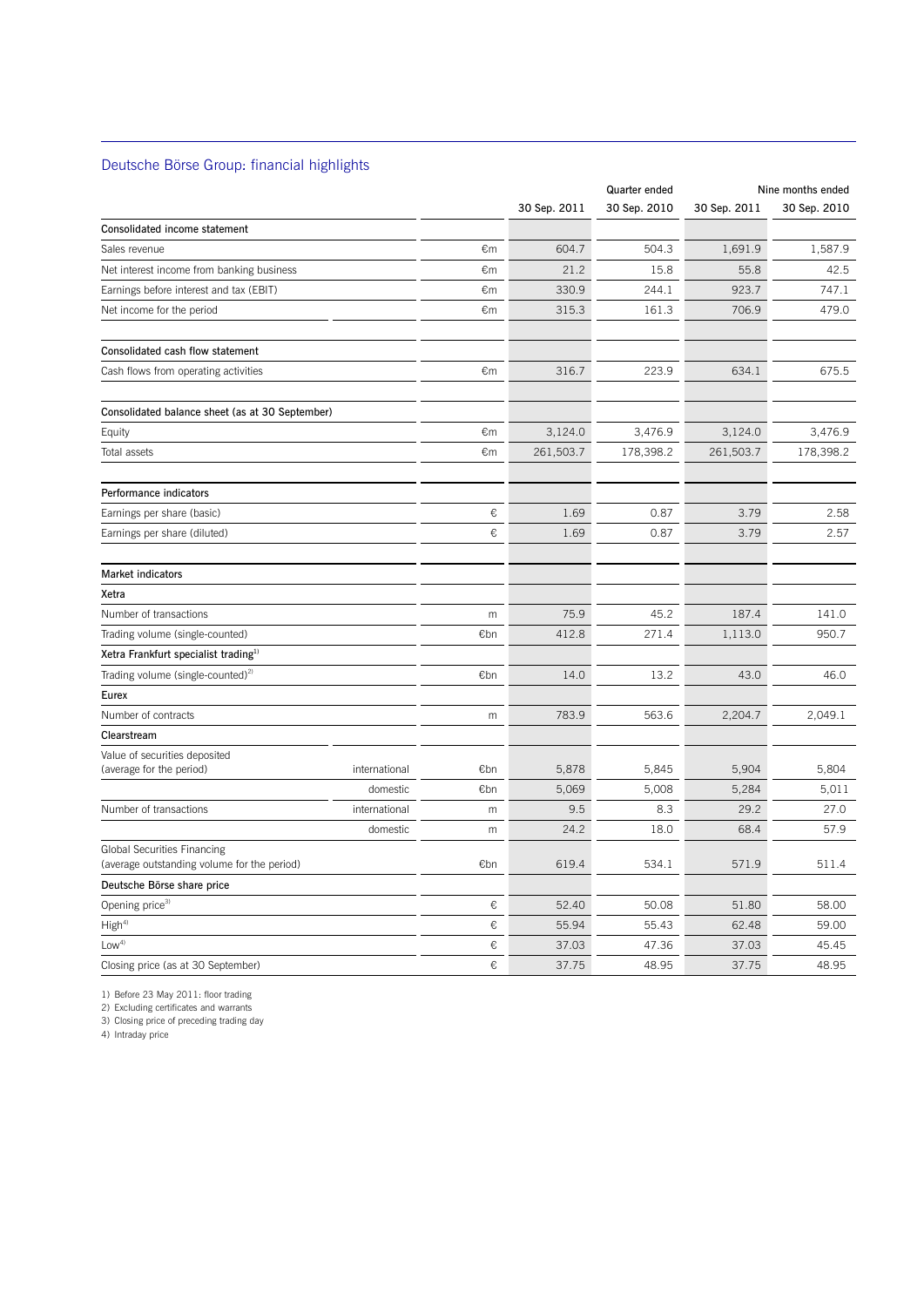## Significant rise in Deutsche Börse's sales revenue and EBIT in the third quarter

- The market correction in combination with the uncertainty about future economic developments led to high activity by market participants and in turn to a significant rise in trading and contract volumes on the cash and derivatives markets in the third quarter of 2011.
- Sales revenue was up 20 percent year-on-year to €604.7 million in Q3/2011 (Q3/2010: €504.3 million).
- Larger deposits and higher short-term interest rates in Q3/2011 boosted net interest income from banking business to  $\epsilon$ 21.2 million (Q3/2010:  $\epsilon$ 15.8 million), a 34 percent increase.
- $\blacksquare$  Total costs in the third quarter of 2011 rose by 11 percent to €317.8 million (Q3/2010: €287.0 million), of which around €25 million related to the planned business combination with NYSE Euronext.
- Earnings before interest and tax (EBIT) were up 36 percent to €330.9 million in the third quarter of 2011 (Q3/2010: €244.1 million).
- The financial result grew to  $\epsilon$ 75.2 million in the third quarter of 2011 as a result of the remeasurement of the share component of the liabilities resulting from the announced acquisition of the SIX Group's shares in Eurex Zürich (Q3/2010: €–18.6 million).
- Basic earnings per share thus amounted to  $£1.69$  for an average of 186.0 million shares (Q3/2010: €0.87 for 185.9 million shares).
- The Company is lowering its last announced cost guidance for 2011 from  $\epsilon$ 1,145 million to around  $\epsilon$ 1,130 million since it was able to accelerate the implementation of its efficiency measures in the first nine months of 2011 without restructuring costs and costs resulting from the planned business combination with NYSE Euronext.
- On 27 October 2011 Deutsche Börse AG resolved on a share buyback programme, that will last until the end of 2011, amounting to around €100 million.

#### Development of Deutsche Börse AG shares since the beginning of Q3/2011



- STOXX<sup>®</sup> Europe 600 Financials<sup>2)</sup>
- 1) As from 20 July the data shown refer to tendered

shares (ISIN DE000A1KRND6).

2) Index-linked, closing price on 30 June 2011

<sup>-</sup> DAX<sup>®</sup> performance<sup>2)</sup>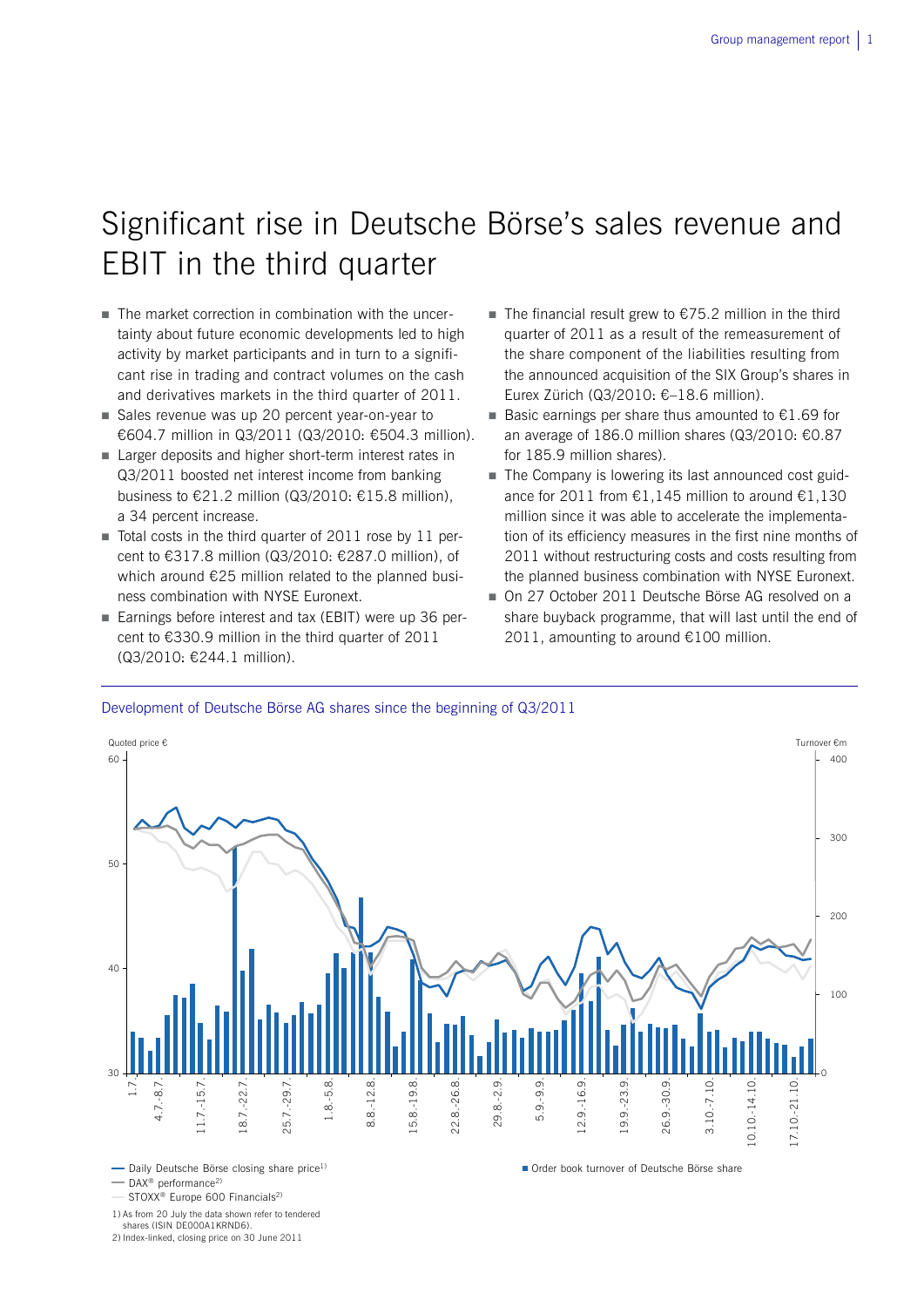## Group interim management report

## Proposed business combination of Deutsche Börse Group und NYSE Euronext

On 15 February 2011, Deutsche Börse AG and NYSE Euronext announced that they have entered into a business combination agreement following approval from both companies' boards. Under the agreement, the companies will combine to create the world's premier global exchange group.

Following approval on 7 July 2011 of the planned combination by the shareholders of NYSE Euronext with a majority of 96.09 percent of the capital present, 82.43 percent of the shareholders of Deutsche Börse AG accepted the exchange offer made by the holding company Alpha Beta Netherlands Holding N.V. (Holding), which ended on 13 July 2011. A total of 95.42 percent of Deutsche Börse AG shares were tendered for exchange at the end of a further acceptance period on 1 August 2011. In accordance with the Wertpapiererwerbs- und Übernahmegesetz (WpÜG, German Securities Acquisition and Takeover Act), this has led to a further acceptance period of three months, ending at midnight (CET) on 4 November 2011. The conditions of the offer remain unchanged during this additional acceptance period.

An equity interest of more than 95 percent gives the shareholder of an Aktiengesellschaft (German stock corporation) the legal power to initiate proceedings to squeeze out the minority shareholders in accordance with the provisions of the Aktiengesetz (AktG, German Stock Corporation Act) or the WpÜG. Deutsche Börse AG announced on 8 September 2011 Holding would not exercise the option of initiating a squeeze-out under takeover law for those Deutsche Börse shares not tendered for exchange during the original exchange offer by Holding.

In addition, Deutsche Börse AG announced that Holding was not currently considering a squeeze-out under stock corporation law in accordance with section 327a ff. of the AktG and that Deutsche Börse would probably enter into a control agreement.

The planned combination has now been approved by different regulatory and supervisory authorities: the Committee on Foreign Investment in the United States in August 2011, the Bundesanstalt für Finanzdienstleistungsaufsicht (BaFin, the German Federal Financial Supervisory Authority) in September and Luxembourg's Commission de Surveillance du Secteur Financier (CSSF) in October. As expected, the European Commission commenced its Phase II anti-trust review of the planned combination on 4 August 2011, which is expected to continue until the end of the year.

The transaction is still subject to a number of conditions precedent, including approval by the competent anti-trust, financial, securities and other supervisory authorities in the USA and Europe.

## Results of operations, financial position and net assets

#### **Results of operations in the first nine months of 2011**

Deutsche Börse's business activity saw positive growth in the first nine months of 2011. The natural disaster in Japan and political unrest in North Africa and the Middle East influenced volatility – and hence trading activity in securities and derivatives – in the first quarter, while turbulence in the euro zone at the end of the second quarter and continuing into the third quarter of 2011 led to an increase in trading activity. Temporarily, this in turn boosted sales revenue significantly in the Xetra and Eurex segments. The growth of post-trade services in the Clearstream segment continued the trend of the previous year, while the Market Data & Analytics segment further increased its sales of data and information products. Deutsche Börse Group's total sales revenue increased by 7 percent year-on-year to €1,691.9 million (Q1–Q3/2010: €1,587.9 million).

Net interest income from banking business generated in the Clearstream segment recovered significantly, growing by 31 percent to €55.8 million (Q1–Q3/2010: €42.5 million). In addition to higher average overnight customer cash deposits, this is due to the two 0.25 percentage point increases in the key interest rate by the European Central Bank (ECB) in April and July 2011.

Total costs in the first nine months of 2011 fell by 7 percent to €878.3 million (Q1–Q3/2010: €941.8 million). In particular higher sales revenue drove up volume-related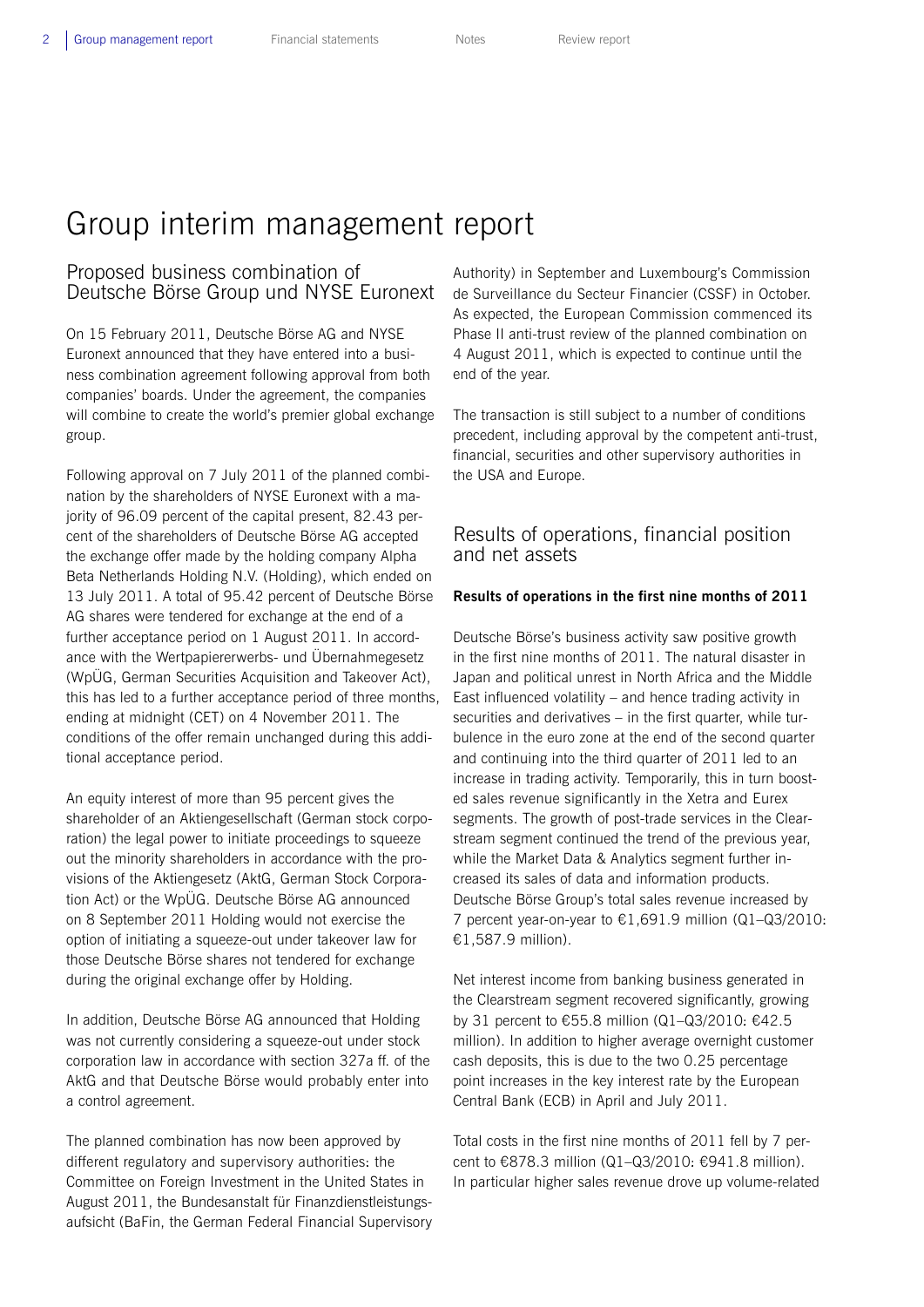costs by 13 percent to  $£176.9$  million (Q1-Q3/2010: €157.0 million), whereas operating costs fell by 11 percent to €701.4 million (Q1–Q3/2010: €784.8 million). The main factors behind the decline in costs that are within the Group's control were as follows:

- Non-recurring costs, mainly in connection with the planned business combination with NYSE Euronext and efficiency measures from the programme of 2010, fell year-on-year. In the first nine months of 2011, the project costs relating to the planned combination with NYSE Euronext reached €54.5 million (Q1–3/2010: €0 million) and net costs for efficiency measures amounted to €0.8 million (Q1–Q3/2010: €122.7 million).
- Depreciation and amortisation expenses decreased compared with the prior-year period, partly due to impairment losses on intangible assets necessary in 2010.

Adjusted for costs related to the planned business combination with NYSE Euronext and costs for efficiency measures, operative costs declined by 2 percent to €646.1 million in the first nine months of 2011.

This year, the accelerated implementation of the efficiency programme let to savings of €130 million instead of €115 million. In 2012, a further €20 million in savings is thus expected instead of the previous €35 million. The cost cutting programme totalling €150 million will consequently be realised much more rapidly than previously planned. Meanwhile, all personnel measures have been implemented. The Company was able to prevent forced redundancies due to the success of the voluntary leaver programme.

The result from equity investments increased to  $£13.8$ million, up 42 percent on the prior-year period (Q1–Q3/ 2010: €9.7 million) mainly due to higher contributions by European Energy Exchange AG (EEX®) and Scoach Holding S.A.

Due to the significant increase in sales revenue and the decline in costs, EBIT rose sharply by 24 percent to €923.7 million (Q1–Q3/2010: €747.1 million).

The Group's financial result for the first nine months of 2011 was €38.2 million (Q1–Q3/2010: €–71.3 million). The increase is due to the agreement Deutsche Börse AG signed with SIX Group AG in the second quarter of 2011 to settle part of the purchase price for the acquisition of all shares in Eurex Zürich AG in shares of Holding or Deutsche



1) Including the ISE impairment charge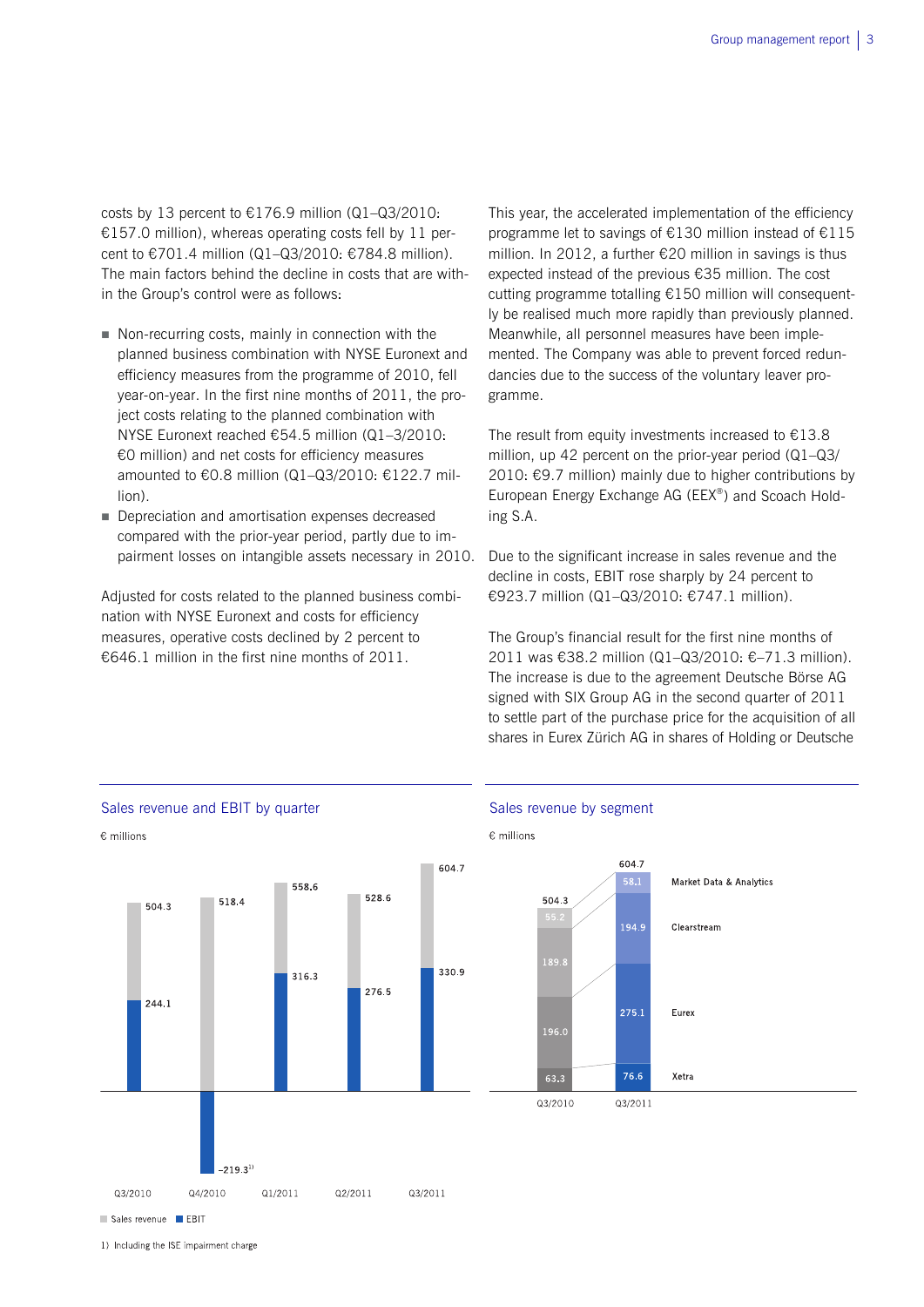Börse AG. Until then, the shares component of the purchase price liability will be measured at fair value through profit and loss. Since the price of Deutsche Börse AG shares has declined since the agreement was entered into, this resulted in non-cash and tax-neutral income amounting to €95.4 million as at 30 September 2011. This is partially offset by an interest expense of  $\epsilon$ 1.5 million on the discounted cash component. The value of the liability will fluctuate with the share price of Deutsche Börse AG until settlement and will therefore continue to lead to earnings volatility.

The effective Group tax rate was 24.9 percent (Q1–Q3/ 2010: 27.0 percent). The reduction primarily results from the tax-exempt financial income mentioned above. After adjustment, the tax rate for the first nine months of 2011 amounted to 26.0 percent and is in accordance with the Company's expectations.

Net income for the first nine months of 2011 rose by 48 percent to €706.9 million (Q1–Q3/2010: €479.0 million). Basic earnings per share, based on a weighted average of 186.0 million shares outstanding, rose to €3.79 in the same period (Q1-Q3/2010: €2.58 for 185.9 million shares outstanding).

#### **Results of operations in the third quarter of 2011**

Continuing turbulence in the euro zone, sovereign debt levels in certain European countries and doubts surrounding the euro rescue facility led to unusually high trading activity in the third quarter of 2011. Substantial uncertainty in the markets prompted many investors to restructure or hedge their portfolios. As a result, trading volumes in securities and derivatives increased significantly yearon-year in the third quarter of 2011.

Driven by this higher trading activity, Deutsche Börse Group's sales revenue rose 20 percent as against the prior-year quarter, to €604.7 million (Q3/2010: €504.3 million). The Market Data & Analytics segment, which is largely independent of trading activity on the markets, again showed stable growth in the third quarter of 2011. Net interest income from banking business generated in the Clearstream segment rose by 34 percent in the third

quarter of 2011 to €21.2 million (Q3/2010: €15.8 million) on the back of higher average overnight customer deposits and a further increase in the key interest rate by the ECB in July 2011. Other operating revenue climbed 65 percent to €19.3 million (Q3/2010: €11.7 million), mainly due to exchange rate effects and the sale of a minor shareholding in another exchange.

Deutsche Börse Group's total costs were up 11 percent year-on-year, at €317.8 million (Q3/2010: €287.0 million). Operating costs increased by 7 percent year-on-year, to €251.2 million (Q3/2010: €235.4 million). Volumerelated costs rose by 29 percent to €66.6 million (Q3/2010: €51.6 million). The rise corresponds to an increase in sales revenue and is, in addition, due to changes in the fee models for trading US options on ISE and German/European shares in the specialist model on Xetra®. Taken together, the two effects do not impact earnings. Total costs in the third quarter of 2011 include costs of €25.5 million for the proposed combination with NYSE Euronext. The costs of efficiency programmes were offset by the reversal of provisions for efficiency measures.

The equity-accounted associates and joint ventures European Energy Exchange AG and Scoach Holding S.A. made a significant contribution to the total result from equity investments of €3.5 million (Q3/2010: €–0.7 million).

EBIT rose by 36 percent year-on-year to €330.9 million (Q3/2010: €244.1 million), driven by the positive sales revenue development.

The financial result for the third quarter of 2011 amounted to €75.2 million (Q3/2010: €–18.6 million). As described in the relevant paragraph commenting on the first nine months of 2011, the rise is due to the effect of the equity component of the liability resulting from the agreement with SIX Group on the acquisition of its shares in Eurex Zürich AG.

The effective Group tax rate in the third quarter of 2011 was 21.6 percent (Q3/2010: 27.0 percent). As with the full nine-month period, this decline is primarily due to the tax-free nature of the financial income described above. Adjusted, the Group tax rate in Q3/2011 was 26.0 percent.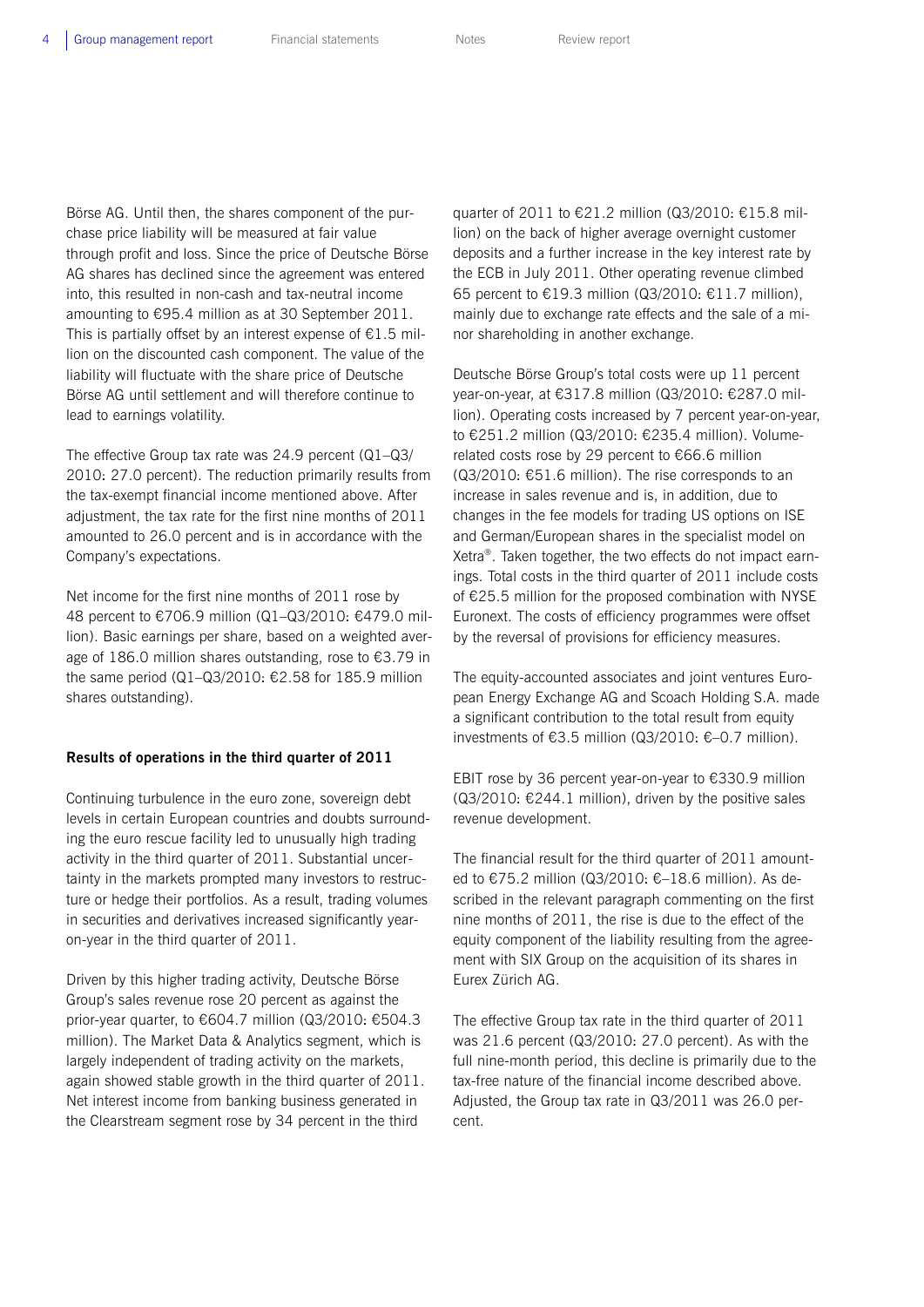Net income for the third quarter of 2011 rose to €315.3 million (Q3/2010: €161.3 million). Basic earnings per share, based on a weighted average of 186.0 million shares outstanding, rose in line with this in the third quarter of 2011 to €1.69 (Q3/2010: €0.87 for 185.9 million shares outstanding).

times, including on trading days with particularly high volumes. The number of Xetra transactions increased by 68 percent year-on-year to 75.9 million (Q3/2010: 45.2 million), while the average value of a Xetra transaction declined by 9 percent to €10.9 thousand in the third quarter of 2011 (Q3/2010: €12.0 thousand).

#### **Xetra segment**

**First nine months of 2011** 

- Sales revenue in the first nine months of 2011 rose by 8 percent to €215.1 million (Q1–3/2010: €199.1 million).
- EBIT went up by 36 percent to reach  $€107.6$  million (Q1–3/2010: €79.1 million).

#### **Third quarter of 2011**

- Sales revenue grew by 21 percent to  $\epsilon$ 76.6 million (Q3/2010: €63.3 million).
- EBIT increased by 51 percent to €38.9 million (Q3/2010: €25.7 million).

In the first nine months of 2011, demand from institutional and private investors for trading services provided by the Xetra segment increased significantly year-on-year. This growth stems mainly from the third quarter of 2011, when market participants restructured their portfolios in a secure, transparent market in light of the sharp rise in volatility.

Trading volumes on Xetra rose by 17 percent year-onyear in the first nine months of 2011, to  $\epsilon$ 1,112.9 billion (Q1–Q3/2010: €950.7 billion). The number of transactions in Xetra electronic trading was up by 33 percent to 187.4 million in the first nine months of 2011 (Q1–Q3/ 2010: 141.0 million).

Xetra trading volumes were 52 percent up on the prioryear period in the third quarter of 2011, at €412.8 billion (Q3/2010: €271.4 billion), mainly because the levels of government debt in several eurozone countries and the doubts surrounding the euro rescue facility again sparked considerable market uncertainty, prompting investors to trade more. Liquid, orderly trading was ensured at all





1) Including income from listing and cooperation agreements<br>and IT sales revenue allocated to the segment

The Xetra Frankfurt Specialist Trading model introduced in May continued to prove its worth. Despite the considerable volatility in the third quarter of 2011, investors were able to trade continually with high liquidity and at low spreads. The earlier 8 a.m. start to trading has also been extremely well received. In the first nine months of 2011, the trading volume in Xetra Frankfurt Specialist Trading (or, before 23 May, floor trading at the Frankfurt Stock Exchange) declined by 7 percent to  $€43.0$  billion (Q1–Q3/ 2010: €46.0 billion). In the third quarter of 2011, however, the same factors that impacted the Xetra main market resulted in a 6 percent rise year-on-year to €14.0 billion (Q3/2010:  $£13.2$  billion). As in the second quarter, the sales revenue generated in Xetra Frankfurt Specialist Trading increased. In addition to increased trading volumes, this is mainly attributable to the introduction of a new pricing model for Xetra Frankfurt Specialist Trading. At the same time, the new pricing model led to an increase in volume-related costs, with the result that this effect was not reflected in earnings.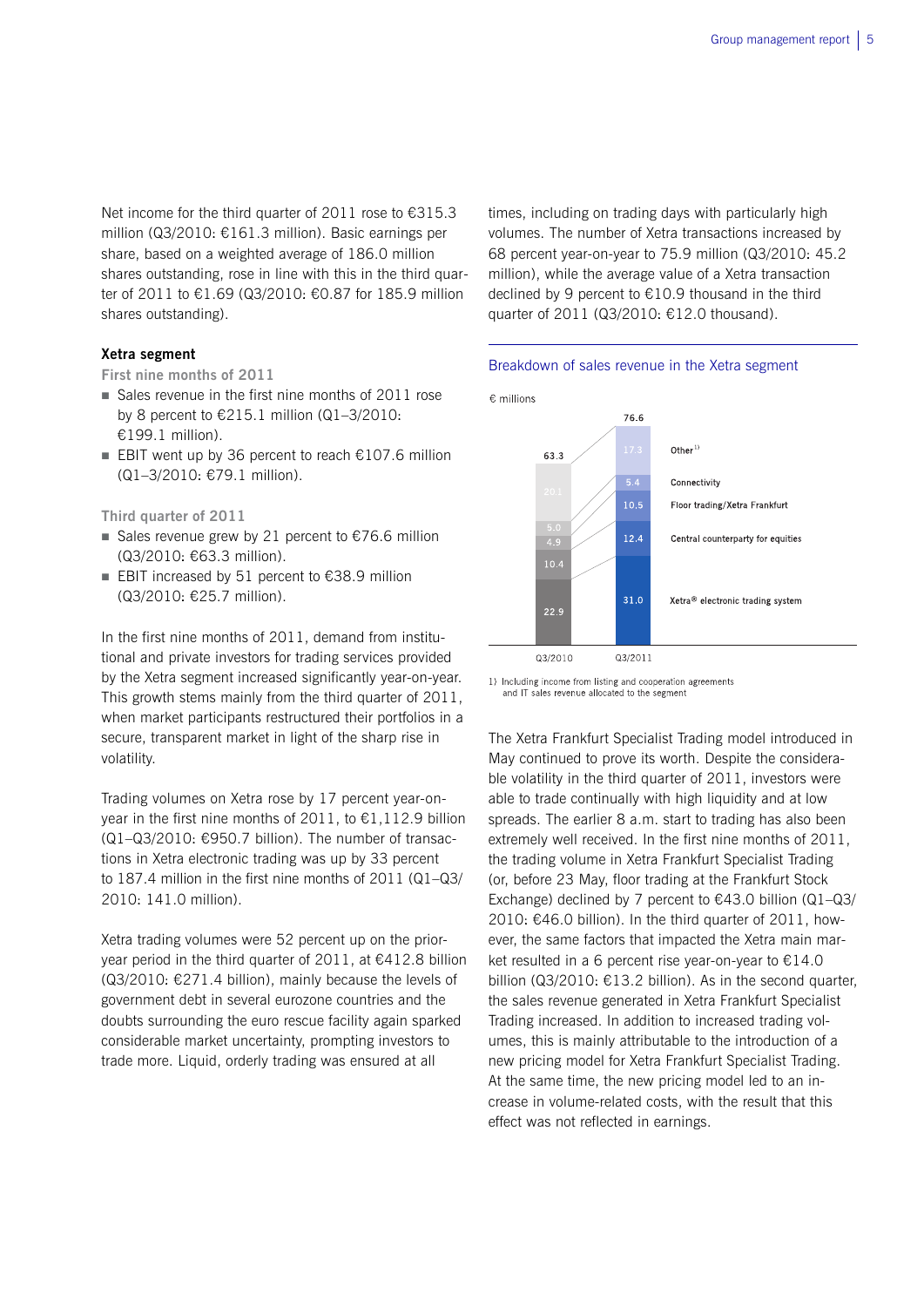Tradegate Exchange, which is operated by a company in which Deutsche Börse has held a majority interest since the beginning of January 2010, generated a trading volume of €24.9 billion in the first nine months of 2011 (Q1–Q3/2010: €11.9 billion), an increase of 109 percent. Tradegate Exchange also achieved growth in the third quarter of 2011, lifting its trading volume by 171 percent to €10.3 billion, in particular as a result of its continued success in connecting new customers.

The Xetra segment's EBIT rose by 36 percent to €107.6 million in the first nine months of 2011 (Q1–Q3/2011: €79.1 million) and by 51 percent to €38.9 million in the third quarter of 2011 (Q3/2010: €25.7 million).

For over eleven years now, Deutsche Börse has operated Europe's leading marketplace for exchange-traded funds (ETFs). ETFs combine the flexibility of an equity with the risk diversification of a portfolio. They track the performance of entire markets or sectors in a single product, are traded via stock exchanges as efficiently and with the same liquidity as equities, and can be bought for low transaction costs without load fees. Since their launch in Europe, their number and assets under management have grown steadily. As at 30 September 2011, 874 ETFs were listed on Deutsche Börse (Q3/2010: 717 ETFs) and the assets under management held by ETF issuers amounted

to €151.6 billion (Q3/2010: €144.5 billion). In the first nine months of 2011, the XTF<sup>®</sup> segment's trading volume increased by 26 percent to €148.3 billion (Q1–Q3/2010: €118.5 billion). In the third quarter of 2011, it climbed by more than 90 percent to €63.9 billion (Q3/2010: €33.5 billion). The market share of Deutsche Börse in Europe remains stable at 37 percent (Q3/2010: 37 percent).

The most heavily traded ETFs are based on the European  $STOXX^*$  equity indices and on the DAX® index. In some cases, they are more liquid than the highly liquid DAX shares. In the third quarter of 2011, the product range was extended to include the first ETFs on individual sectors, such as emerging-market industrial goods and utilities. It was also bolstered by further ETFs that focus on sustainability, taking into account economic and social aspects as well as the traditional criteria of profitability, liquidity and security when selecting companies.

Xetra-Gold®, a physically backed bearer bond issued by Deutsche Börse Commodities GmbH, showed stable business development. At the end of the third quarter of 2011, Deutsche Börse Group held 53.2 tonnes under custody (30 September 2010: 49.9 tonnes). Given a gold price of €38.79 per gram on 30 September 2011, the value of the gold was equivalent to over €2.1 billion. With a share of 35 percent, Xetra-Gold was the most heavily traded security in the Exchange Traded Commodities segment in the third quarter of 2011.

|                                                         | Q3/2011<br>€m | Q3/2010<br>€m | Change<br>% | $Q1 - 3/2011$<br>€m | $Q1 - 3/2010$<br>€m | Change<br>% |
|---------------------------------------------------------|---------------|---------------|-------------|---------------------|---------------------|-------------|
| Business: key indicators                                |               |               |             |                     |                     |             |
| Sales revenue                                           | 76.6          | 63.3          | 21          | 215.1               | 199.1               | 8           |
| EBIT                                                    | 38.9          | 25.7          | 51          | 107.6               | 79.1                | 36          |
| Markets: key indicators                                 |               |               |             |                     |                     |             |
| Trading volume<br>(order book turnover, single-counted) | €bn           | €bn           |             | €bn                 | €bn                 |             |
| Xetra <sup>®</sup>                                      | 412.8         | 271.4         | 52          | 1,112.9             | 950.7               | 17          |
| Xetra Frankfurt specialist model <sup>1)</sup>          | 14.0          | 13.2          | 6           | 43.0                | 46.0                | $-7$        |
| Tradegate Exchange <sup>2)</sup>                        | 10.3          | 3.8           | 171         | 24.9                | 11.9                | 109         |
| Transactions                                            | m             | m             |             | m                   | m                   |             |
| Xetra                                                   | 75.9          | 45.2          | 68          | 187.4               | 141.0               | 33          |

#### Xetra segment: key indicators

1) Before 23 May 2011: floor trading; excluding certificates and warrants

2) Upon execution of customer orders against one another, the order book turnover is counted twice.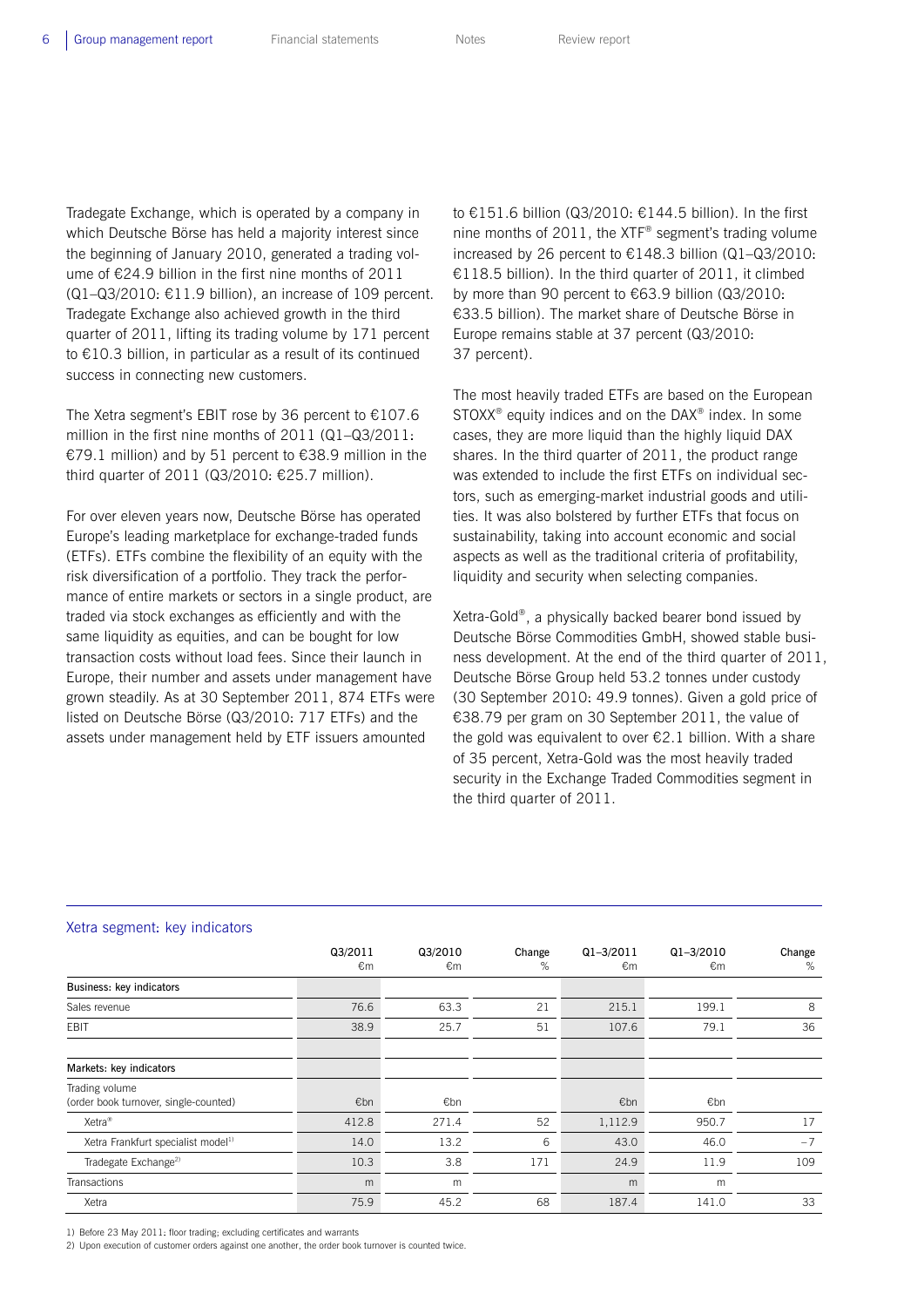Deutsche Börse recorded 56 new admissions in the third quarter of 2011. Four companies were admitted to the Prime Standard, one to the Entry Standard and 51 to the First Quotation Board. The total placement volume amounted to €332.1 million, with the Prime Standard accounting for €303.4 million, the bulk of it. The largest issue was that by Prime Office REIT-AG (€213.9 million). Again, the highly international profile of Deutsche Börse's listing platforms was plain to see: two of the four issuers in the Prime Standard came from China and over 90 percent of the issuers on the First Quotation Board were from abroad. Deutsche Börse also continued its track record of success in bond issuance in the third quarter of 2011: four companies as issuers representing a total issue volume of around €130 million were admitted to the Entry Standard market segment for bonds.

Deutsche Börse Group continually makes investments in technology. At the end of August 2011, for example, it extended its portfolio for trading and market data connections to include, among other things, the 10 Gbps bandwidth for connectivity to Xetra (see also the section on the Eurex segment). This significantly reduced the transit time for co-location customers, who trade from a special server in Frankfurt. At the beginning of July 2011, the entire Xetra host infrastructure was migrated within Frankfurt to a new location. In the process, all host computer and gateway hardware was replaced with the latest hardware with even higher performance. For Xetra customers, this reduces system latency by up to 40 percent.

#### **Eurex segment**

**First nine months of 2011** 

- Sales revenue in the first nine months of  $2011$  grew by 10 percent to €724.0 million (Q1-3/2010: €655.9 million).
- EBIT rose by 21 percent to  $€421.3$  million (Q1-3/ 2010: €348.6 million).

#### **Third quarter of 2011**

- Eurex sales revenue was up by 40 percent to €275.1 million (Q3/2010: €196.0 million).
- EBIT increased by 72 percent to  $€166.5$  million (Q3/2010: €97.0 million).

Volumes in Eurex derivatives trading increased year-onyear in the first nine months of 2011. This growth was particularly pronounced in the third quarter of 2011 and resulted from the greater need among market participants to hedge positions due to the increased use of exchangetraded and centrally cleared derivatives in light of the European debt crisis and the higher market volatility that this triggered. Trading volumes for European futures and options increased by 8 percent in the first nine months of 2011 to 1,606.4 million contracts (Q1–Q3/2010: 1,484.3 million). Trading volumes on the International Securities Exchange (ISE) were up 6 percent on the prioryear period in the first nine months of 2011. Overall, 2,204.7 million contracts were traded on Eurex's derivatives exchanges in the first nine months of 2011 (Q1–Q3/ 2010: 2,049.1 million), an increase of 8 percent.

In the third quarter of 2011, the number of European futures and options contracts traded on Eurex rose by 39 percent to 562.9 million (Q3/2010: 404.4 million). Together with ISE, the trading volume increased by 39 percent to 783.9 million contracts (Q3/2010: 563.6 million).

European traded equity index derivatives remained the product group generating the most sales revenue on the Eurex derivatives exchange. These recorded a 16 percent increase to 723.7 million contracts in the first nine months of 2011 (Q1–Q3/2010: 622.9 million). This growth stems mainly from the third quarter of 2011, when the number of contracts rose by 70 percent to 310.4 million (Q3/2010: 182.1 million), and reflects the above-mentioned greater need among market participants to hedge positions.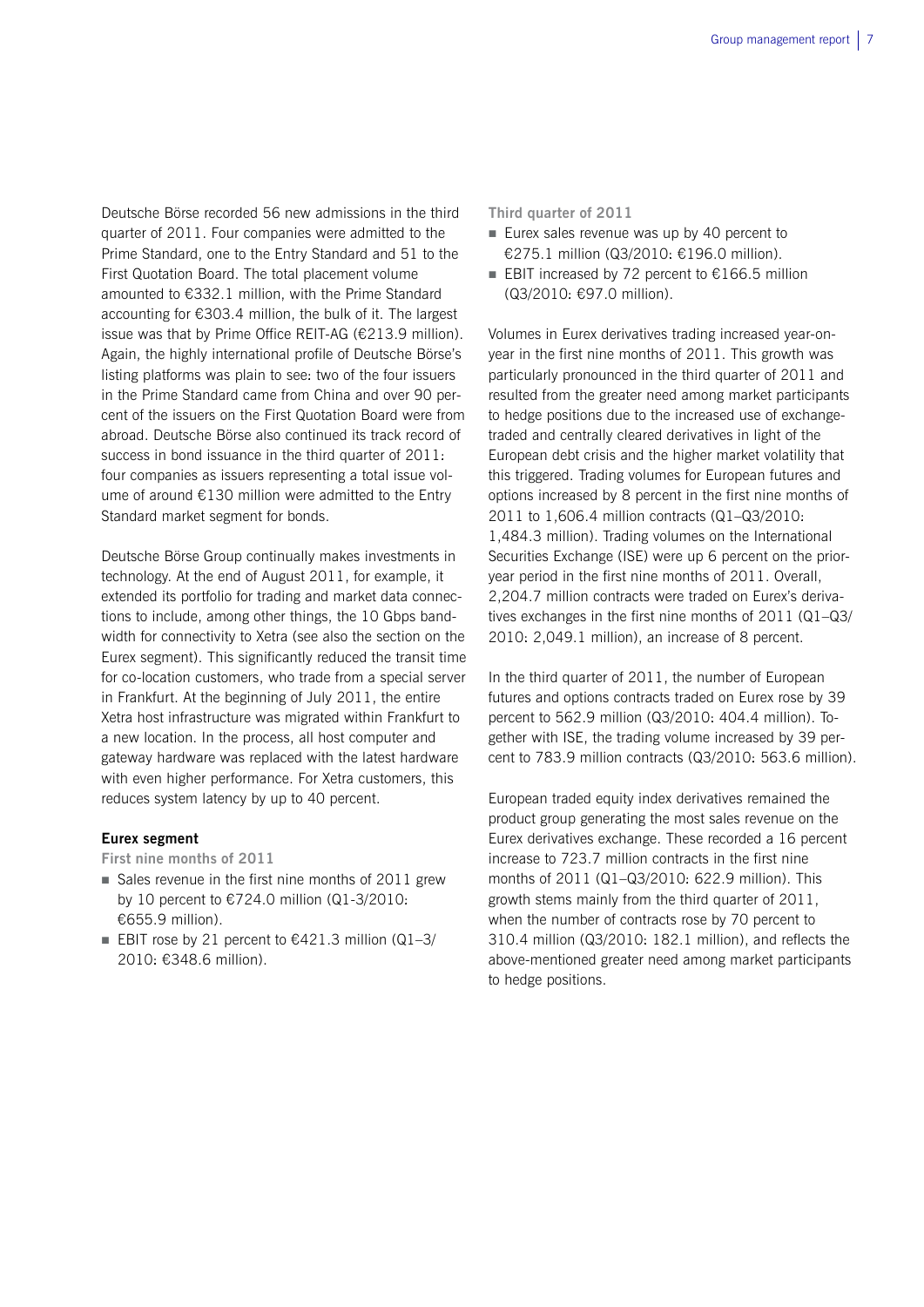The volume of equity derivatives contracts dropped by 12 percent in the first nine months of 2011 to 375.0 million (Q1–Q3/2010: 424.1 million). Volumes were also down slightly in the third quarter of 2011, falling by 4 percent to 82.1 million (Q3/2010: 85.4 million). The decline in equity options and equity futures is primarily attributable to the standardisation of contract sizes for several very liquid products in the first half of 2011, as a result of which Eurex participants require fewer contracts for the same number of underlying equities. If only the number of equities underlying the contracts is taken into account, trading volumes are up on the prior-year period.

Among the recently introduced asset classes, dividend derivatives continued to perform well. In the first nine months of 2011, the number of traded contracts rose by 28 percent year-on-year to 4.3 million (Q1–Q3/2010: 3.4 million contracts). In the same period, volatility index derivatives increased by an even sharper 184 percent to 1.8 million contracts (Q1–Q3/2010: 0.6 million contracts). Again, this reflects the growing need among market participants to hedge against increasing market volatility.

In the first nine months of 2011, interest rate markets were dominated by market uncertainty relating to the refinancing of government debt. As a result, the volumes of interest rate derivatives contracts traded on Eurex continued to grow: in the first nine months of 2011, Eurex recorded an increase of 16 percent to 505.6 million contracts (Q1–Q3/2010: 436.3 million). In the third quarter of 2011, the number rose by 24 percent year-on-year, leading to a trading volume of 169.5 million contracts (Q3/2010: 136.6 million).

The ISE trading volume in US options grew in what remained a highly competitive market environment: in the first nine months of 2011, the number of contracts traded by market participants rose by 6 percent compared with the prior-year period to 598.3 million (Q1–Q3/2010: 564.8 million). While sales revenue in US options increased in comparison to volumes at a disproportionately rapid pace of 22 percent in the first nine months of 2011, this is primarily due to a new pricing model whose makertaker component includes payments to providers of liquidity that are not netted against sales revenue but are reported separately as volume-related costs. Overall, the effects of higher sales revenue and higher costs resulting from the new pricing model cancelled each other out in earnings.

| Eurex segment: key indicators |
|-------------------------------|
|-------------------------------|

|                                                 | Q3/2011 | Q3/2010 | Change | $Q1 - 3/2011$ | $Q1 - 3/2010$ | Change |
|-------------------------------------------------|---------|---------|--------|---------------|---------------|--------|
|                                                 | €m      | €m      | %      | €m            | €m            | %      |
| Business: key indicators                        |         |         |        |               |               |        |
| Sales revenue                                   | 275.1   | 196.0   | 40     | 724.0         | 655.9         | 10     |
| <b>EBIT</b>                                     | 166.5   | 97.0    | 72     | 421.3         | 348.6         | 21     |
| Markets: key indicators                         |         |         |        |               |               |        |
| Contracts                                       | m       | m       |        | m             | m             |        |
| European equity index derivatives <sup>1)</sup> | 310.4   | 182.1   | 70     | 723.7         | 622.9         | 16     |
| European equity derivatives <sup>1)</sup>       | 82.1    | 85.4    | $-4$   | 375.0         | 424.1         | $-12$  |
| European interest rate derivatives              | 169.5   | 136.6   | 24     | 505.6         | 436.3         | 16     |
| Total European derivatives <sup>2)</sup>        | 562.9   | 404.4   | 39     | 1,606.4       | 1,484.3       | 8      |
| US options (ISE)                                | 221.0   | 159.2   | 39     | 598.3         | 564.8         | 6      |
| <b>Total Eurex and ISE</b>                      | 783.9   | 563.6   | 39     | 2,204.7       | 2,049.1       | 8      |

1) The dividend derivatives have been allocated to the equity index derivatives and the equity derivatives.

2) The total shown does not equal the sum of the individual figures as it includes other traded derivatives such as ETFs, volatility, agricultural, precious metals and emission derivatives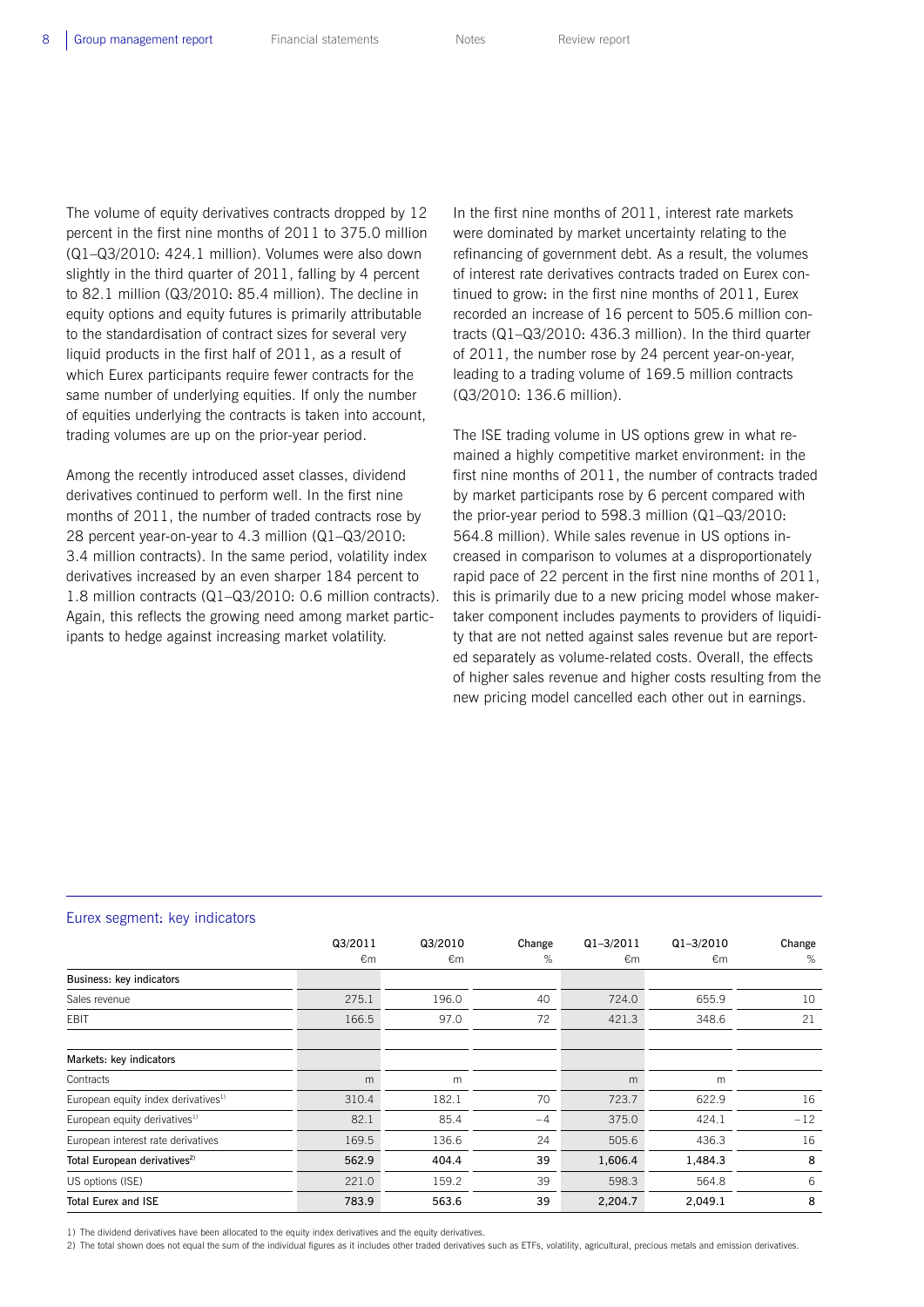The number of US option contracts in the third quarter of 2011 was up by 39 percent year-on-year to 221.0 million (Q3/2010: 159.2 million). ISE's market share of US equity options was 18.5 percent in the third quarter of 2011 and thus slightly above the 17.9 percent of the second quarter 2011 (Q3/2010: 20 percent). The state-of-the-art trading system OptimISE newly introduced in the first half of the year has contributed to this positive development in volumes.

Demand for collateralised money market transactions resulting from continued uncertainty in relation to the assessment of counterparty risk in the unsecured money market led to further growth in Eurex Repo's euro market. As a result of the extraordinary measures taken by the Swiss National Bank to weaken the Swiss franc against the euro, average outstanding volumes in the Swiss franc market have been falling sharply since August 2011 and dropped 21 percent in the third quarter to €107.7 billion (Q3/2010: €136.6 billion). In the euro market, on the other hand, Eurex Repo increased the average outstanding volume by 35 percent in the third quarter of 2011 to a record high of €159.2 billion (Q3/2010: €118.1 billion).

In the GC Pooling® (general collateral pooling) collateralised money market, average outstanding volumes reached a record €128.1 billion in the third quarter of 2011, an increase of 37 percent year-on-year (Q3/2010: €93.7 billion, single-counted for both periods). GC Pooling enables balance sheet-friendly and anonymous collateralised money market trading in which securities are traded and cleared via a central counterparty (Eurex Clearing). Eurex Repo operates the GC Pooling market together with Eurex Clearing and Clearstream and generates sales revenue from fees charged for trading and clearing the relevant repo transactions. In the third quarter of 2011, the GC Pooling market attracted seven new participants. In total, 74 participants are now admitted to trading compared with just 48 in the same period of 2010.

Together with leading banks, Eurex operates the Eurex Bonds® trading platform for interbank trading in European government bonds and treasury bills, basis instruments comprising a mix of government bonds and futures, covered bonds and agency debt, and bonds from the German federal states. In the first nine months of 2011, the volume traded increased by 11 percent to €86.6 billion (singlecounted) compared with  $E$ 78.4 billion in the first nine

months of 2010. In the third quarter of 2011, turnover was up by 27 percent to €26.0 billion (single-counted)  $(Q3/2010; \epsilon 20.4$  billion). The positive overall trend in the first nine months of 2011 is due to increased demand for investments in issues with top-notch ratings.

#### Breakdown of sales revenue in the Eurex segment

€ millions 275.1  $Other<sup>1</sup>$  $42.2$ US options 196.0 European equity derivatives  $89$ 51.6 European interest rate derivatives  $43.5$ 136.3 European index derivatives 84.8 Q3/2010 Q3/2011

1) Including IT sales revenue allocated to the segment

In the first nine months of 2011, EBIT rose by a total of 21 percent to €421.3 million (Q1–Q3/2010: €348.6 million). In the third quarter 2011, it showed a particularly pronounced increase of 72 percent to €166.5 million (Q3/2010: €97.0 million).

The cooperation with the Korean exchange KRX in a product on Korea's benchmark KOSPI index continued to be successful; it has been available for trading on Eurex since 30 August 2010. In August and September 2011, the daily average number of traded contacts reached over 100,000 for the first time. In addition, price quoting by several market makers has reduced bid/offer spreads significantly in recent months.

In August 2011, Eurex Clearing AG announced the introduction of the "Individual Clearing Model", the first major element of its new industry-leading service to segregate the collateral of the clearing house's users. The new clearing model allows the collateral and positions of participating customers to be transferred immediately in the event that a clearing member defaults, meaning that customers' assets are better protected and that they are able to continue their trading activities without interruption. The new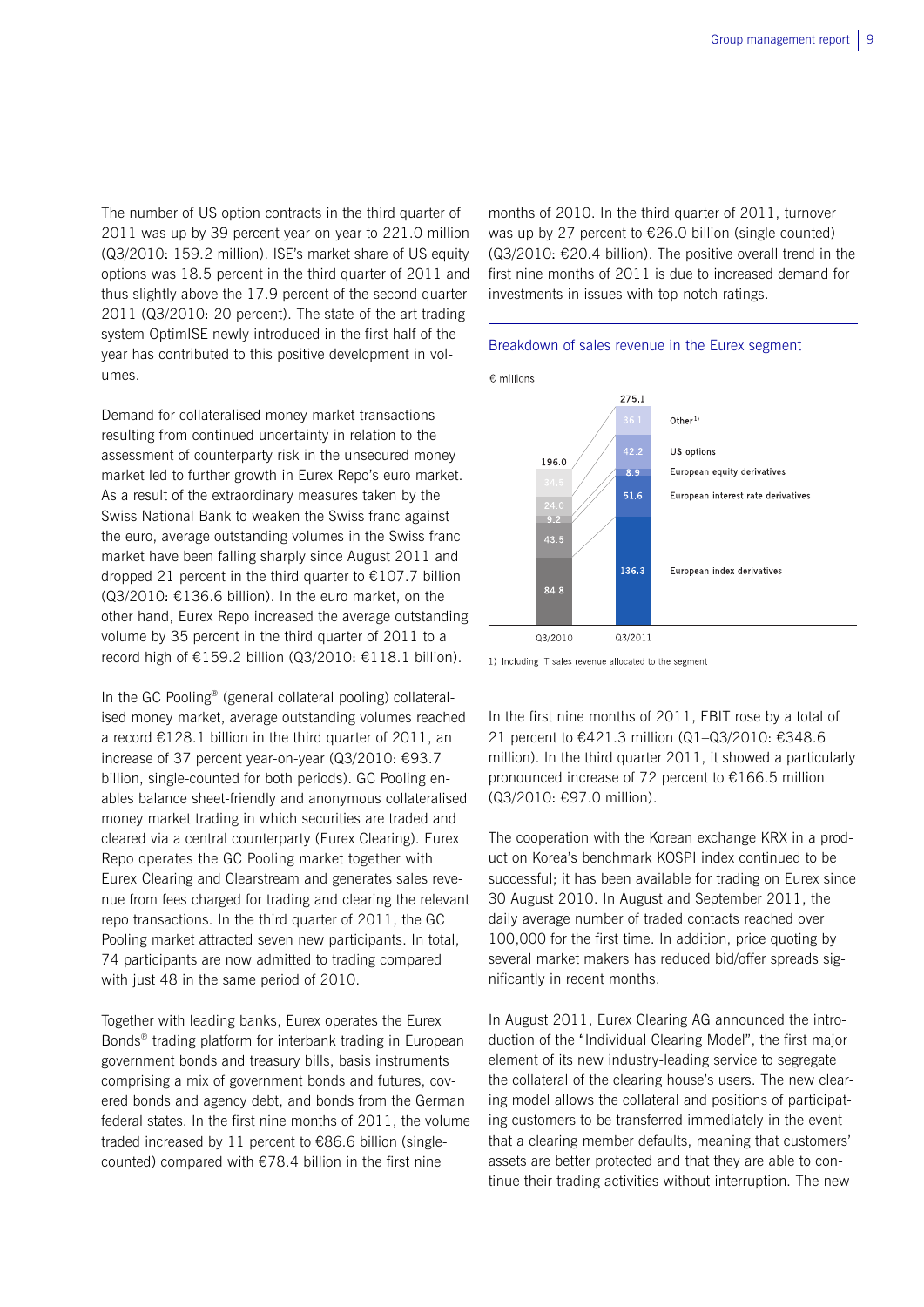model is part of a comprehensive expansion of Eurex Clearing AG's services in anticipation of regulatory reforms planned at EU level, which aim to have central counterparties play a greater role in clearing and risk management of on- and off-exchange derivatives trading.

Deutsche Börse made further investments in technology in the third quarter of 2011. At the end of August, for example, it extended its portfolio for trading and market data connections to include, among other things, the 10 Gbps bandwidth for connectivity to Eurex (see also the section on the Xetra segment).

#### **Clearstream segment**

**First nine months of 2011** 

- Sales revenue increased by 1 percent to  $£578.1$  million in the first nine months of 2011 (Q1–3/2010: €569.6 million).
- Net interest income surged to  $£55.8$  million, an increase of 31 percent (Q1-3/2010: €42.5 million).
- **EBIT** for the first nine months of 2011 stood at €285.4 million – a strong plus of 28 percent (Q1–3/2010: €222.5 million).

**Third quarter of 2011** 

- Sales revenue was 3 percent higher than in the third quarter of 2010, at €194.9 million (Q3/2010: €189.8 million).
- Net interest income from banking business increased by 34 percent to €21.2 million (Q3/2010: €15.8 million).
- EBIT increased by 7 percent to  $€89.0$  million in the third quarter of 2011 (Q3/2010: €83.2 million).

In the custody business the average value of assets under custody in the first nine months of 2011 increased by 3 percent year–on-year, reaching €11.2 trillion (Q1– 3/2010: €10.8 trillion). The average value of assets under custody in the third quarter 2011 remained stable at €10.9 trillion (Q3/2010: €10.9 trillion). Clearstream recorded a slight increase in the average value of assets under custody on its international platform for the first nine months of 2011 to €5.9 trillion (Q1–3/2010: €5.8 trillion). For Q3/2011, international assets under custody were also at €5.9 trillion (Q3/2010: €5.8 trillion). Domestic assets increased by 5 percent to €5.3 trillion in the first nine months of 2011 (Q1-3/2010: €5.0 trillion). Q3/2011 with €5.1 trillion showed a slight increase in domestic assets under custody (Q3/2010: €5.0 trillion).

Sales revenue in the custody business fell by 1 percent to €332.4 million for the first nine months of 2011 (Q1–3/2010: €337.4 million) and by 2 percent to €111.3 million for Q3/2011 (Q3/2010: €113.7 million). The fact that sales revenue declined in spite of rising custody volumes is due to the product mix and to customer consolidation.

The total number of settlement transactions processed by Clearstream in the first nine months of 2011 went up by 15 percent to 97.6 million (Q1–3/2010: 84.9 million). Settlement of OTC transactions in the first nine months of 2011 totalled 43.8 million, 10 percent above last year's level (Q1–3/2010: 39.6 million) of which settlement of international OTC transactions increased by 10 percent to 22.1 million and OTC transactions on the domestic market increased by 11 percent to 21.7 million. In the stock exchange business, transactions increased by 19 percent to 53.8 million (Q1–3/2010: 45.3 million). Both domestic and international transactions in the first nine months of 2011 were mainly driven by German retail investors' increased trading activity.

In the third quarter 2011, Clearstream recorded an increase in settlement transactions by 28 percent to 33.7 million (Q3/2010: 26.3 million). Amounting to 14.7 million transactions (Q3/2010: 12.2 million), Clearstream's OTC settlement for the third quarter 2011 is above Q3/2010: settlement of international OTC transactions increased by 17 percent to 7.4 million and OTC transactions on the domestic market increased by 24 percent to 7.3 million. In the stock exchange business, transactions went up by 35 percent to 19.0 million for the third quarter 2011 (Q3/2010: 14.1 million), due to higher trading activity of German retail investors during the third quarter of 2011. Sales revenue rose by 5 percent to €91.4 million in the first nine months of 2011 (Q1–3/ 2010: €87.2 million) and by 13 percent in the third quarter of 2011, to €30.0 million (Q3/2010: €26.5 million), reflecting a higher settlement activity in Q3/2011. The difference between business development and the sales revenue generated is basically due to the lower proportion of higher-priced transactions settled on external links with domestic contracting partners and to the product mix.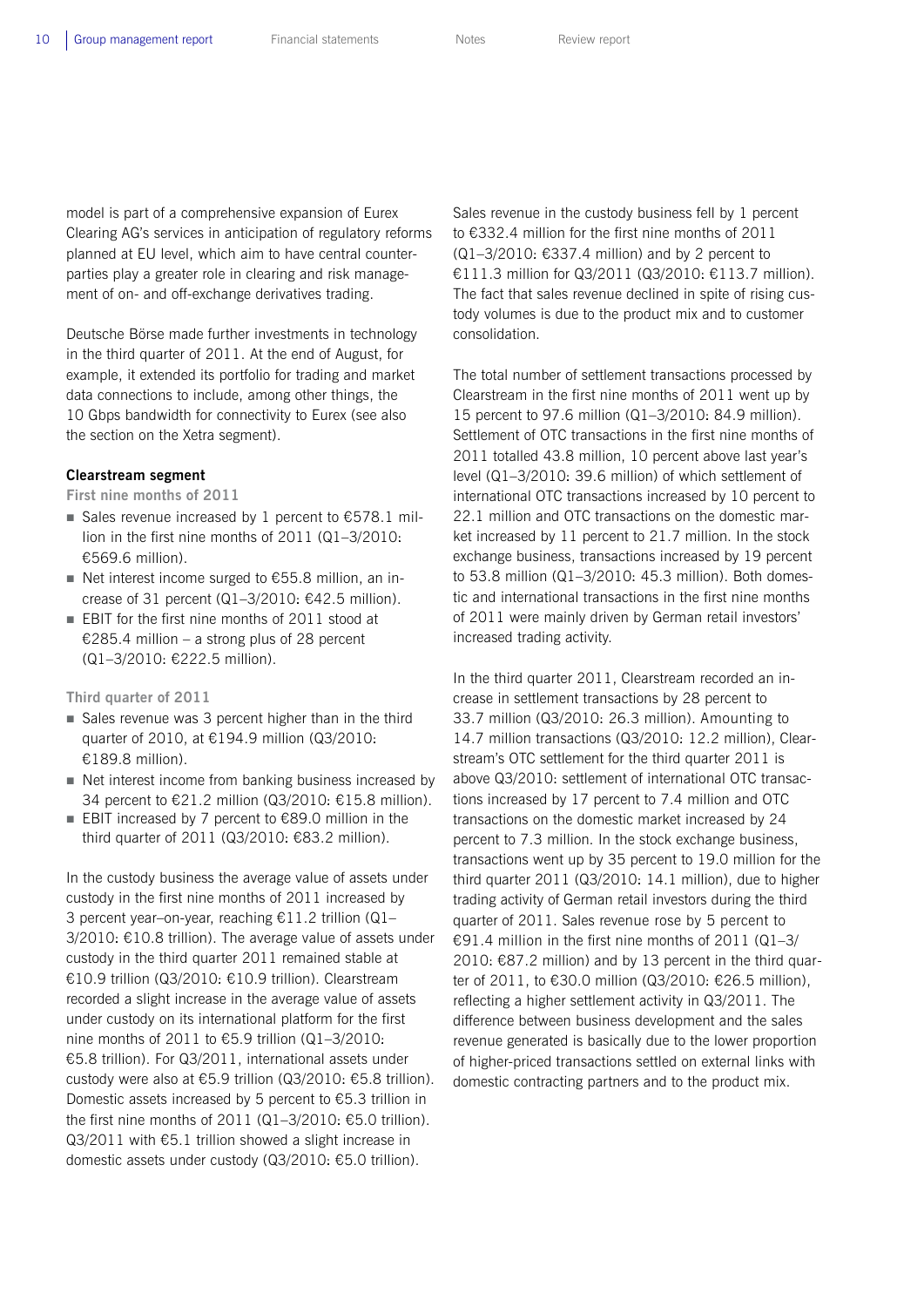The success of Investment Funds Services also contributed to the growth in the custody and settlement business. In the period under review, Clearstream processed 4.0 million transactions, a 9 percent increase over the previous-year period (Q1–3/2010: 3.7 million). The assets held under custody in Investment Funds Services reached an all-time high of €219.8 billion on average in the first nine months of 2011, a 20 percent increase year-onyear (Q1–3/2010: €182.6 billion). The average for the third quarter 2011 was €217.4 billion, 14 percent higher than last year (Q3/2010: €191.3 billion).

Within the Global Securities Financing (GSF) business, which includes triparty repo, securities lending and collateral management, average outstandings showed continuous growth, both on a nine-months and on a quarterly basis. In the first nine months of 2011 outstandings reached an average of €571.9 billion, an increase of 12 percent year-on-year (Q1–3/2010: €511.4 billion). In the third quarter of 2011 outstandings grew by 16 percent year-on-year to €619.4 billion (Q3/2010: €534.1 billion). The rise reflects the growing importance of secured financing and the continued move of collateral towards central international liquidity pools. In particular, collateral management services significantly contributed to the increase of volumes. The GC Pooling® service, offered in cooperation with Eurex, continued to show a strong growth in outstandings, reaching a daily average of  $E108.6$  billion for the first nine months of 2011 and €128.1 billion for the third quarter of 2011 (Q1–3/2010: €88.3 billion, Q3/2010: €93.7 billion).

The rise in overall GSF volumes was also reflected in the sales revenue. The GSF income increased by 10 percent to €55.9 million for the first nine months of 2011 (Q1– 3/2010: €50.8 million). The third quarter of 2011 showed a 28 percent increase in sales revenue to €22.7 million (Q3/2010: €17.7 million), due to a strong development in lending services, especially Automated Securities Lending (ASLplus), as well as in Triparty Collateral Management Services, which also recorded a significant volume expansion in the period under review.

Overnight customer cash deposits further increased in 2011 to reach an average of  $E10.0$  billion in the first nine months (Q1–3/2010: €6.6 billion) and €11.8 billion in the third quarter (Q3/2010:  $€6.9$  billion). The third quarter 2011 contains an amount of some €3.9 billion currently restricted by EU and US sanction programmes. Net interest income from banking business increased by 31 percent to €55.8 million in the first nine months of 2011 (Q1–3/2010: €42.5 million), and, at €21.2 million in Q3/2011, was 34 percent higher than in the same period last year (Q3/2010: €15.8 million). This is due to the substantial cash deposits increase as well as the fact that the European Central Bank twice raised its key interest rate by 25bp on 13 April and 13 July 2011 to 1.5 percent.

## Breakdown of sales revenue in the Clearstream segment



1) Including Connectivity and Reporting and IT sales revenue allocated to the segment

The significant rise in EBIT by 28 percent in the first nine months of 2011, respectively 7 percent in Q3/2011 is mainly attributable to lower costs and higher net interest income from banking business.

Clearstream has started to make its 20 years of collateral management expertise available to third parties: The company's new product "Liquidity Hub GO" – "GO" stands for "global outsourcing" – went live in Brazil on 18 July 2011. Since then, Brazil's central securities depository CETIP uses the Clearstream service to manage the domestic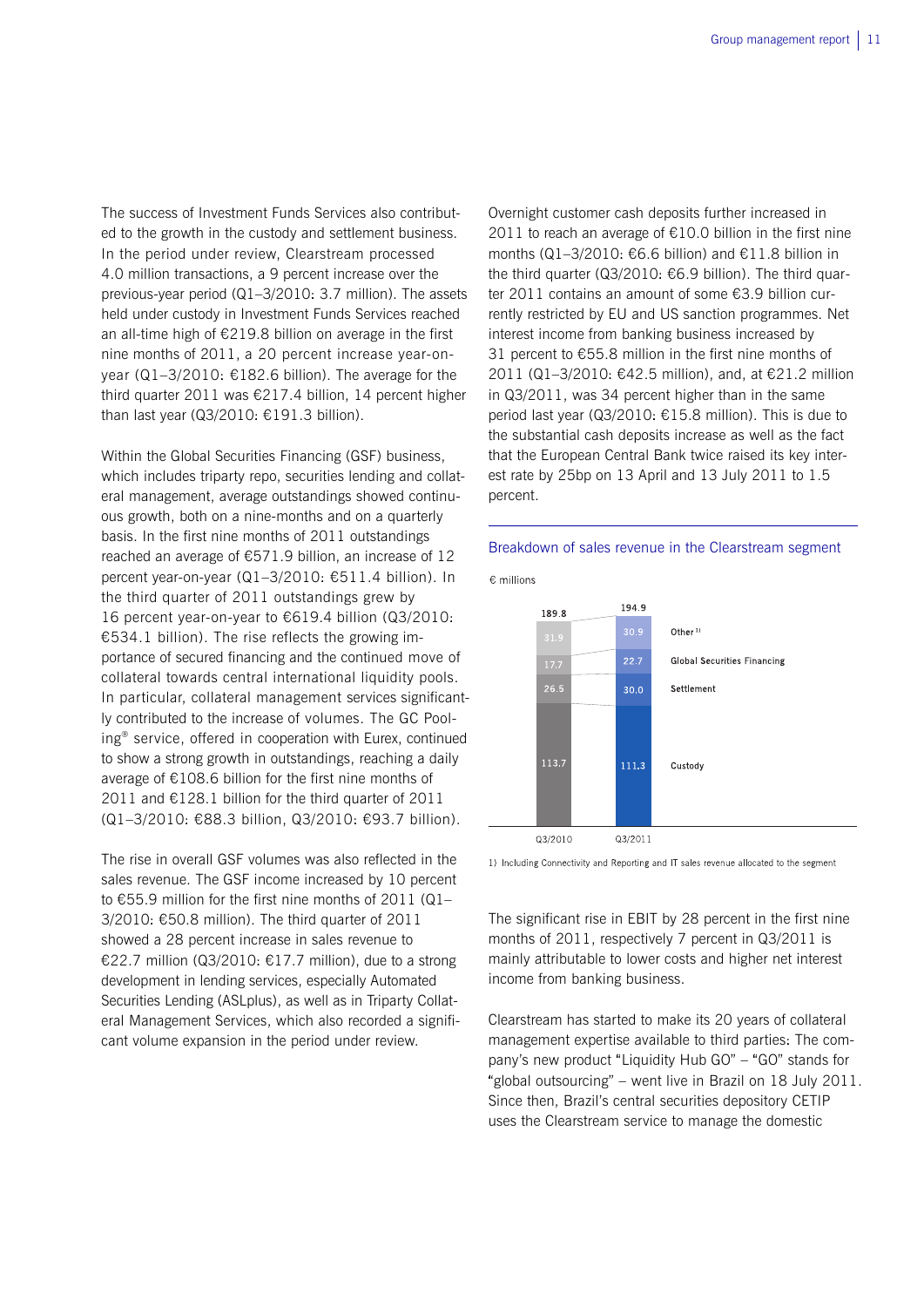collateral. Clearstream is currently also in exclusive talks with the Australian Securities Exchange (ASX) to implement a similar model for Australia. A letter of intent was signed at the end of August 2011. The joint Clearstream/ ASX service could go live in the course of 2012. Clearstream and the US Depository Trust & Clearing Corporation (DTCC) agreed in September 2011 to establish a strategic partnership in order to further develop the bilateral and syndicated loan markets. Collateral management services form part of the agreement. DTCC is the major US clearing, settlement and custody service provider for, among others, equities, bonds and over-the-counter derivatives.

#### **Market Data & Analytics segment**

**First nine months of 2011** 

- Sales revenue in the first nine months of 2011 rose by 7 percent to  $£174.7$  million (Q1-3/2010: €163.3 million).
- Likewise, EBIT increased by 13 percent to €109.4 million (Q1–3/2010: €96.9 million).

**Third quarter of 2011** 

- Sales revenue grew by 5 percent to  $£58.1$  million (Q3/2010: €55.2 million).
- EBIT decreased year-on-year by 4 percent to €36.5 million (Q3/2010: €38.2 million) due to the profit from the sale of the subsidiary Avox Ltd. contained in the EBIT for Q3/2010.

| sicalculum cogniciiti noy indicatore          |         |         |                |           |               |                |
|-----------------------------------------------|---------|---------|----------------|-----------|---------------|----------------|
|                                               | Q3/2011 | Q3/2010 | Change         | Q1-3/2011 | $Q1 - 3/2010$ | Change         |
|                                               | €m      | €m      | %              | €m        | €m            | %              |
| Business: key indicators                      |         |         |                |           |               |                |
| Sales revenue                                 | 194.9   | 189.8   | 3              | 578.1     | 569.6         | $\mathbf{1}$   |
| EBIT                                          | 89.0    | 83.2    | $\overline{7}$ | 285.4     | 222.5         | 28             |
| Custody                                       | €bn     | €bn     |                | €bn       | €bn           |                |
| Value of securities deposited (average value) | 10,947  | 10,853  | 1              | 11,188    | 10,815        | 3              |
| international                                 | 5,878   | 5,845   | $\mathbf{1}$   | 5,904     | 5,804         | $\overline{c}$ |
| domestic                                      | 5,069   | 5,008   | 1              | 5,284     | 5,011         | 5              |
| Settlement                                    | m       | m       |                | m         | m             |                |
| Securities transactions                       | 33.7    | 26.3    | 28             | 97.6      | 84.9          | 15             |
| international                                 | 9.5     | 8.3     | 14             | 29.2      | 27.0          | 8              |
| domestic                                      | 24.2    | 18.0    | 34             | 68.4      | 57.9          | 18             |
| <b>Global Securities Financing</b>            | €bn     | €bn     |                | €bn       | €bn           |                |
| Outstanding volume (average value)            | 619.4   | 534.1   | 16             | 571.9     | 511.4         | 12             |
| Average daily cash balances                   | €m      | €m      |                | €m        | €m            |                |
| Total <sup>1)</sup>                           | 11,765  | 6,933   | 69             | 10,042    | 6,614         | 52             |
| euros                                         | 4,246   | 2,101   | 102            | 3,378     | 2,283         | 48             |
| US dollars                                    | 5,130   | 3,379   | 52             | 4,652     | 3,017         | 54             |
| other currencies                              | 2,389   | 1,453   | 64             | 2,012     | 1,314         | 53             |

#### Clearstream segment: key indicators

1) Contains €3.9 billion currently restricted by relevant EU and US sanction programmes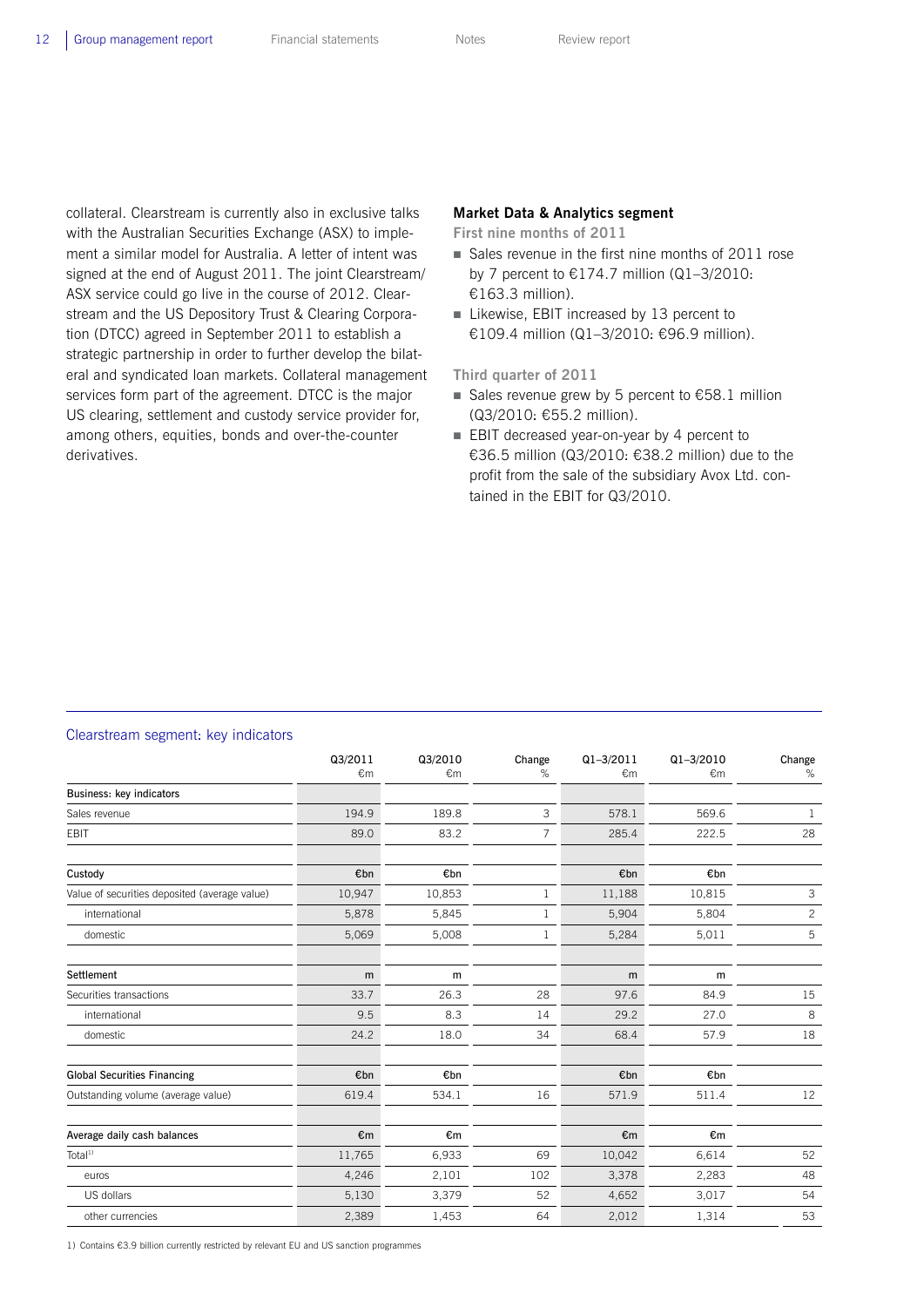The Market Data & Analytics segment continued the growth seen in the first two quarters of 2011 into the third quarter. In the first nine months of 2011, it thus achieved a significant increase in sales revenue compared with the same period of the previous year. One important contributing factor was the continuous expansion of its product range, particularly in the index business of its subsidiary STOXX, which has been fully consolidated since the end of December 2009. In addition, the heightened uncertainty surrounding general economic developments increased the demand for high-quality market information. This also applies to the demand for macroeconomic data and news of the kind provided by the subsidiary Market News International. EBIT rose significantly as Market Data & Analytics's strong business performance was accompanied by a decrease in costs.

The real-time trading data business is holding steady and showing slight growth. The area's strategic goal remains to become the leading provider of globally relevant trading signals. Generally, there is an increasing demand in the market for direct connections that ensure the provision of data, particularly during turbulent trading periods.

At the end of September 2011, Deutsche Börse AG's "AlphaFlash®" algorithmic news feed was expanded to include data from international government bond auctions. The new "Global Treasury Feed" data service transmits key auction data from twelve countries directly from the source in a machine-readable format. The ultra high-speed service was developed for algo traders, fund managers, hedge funds, analysts and professional investors whose trading decisions factor in developments on government bond markets.

In the index business, sales revenue held steady despite the falls in the indices and the associated pressure on the assets under management held by exchange-traded funds (ETFs) in the first nine months of 2011. In July 2011, the subsidiary STOXX launched two new indices: the iSTOXX World Select Index, which tracks the performance of the world's 150 largest and most liquid stocks, and the STOXX Global Rare Earth Index for companies worldwide which generate at least 30 percent of their revenue from the rare earths sector.

Demand for data for the back offices of financial service providers has also increased as a result of the higher trading volumes. This applies in particular to the demand for the TRICE® service, through which Deutsche Börse AG helps its customers to meet their obligations to report information to financial supervisory authorities. In addition, marketing successes have improved business with historical data.

#### **Financial position**

#### **Cash flow**

Deutsche Börse Group generated cash flow from operating activities of €634.1 million in the first nine months of 2011 (Q1–Q3/2010: €675.5 million). The basic operating cash flow per share amounted to €3.41 (Q1–Q3/2010: €3.63). In the third quarter of 2011, cash flows from operating activities totalling €316.7 million were particularly strong thanks to the good quarterly results (Q3/2010: €223.9 million). The changes in operating cash flow are due primarily to the following factors:

- The increase in net income for the period by  $£228.8$ million to €722.0 million
- The decline in (non-cash) depreciation and amortisation from €100.5 million in the prior-year period to €67.1 million
- A cash outflow of  $E72.8$  million (Q1-Q3/2010: cash inflow of €32.2 million) due to the increase in receivables and other assets, primarily in connection with an increase in receivables from CCP transactions and in trade receivables
- A cash outflow of  $€83.4$  million  $(Q1-Q3/2Q1Q;$  cash inflow of €54.2 million) due to a decrease in current liabilities. This was mainly due to a decline in tax provisions because of tax payments and a decline in other current provisions in connection with share-based payments and the efficiency measures initiated in the previous year.

The cash inflow from investing activities amounted to €960.6 million in the first nine months of 2011 (Q1– Q3/ 2010: cash outflow of €620.9 million), primarily because securities with an original maturity of more than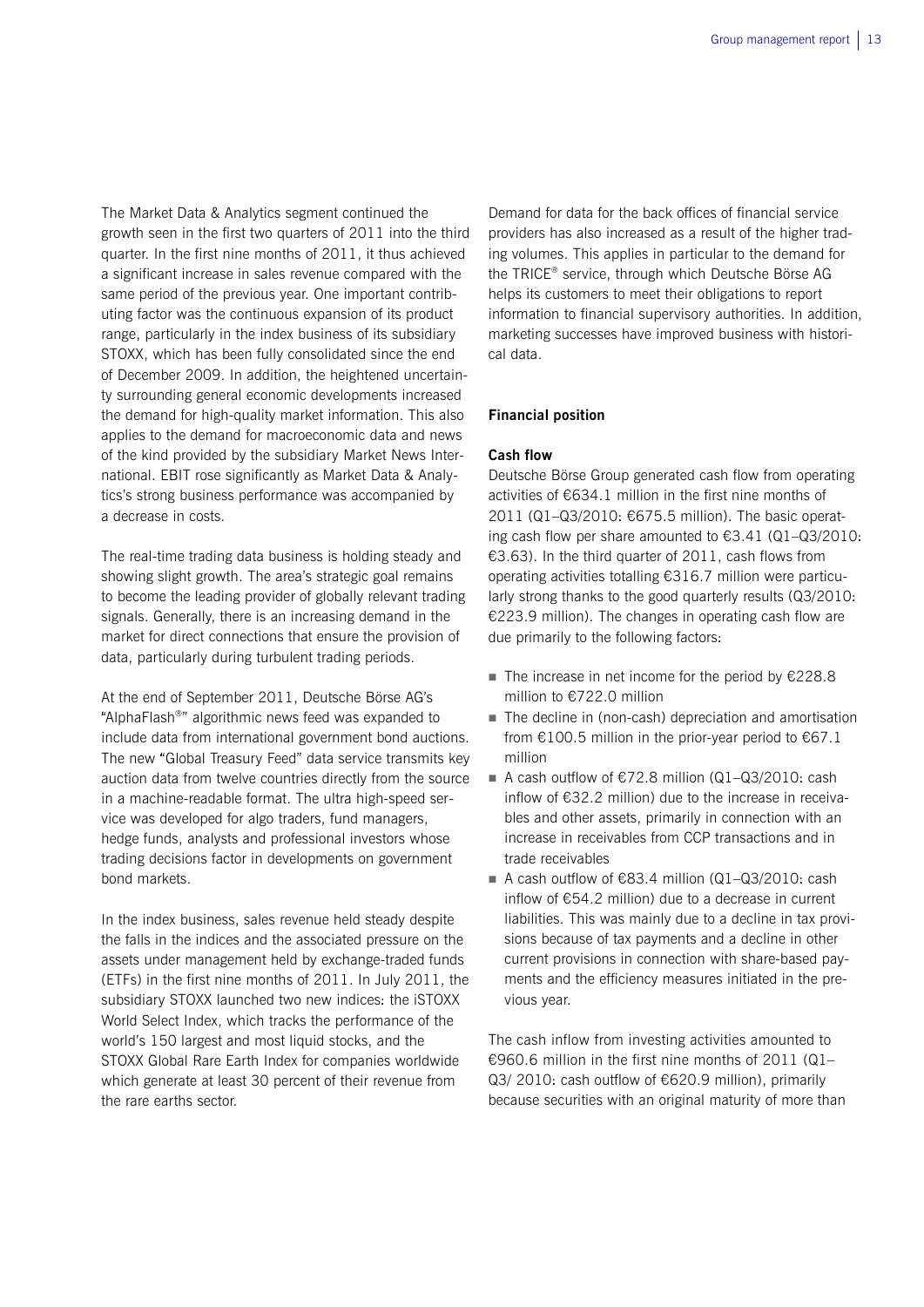one year matured or were sold and because of the decrease in current receivables and securities from banking business with an original maturity of more than three months, which significantly exceeded the investments in noncurrent financial instruments.

Cash outflows from financing activities amounted to €393.9 million (Q1–Q3/2010: cash outflow of €488.2 million). The dividend payment in May 2011 for financial year 2010 amounted to €390.7 million.

Cash and cash equivalents as at 30 September 2011 amounted to €752.0 million (30 September 2010: €–715.5 million). At €558.8 million, free cash flow, i.e. cash flow from operating activities less payments to acquire intangible assets and property, plant and equipment, was slightly below the previous year's level (Q1– Q3/2010: €585.8 million).

#### **Capital structure**

Deutsche Börse Group's capital management principles remain unchanged: the Group aims at a dividend distribution ratio of 40 to 60 percent of consolidated net income for the year and executes share buy-backs in order to distribute funds not required for the Group's operating business and further development to its shareholders. The principles take into account capital requirements, which are derived from the Group's capital and liquidity needs from legal, regulatory, credit rating and economic capital perspectives. To ensure the continued success of the Clearstream segment, which is active in securities custody and settlement, the Company aims to retain Clearstream Banking S.A.'s strong "AA" credit rating. Deutsche Börse AG also needs to maintain a strong credit profile for the benefit of the activities at its subsidiary Eurex Clearing AG.

Customers expect their service providers to maintain conservative interest coverage and debt/equity ratios and thus maintain strong credit ratings. Deutsche Börse Group therefore is maintaining its target interest coverage ratio (ratio of EBITDA to interest expenses from financing activities) of at least 16 at the Group level. Deutsche Börse

Group achieved this objective in the first nine months of 2011 with an interest coverage ratio of 19.1. The interest coverage ratio is based on a relevant interest expense of €51.8 million and EBITDA of €990.8 million. The interest coverage ratio for the third quarter of 2011 is 20.5, based on a relevant interest expense of €17.3 million and EBITDA of €354.6 million.

#### **Net assets**

Deutsche Börse Group's noncurrent assets amounted to €4,852.4 million as at 30 September 2011 (30 September 2010: €5,557.1 million). They consisted primarily of intangible assets and financial assets. Intangible assets primarily included goodwill of €2,051.9 million (30 September 2010: €2,037.9 million) and other intangible assets of €895.5 million (30 September 2010: €1,358.8 million). The ISE impairment charge recognised in the fourth quarter of 2010 reduced other intangible assets. Noncurrent receivables and securities from banking business of €1,290.8 million (30 September 2010: €1,676.5 million) accounted for the largest part of financial assets, which totalled  $£1,611.2$  million as at the balance sheet date (30 September 2010: €1,919.5 million).

Non-current assets were matched by equity of €3,124.0 million (30 September 2010: €3,476.9 million). The decline in equity is due to the agreed acquisition of the 15 percent economic interest in Eurex Zürich AG. Although the transaction has not yet been completed, the signing of the agreement already gave rise to a liability in the amount of the present value of the agreed purchase price. As a result, the non-controlling interest in Eurex previously held by SIX Swiss Exchange AG is now regarded as acquired for accounting purposes. The difference between the carrying amount of the non-controlling interest and the purchase price reduces shareholders' equity. After the transaction has been completed, liabilities will be serviced with shares of Holding or Deutsche Börse AG; respectively, equity will increase by this amount on completion of the purchase of the 50 percent equity interest in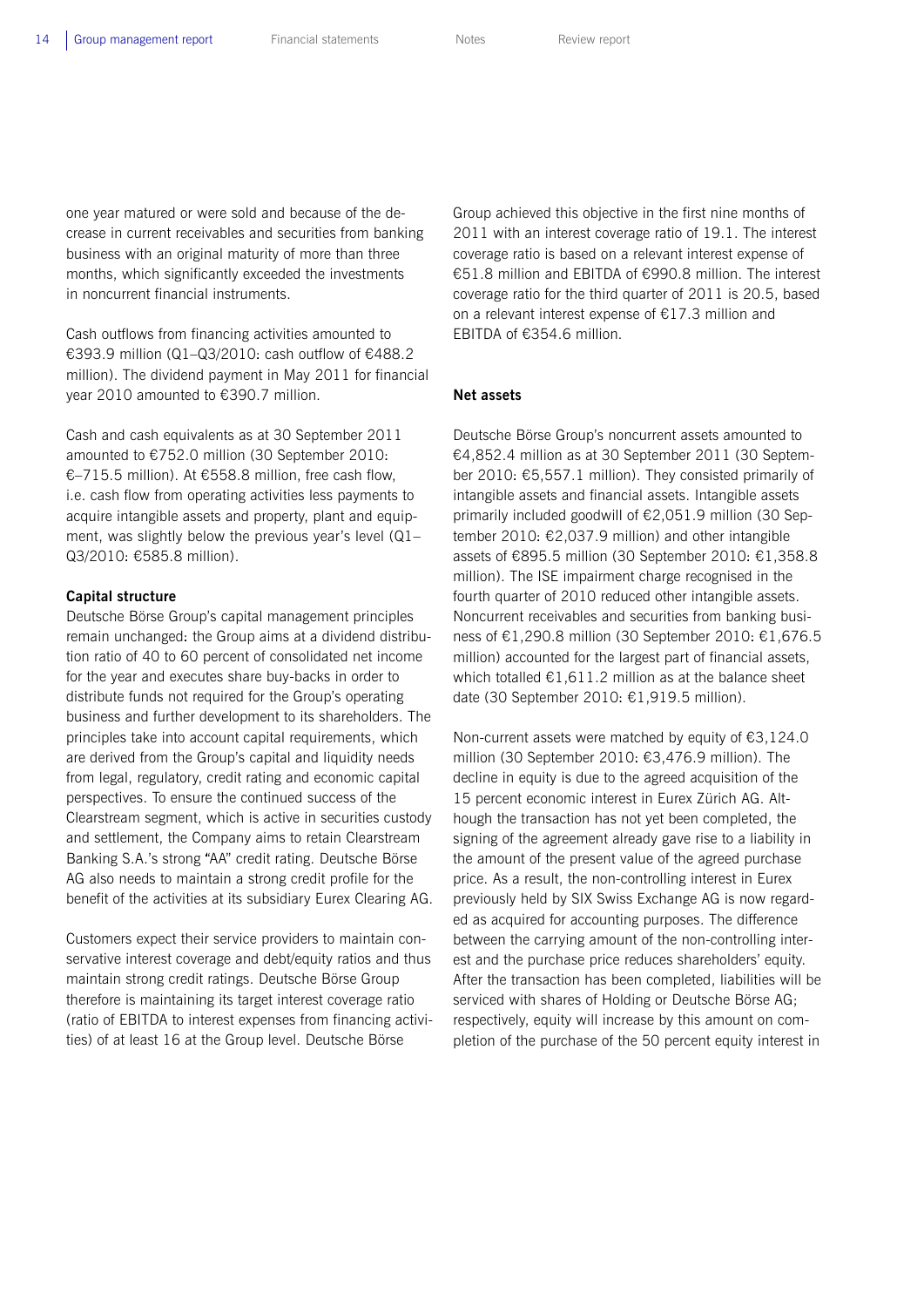Eurex Zürich AG. Noncurrent liabilities totalling €1,858.7 million (30 September 2010: €2,076.1 million) mainly related to interest-bearing liabilities of  $E1,444.2$  million (30 September 2010: €1,447.6 million) and deferred taxes of €282.4 million (30 September 2010: €463.4 million).

Changes in current liabilities were the result of, among other things, the increase in other current liabilities to €992.6 million (30 September 2010: €350.2 million) in connection with the planned acquisition of the 50 percent equity interest in Eurex Zürich AG. No commercial paper was outstanding as at the end of the third quarter of 2011 (30 September 2010: none).

Overall, Deutsche Börse Group invested €75.3 million in intangible assets and property, plant and equipment in the first nine months of 2011 (Q1–Q3/2010: €89.7 million). The investments were made in the Eurex and Clearstream segments in particular.

### Risk report

Deutsche Börse Group provides detailed information on its risk management strategy, organisation, processes and methods in its annual report.

Risk management is an integral component of management and control within Deutsche Börse Group. Effective and efficient risk management safeguards the Group's continued existence and enables it to achieve its corporate goals. To this end, the Group has established a Groupwide risk management system, which defines the roles, processes and responsibilities and is applicable to all staff and organisational entities within Deutsche Börse Group. The system ensures that emerging risks can be identified at an early stage and dealt with immediately and appropriately.

The Executive Board of Deutsche Börse AG is responsible for Group-wide risk management. The business areas identify risks and report these promptly to Group Risk Management (GRM), a central function with Group-wide responsibilities. The business areas also perform risk control, inform their respective management about developments in risk indicators and continuously improve the quality of the risk management processes.

GRM ensures that the comprehensive risk management system described above is applied and that it complies with the same standards in all companies belonging to Deutsche Börse Group. GRM assesses all new and existing risks and reports on a monthly and, if necessary, on an ad hoc basis to the Executive Board. In addition, GRM regularly reports to the Finance and Audit Committee of Deutsche Börse AG's Supervisory Board. The full Supervisory Board is informed in writing of the content of these reports.

Deutsche Börse Group calculates economic capital as its main risk management tool. This is used in addition to other performance indicators to determine the capital needed for business operations so that even extreme and unexpected losses can be covered. Economic capital is calculated using a VaR method for a period of one year and a confidence level of 99.98 percent. Deutsche Börse Group uses the shareholders' equity recognised under IFRSs as the risk bearing capacity for its economic capital, adjusted by an amount to reflect the risk that intangible assets cannot be liquidated at their carrying amounts in a stress situation. In addition, stress tests are performed for key risk drivers.

The most substantial operational risks Deutsche Börse Group faces relate to the non-availability of its trading, clearing and settlement systems (availability risk) and to the incorrect processing of customer instructions in the custody business (service deficiencies). The Group manages availability risk through intensive activities in the field of business continuity management. The risk of service deficiencies is mitigated through a reduction in the amount of manual intervention necessary or through better protection. There are also legal risks and risks associated with business practices. In addition, accidents or natural hazards as well as sabotage and terrorism could lead to financial losses due to damage to physical assets.

In its annual report, Deutsche Börse Group informed of enforcement proceedings by means of a class action which have resulted in certain customer positions in Clearstream Banking S.A.'s securities omnibus account with its US depository bank being restrained. In March 2011, another group of plaintiffs commenced enforcement proceedings in a US court with regard to those customer positions that have already been restrained. Should the lawsuit lead to turnover, Clearstream Banking S.A. will defend itself against the charges in accordance with its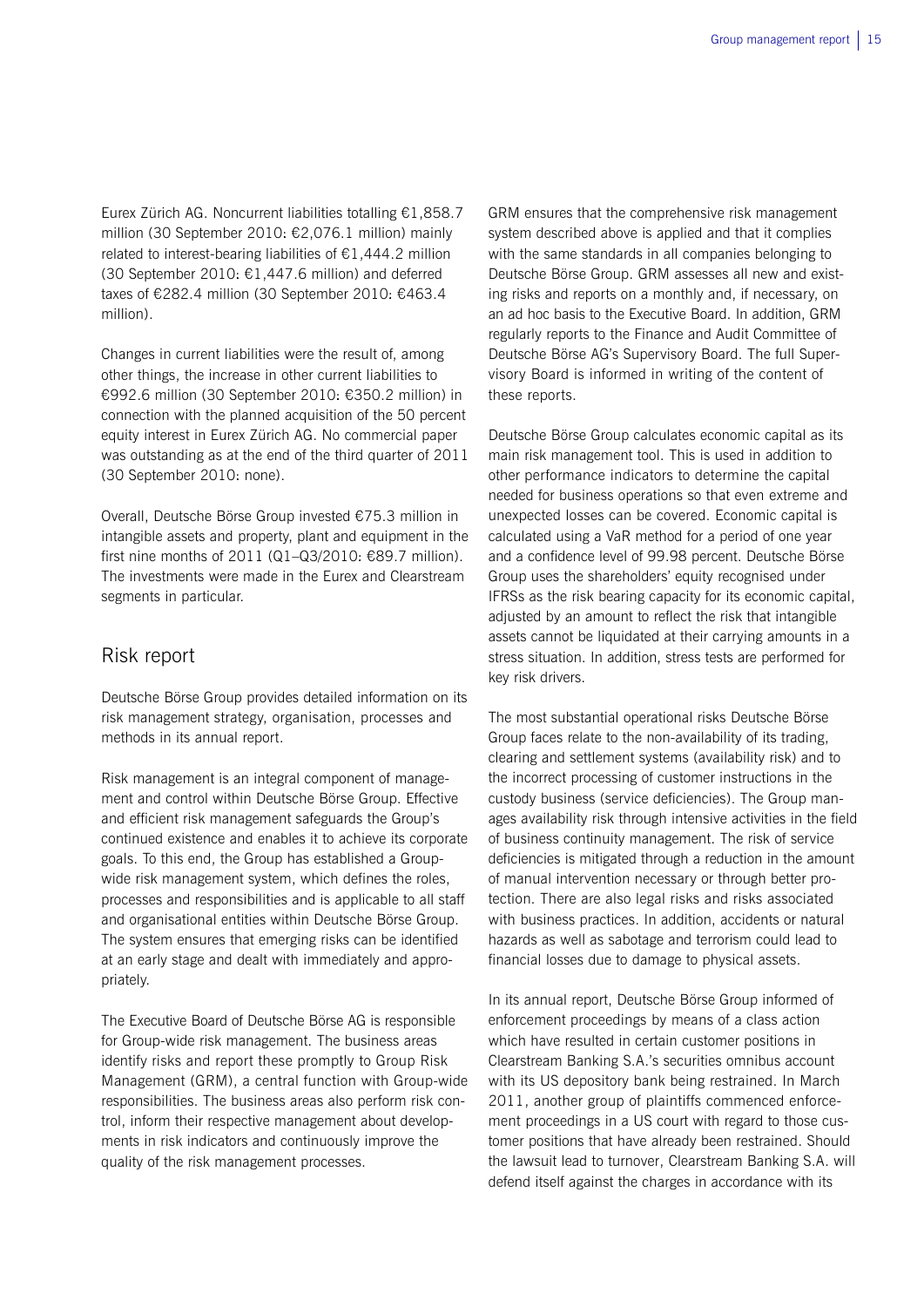obligations as a custodian. Clearstream is cooperating with the US Office of Foreign Assets Control (OFAC) as regards a current OFAC investigation under Iranian Transaction Regulations in relation to asset transfers in Clearstream's settlement system.

Deutsche Börse Group's financial performance also depends on its external environment. It could be impacted by external factors such as interest rates, GDP growth and equity market performance and volatility. A lack of investor confidence in the financial markets could also have a negative effect on the Group's financial performance. Regulatory measures represent an additional uncertainty. On the one hand, they could adversely affect Deutsche Börse Group's competitive position; on the other, they could also impact the business models of Deutsche Börse Group's customers and reduce their demand for the Group's products and services. Moreover, Deutsche Börse Group is exposed to the risk of changes in its competitive environment. For example, it cannot be ruled out that Deutsche Börse Group's financial performance will deteriorate due to fierce competition for market share in individual business areas. This could lead to intangible assets such as goodwill being partially or fully written down following an impairment test.

Deutsche Börse Group is exposed to financial risks mainly in the form of credit risk at the companies of Clearstream Holding Group and at Eurex Clearing AG. In addition, the Group's cash investments and receivables are subject to credit risk. There is also limited market risk from cash investments and liquidity risk. However, the majority of cash investments involve short-term transactions that are collateralised. This minimises liquidity risks from such investments.

The Group evaluates its risk situation on an ongoing basis. From today's perspective, the Executive Board sees no significant change in the risk situation and hence no threat to the continued existence of the Group.

This risk report was prepared for Deutsche Börse Group and does not take into account the proposed business combination of Deutsche Börse Group and NYSE Euronext announced on 15 February 2011.

### Report on post balance-sheet date events

On 27 October 2011, Deutsche Börse AG has resolved on a share buyback programme pursuant to the current authorization by its shareholders. The share buyback programme lasts up until the earlier of the completion of the Deutsche Börse and NYSE Euronext business combination or 31 December 2011. The overall purchase volume will amount to around €100 million. The share buyback programme is limited to a number of Deutsche Börse shares that – after execution of a corresponding share buyback program of NYSE Euronext in the amount of up to US\$100 million – will preserve the ratio of former shareholders of Deutsche Börse AG of 60 percent and former NYSE Euronext shareholders of 40 percent in Alpha Beta Netherlands Holding N.V. after completion of the business combination of Deutsche Börse and NYSE Euronext.

## Report on expected developments

The report on expected developments describes the expected development of Deutsche Börse Group in financial years 2011 and 2012. It contains statements and information on events in the future. These forward-looking statements and information are based on the Company's expectations and assumptions on expected developments at the time of publication of this report. These are in turn subject to known and unknown risks and uncertainties. Numerous factors influence the Group's success, its business strategy and financial results. Many of these factors are outside the Company's control. Should one of the risks or uncertainties materialise or one of the assumptions made turn out to be incorrect, the actual development of the Group could deviate in either a positive or a negative way from the expectations and assumptions contained in the forward-looking statements and information in this report on expected developments.

This report on expected developments has been prepared for Deutsche Börse Group. It does not take into account the proposed business combination of Deutsche Börse Group and NYSE Euronext announced on 15 February 2011.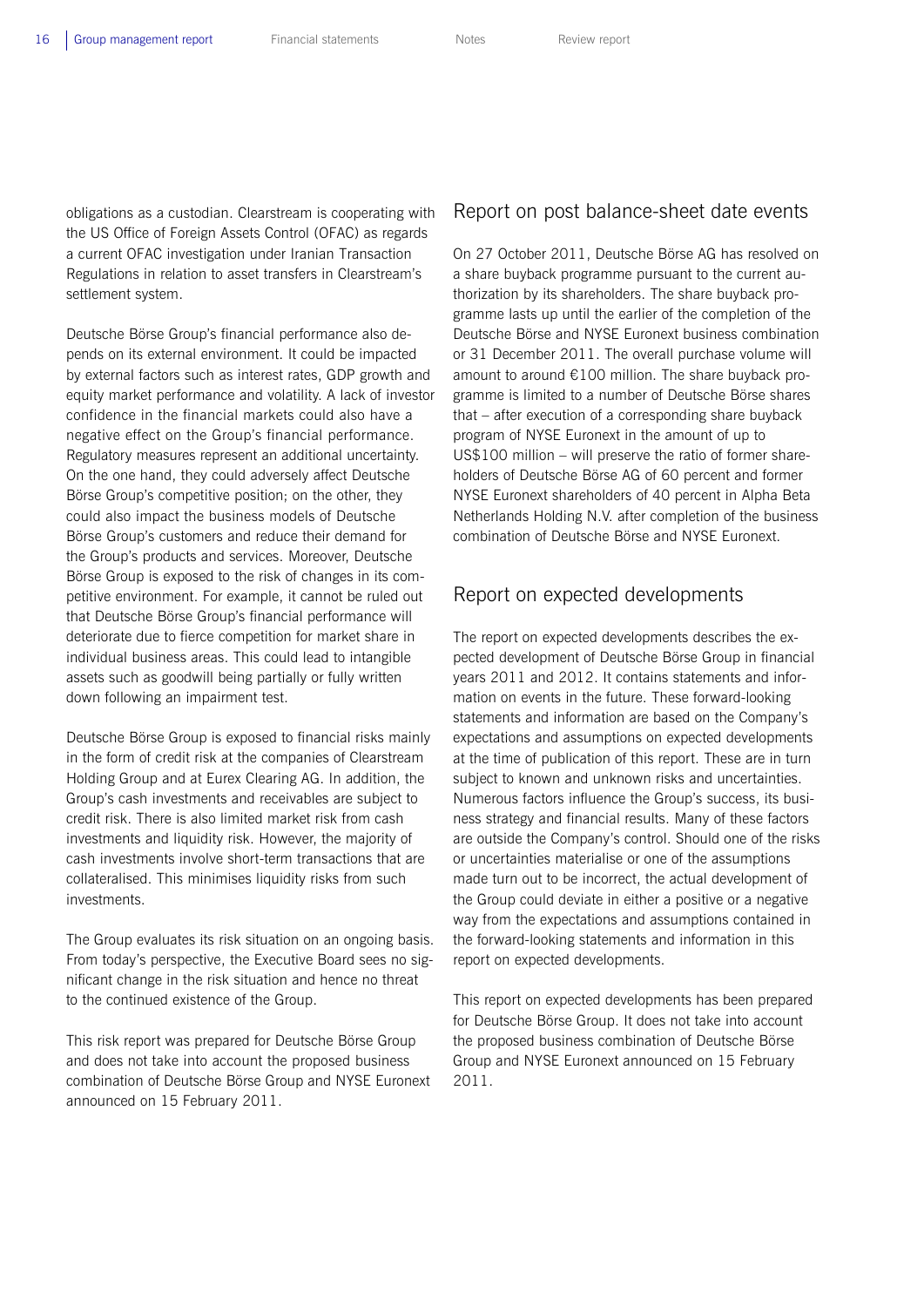#### **Development of results of operations**

In spite of the current uncertainties on the financial markets, Deutsche Börse Group expects no significant deviations from the forecasts for its business development for the remainder of financial year 2011. However, leading economic research institutes expect a weakening of the economic development in the operating environment in 2012, resulting from the uncertainty caused by the debt crisis in the euro zone.

In view of the development in the first nine months of 2011, Deutsche Börse Group expects an increase in sales revenue over the forecast period 2011 to a level of around €2.2 billion.

Due to the implementation of efficiency measures ahead of schedule and to the rigorous cost discipline in the first nine months of 2011, Deutsche Börse is again reducing its total cost forecast for 2011. The Company now expects total costs of €1,130 million in 2011 compared to the guidance of  $E1,145$  million issued in the first quarter.

Depending on sales revenue performance, the Company now expects EBIT in the range of around €1.2 billion before special factors such as costs arising in connection to the planned combination with NYSE Euronext. In addition to sales revenue and costs, EBIT depends on the development of net interest income from banking business. Based on the developments to date of average daily cash balances and interest rates, Deutsche Börse Group expects net interest income from banking business in the current financial year to be above last year's level.

#### **Development of the Group's financial position**

The Company expects operating cash flow to remain positive. With respect to its cash flow from investing activities, Deutsche Börse Group plans to invest around €120 million per year in intangible assets and property, plant and equipment during the forecast period 2011. These investments will serve primarily to develop new products and services in the Eurex and Clearstream segments and enhance existing ones. The higher sum compared with previous years is primarily the result of increased investments in the trading infrastructure and risk management functionalities.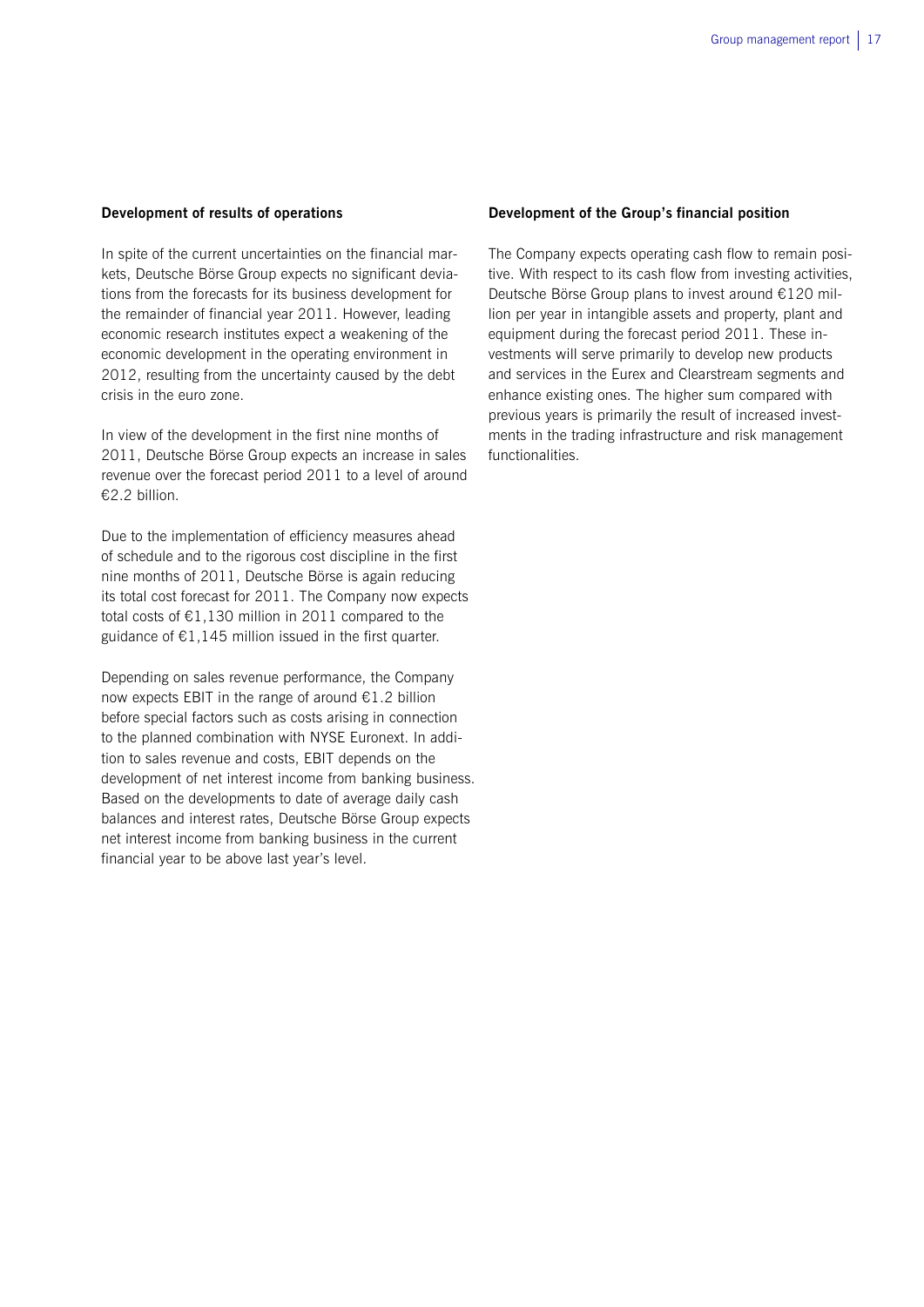## Consolidated income statement

for the period 1 January to 30 September 2011

|                                                                       | 30 Sep. 2011<br>€m | Quarter ended<br>30 Sep. 2010<br>$\epsilon$ m | 30 Sep. 2011<br>€m | Nine months ended<br>30 Sep. 2010<br>€m |
|-----------------------------------------------------------------------|--------------------|-----------------------------------------------|--------------------|-----------------------------------------|
| Sales revenue                                                         | 604.7              | 504.3                                         | 1,691.9            | 1,587.9                                 |
| Net interest income from banking business                             | 21.2               | 15.8                                          | 55.8               | 42.5                                    |
| Other operating income                                                | 19.3               | 11.7                                          | 40.5               | 48.8                                    |
| <b>Total revenue</b>                                                  | 645.2              | 531.8                                         | 1,788.2            | 1,679.2                                 |
| Volume-related costs                                                  | $-66.6$            | $-51.6$                                       | $-176.9$           | $-157.0$                                |
| Total revenue less volume-related costs                               | 578.6              | 480.2                                         | 1,611.3            | 1,522.2                                 |
| Staff costs                                                           | $-100.2$           | $-105.8$                                      | $-295.3$           | $-411.3$                                |
| Depreciation, amortisation and impairment losses                      | $-23.7$            | $-39.0$                                       | $-67.1$            | $-100.5$                                |
| Other operating expenses                                              | $-127.3$           | $-90.6$                                       | $-339.0$           | $-273.0$                                |
| Operating costs                                                       | $-251.2$           | $-235.4$                                      | $-701.4$           | $-784.8$                                |
| Result from equity investments                                        | 3.5                | $-0.7$                                        | 13.8               | 9.7                                     |
| Earnings before interest and tax (EBIT)                               | 330.9              | 244.1                                         | 923.7              | 747.1                                   |
| Financial income                                                      | 110.5              | 6.5                                           | 134.7              | 15.3                                    |
| Financial expense                                                     | $-35.3$            | $-25.1$                                       | $-96.5$            | $-86.6$                                 |
| Earnings before tax (EBT)                                             | 406.1              | 225.5                                         | 961.9              | 675.8                                   |
| Income tax expense                                                    | $-87.8$            | $-61.0$                                       | $-239.9$           | $-182.6$                                |
| Net profit for the period                                             | 318.3              | 164.5                                         | 722.0              | 493.2                                   |
| thereof shareholders of parent company<br>(net income for the period) | 315.3              | 161.3                                         | 706.9              | 479.0                                   |
| thereof non-controlling interests                                     | 3.0                | 3.2                                           | 15.1               | 14.2                                    |
| Earnings per share (basic) $(E)$                                      | 1.69               | 0.87                                          | 3.79               | 2.58                                    |
| Earnings per share (diluted) $(E)$                                    | 1.69               | 0.87                                          | 3.79               | 2.57                                    |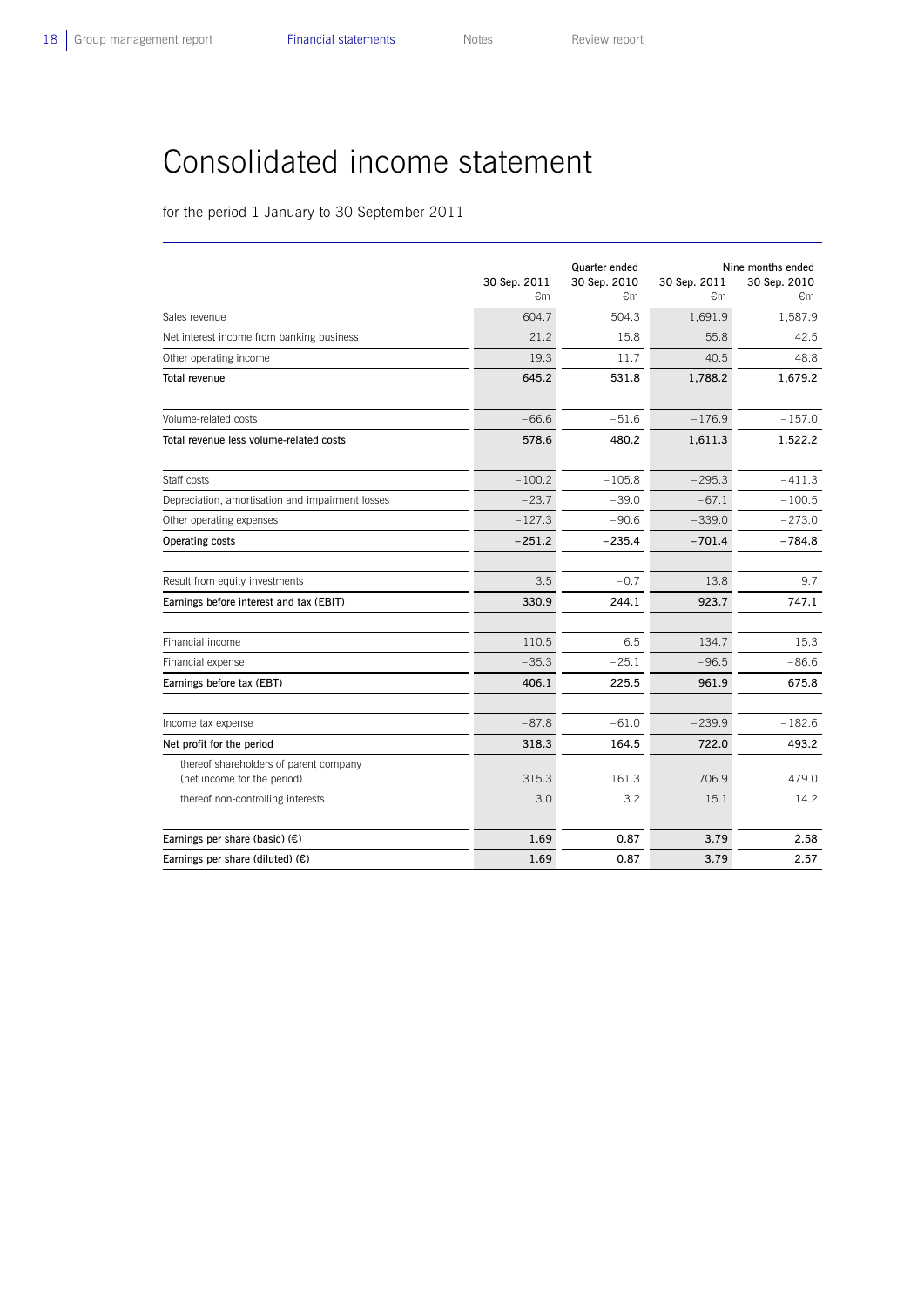# Consolidated statement of comprehensive income

for the period 1 January to 30 September 2011

|                                                                        | 30 Sep. 2011<br>€m | Quarter ended<br>30 Sep. 2010<br>€m | 30 Sep. 2011<br>€m | Nine months ended<br>30 Sep. 2010<br>€m |
|------------------------------------------------------------------------|--------------------|-------------------------------------|--------------------|-----------------------------------------|
| Net profit for the period reported in consolidated income<br>statement | 318.3              | 164.5                               | 722.0              | 493.2                                   |
|                                                                        |                    |                                     |                    |                                         |
| Exchange rate differences <sup>1)</sup>                                | 69.8               | $-152.9$                            | $-17.0$            | 76.6                                    |
| Remeasurement of cash flow hedges                                      | $-10.3$            | 5.3                                 | $-11.4$            | 0.8                                     |
| Remeasurement of other financial instruments                           | $-4.7$             | 2.5                                 | $-7.3$             | $-11.0$                                 |
| Deferred taxes                                                         | $-32.9$            | 49.6                                | 4.9                | $-20.6$                                 |
| Other comprehensive income/(expense)                                   | 21.9               | $-95.5$                             | $-30.8$            | 45.8                                    |
|                                                                        |                    |                                     |                    |                                         |
| Total comprehensive income                                             | 340.2              | 69.0                                | 691.2              | 539.0                                   |
| thereof shareholders of parent company                                 | 337.2              | 93.8                                | 692.8              | 510.5                                   |
| thereof non-controlling interests                                      | 3.0                | $-24.8$                             | $-1.6$             | 28.5                                    |

1) Exchange rate differences include the following amounts that were taken directly to accumulated profit as part of the result from equity investments: €5.7 million (30 September 2010: €–10.4 million) for the third quarter ended 30 September 2011 and €–1.4 million (30 September 2010: €3.7 million) for the nine months ended 30 September 2011.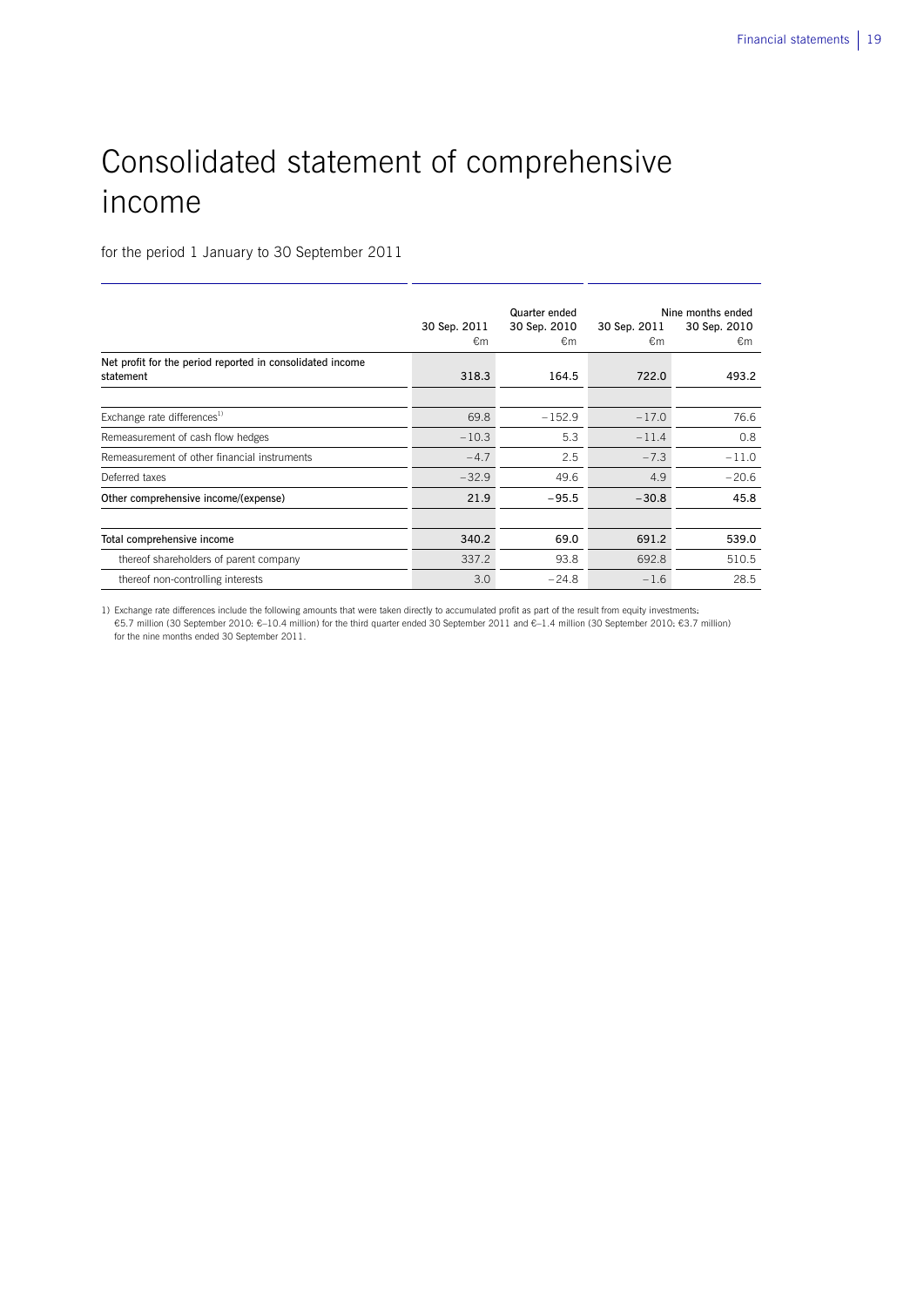## Consolidated balance sheet

as at 30 September 2011

|                                                                        | 30 Sep. 2011<br>€m | 31 Dec. 2010<br>€m | 30 Sep. 2010<br>€m |
|------------------------------------------------------------------------|--------------------|--------------------|--------------------|
| <b>ASSETS</b>                                                          |                    |                    |                    |
| Noncurrent assets                                                      |                    |                    |                    |
| Intangible assets                                                      | 3,087.5            | 3,089.9            | 3,501.1            |
| Property, plant and equipment                                          | 126.7              | 138.2              | 125.4              |
| Financial assets                                                       | 1,611.2            | 1,806.0            | 1,919.5            |
| Other noncurrent assets                                                | 27.0               | 35.4               | 11.1               |
|                                                                        | 4,852.4            | 5,069.5            | 5,557.1            |
| <b>Current assets</b>                                                  |                    |                    |                    |
| Financial instruments of Eurex Clearing AG                             | 223,274.5          | 128,823.7          | 156,113.3          |
| Current receivables and securities from banking business               | 14,434.2           | 7,585.3            | 10,120.5           |
| Other receivables and other assets <sup>1)</sup>                       | 462.5              | 389.1              | 417.7              |
| Restricted bank balances                                               | 17,562.3           | 6,185.8            | 5,537.5            |
| Other cash and bank balances                                           | 917.8              | 797.1              | 652.1              |
|                                                                        | 256,651.3          | 143,781.0          | 172,841.1          |
| Total assets                                                           | 261,503.7          | 148,850.5          | 178,398.2          |
| EQUITY AND LIABILITIES                                                 |                    |                    |                    |
| Equity                                                                 |                    |                    |                    |
| Shareholders' equity                                                   | 2,918.9            | 2,951.4            | 2,990.8            |
| Non-controlling interests                                              | 205.1              | 458.9              | 486.1              |
| Total equity                                                           | 3,124.0            | 3,410.3            | 3,476.9            |
|                                                                        |                    |                    |                    |
| <b>Noncurrent liabilities</b>                                          |                    |                    |                    |
| Provisions for pensions and other employee benefits                    | 36.5               | 21.3               | 40.2               |
| Other noncurrent provisions                                            | 88.1               | 86.6               | 102.8              |
| Deferred tax liabilities                                               | 282.4              | 297.7              | 463.4              |
| Interest-bearing liabilities                                           | 1,444.2            | 1,455.2            | 1,447.6            |
| Other noncurrent liabilities                                           | 7.5<br>1,858.7     | 9.6<br>1,870.4     | 22.1<br>2,076.1    |
| <b>Current liabilities</b>                                             |                    |                    |                    |
| Tax provisions                                                         | 280.4              | 345.0              | 347.3              |
|                                                                        | 81.9               | 134.8              | 142.0              |
| Other current provisions<br>Financial instruments of Eurex Clearing AG | 223,274.5          | 128,823.7          | 156,113.3          |
| Liabilities from banking business                                      | 15,430.3           | 7,822.0            | 10,636.6           |
| Cash deposits by market participants                                   | 16,461.3           | 6,064.2            | 5,255.8            |
| Other current liabilities                                              | 992.6              | 380.1              | 350.2              |
|                                                                        | 256,521.0          | 143,569.8          | 172,845.2          |
|                                                                        |                    |                    |                    |
| <b>Total liabilities</b>                                               | 258,379.7          | 145,440.2          | 174,921.3          |
| Total equity and liabilities                                           | 261,503.7          | 148,850.5          | 178,398.2          |

1) Thereof €11.7 million (31 December 2010: €14.1 million and 30 September 2010: €12.4 million) with a remaining maturity of more than one year from corporation tax credits in accordance with section 37 (5) of the Körperschaftsteuergesetz (KStG, the German Corporation Tax Act)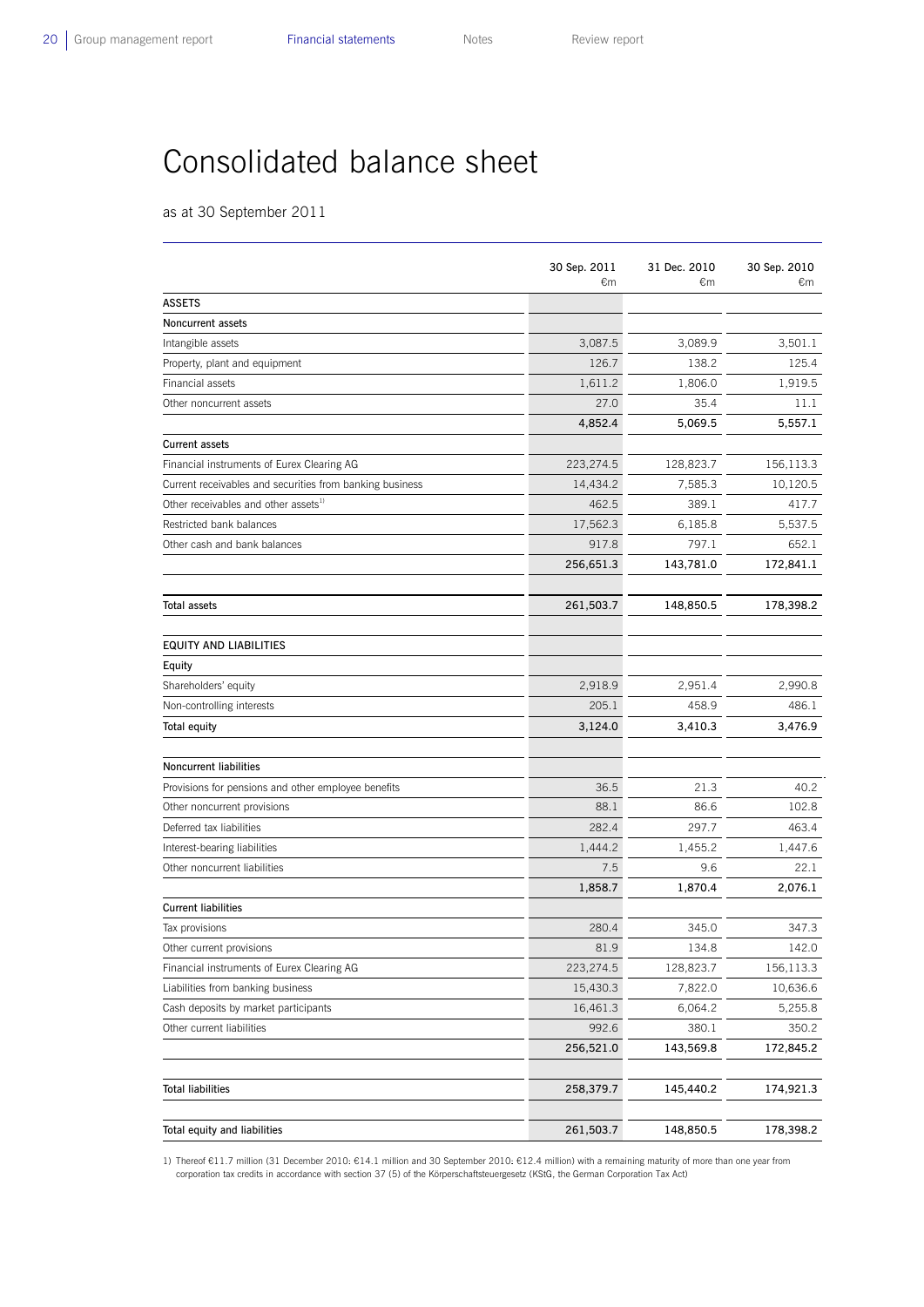# Consolidated cash flow statement

for the period 1 January to 30 September 2011

|                                                                                                                                    | 30 Sep. 2011<br>€m | Nine months ended<br>30 Sep. 2010<br>€m |
|------------------------------------------------------------------------------------------------------------------------------------|--------------------|-----------------------------------------|
| Net profit for the period                                                                                                          | 722.0              | 493.2                                   |
| Depreciation, amortisation and impairment losses                                                                                   | 67.1               | 100.5                                   |
| Increase in noncurrent provisions                                                                                                  | 16.6               | 32.2                                    |
| Deferred tax income                                                                                                                | $-7.7$             | $-18.6$                                 |
| Other non-cash (income)/expense                                                                                                    | $-5.0$             | 5.9                                     |
| Changes in working capital, net of non-cash items:                                                                                 |                    |                                         |
| (Increase)/decrease in receivables and other assets                                                                                | $-72.8$            | 34.9                                    |
| (Decrease)/increase in current liabilities                                                                                         | $-83.4$            | 54.2                                    |
| Decrease in noncurrent liabilities                                                                                                 | $-2.3$             | $-7.8$                                  |
| Net gain on disposal of noncurrent assets                                                                                          | $-0.4$             | $-19.0$                                 |
| Cash flows from operating activities                                                                                               | 634.1              | 675.5                                   |
| Payments to acquire intangible assets and property, plant and equipment                                                            | $-75.3$            | $-89.7$                                 |
| Payments to acquire noncurrent financial instruments                                                                               | $-143.5$           | $-770.0$                                |
| Payments to acquire investments in associates                                                                                      | $-66.2$            | $-2.5$                                  |
| Effects of the disposal of (shares in) subsidiaries, net of cash disposed                                                          | $\mathbf 0$        | 10.7                                    |
| Payments to acquire subsidiaries, net of cash acquired                                                                             | $-2.8$             | $-2.9$                                  |
| Decrease/(increase) in current receivables and securities from banking business<br>with an original term greater than three months | 771.0              | $-115.9$                                |
| Proceeds from disposals of available-for-sale noncurrent financial instruments                                                     | 477.0              | 349.4                                   |
| Proceeds from the disposal of property, plant and equipment                                                                        | 0.7                | $\Omega$                                |
| Cash flows from investing activities                                                                                               | 960.9              | $-620.9$                                |
|                                                                                                                                    |                    |                                         |
| Net cash received from non-controlling interests                                                                                   | 9.7                | $\circ$                                 |
| Payments to non-controlling interests                                                                                              | $-7.9$             | $\circ$                                 |
| Repayment of long-term financing                                                                                                   | $-5.0$             | $-97.2$                                 |
| Repayment of short-term financing                                                                                                  | 0                  | $-100.0$                                |
| Proceeds from short-term financing                                                                                                 | $\overline{O}$     | 99.9                                    |
| Finance lease payments                                                                                                             | $\mathbf 0$        | $-0.4$                                  |
| Dividends paid                                                                                                                     | $-390.7$           | $-390.5$                                |
| Cash flows from financing activities                                                                                               | $-393.9$           | $-488.2$                                |
| Net change in cash and cash equivalents                                                                                            | 1,201.1            | $-433.6$                                |
| Effect of exchange rate differences <sup>1)</sup>                                                                                  | $-3.6$             | 3.5                                     |
| Cash and cash equivalents as at beginning of period <sup>2)</sup>                                                                  | $-445.5$           | $-285.4$                                |
| Cash and cash equivalents as at end of period <sup>2)</sup>                                                                        | 752.0              | $-715.5$                                |
|                                                                                                                                    |                    |                                         |
| Interest income and other similar income <sup>3)</sup>                                                                             | 37.9               | 14.3                                    |
| Dividends received from investments in associates and other equity investments <sup>3)</sup>                                       | 6.3                | 7.1                                     |
| Interest paid                                                                                                                      | $-99.0$            | -91.3                                   |
| Income tax paid                                                                                                                    | $-307.7$           | $-175.9$                                |

1) Primarily includes the exchange rate differences arising on translation of the ISE subgroup

2) Excluding cash deposits by market participants

3) Interest and dividend payments are allocated to cash flows from operating activities.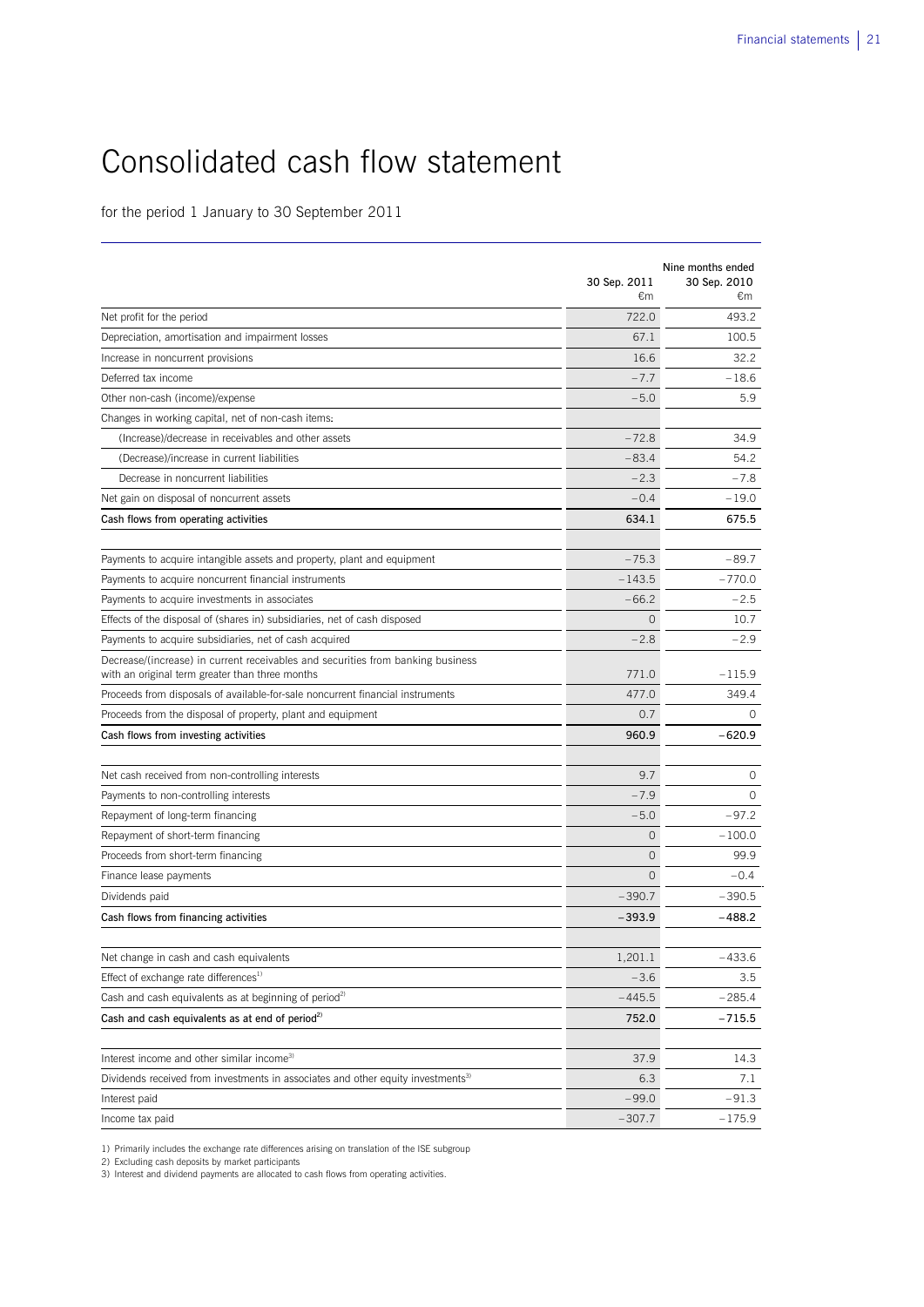# Consolidated statement of changes in equity

for the period 1 January to 30 September 2011

|                                                                                   |                    |                                         | thereof included in total<br>comprehensive income |                                         |  |
|-----------------------------------------------------------------------------------|--------------------|-----------------------------------------|---------------------------------------------------|-----------------------------------------|--|
|                                                                                   | 30 Sep. 2011<br>€m | Nine months ended<br>30 Sep. 2010<br>€m | 30 Sep. 2011<br>€m                                | Nine months ended<br>30 Sep. 2010<br>€m |  |
| Subscribed capital                                                                |                    |                                         |                                                   |                                         |  |
| Balance as at 1 January                                                           | 195.0              | 195.0                                   |                                                   |                                         |  |
| Balance as at 30 September                                                        | 195.0              | 195.0                                   |                                                   |                                         |  |
| Share premium                                                                     |                    |                                         |                                                   |                                         |  |
| Balance as at 1 January                                                           | 1,247.0            | 1,247.0                                 |                                                   |                                         |  |
| Balance as at 30 September                                                        | 1,247.0            | 1,247.0                                 |                                                   |                                         |  |
| Treasury shares                                                                   |                    |                                         |                                                   |                                         |  |
| Balance as at 1 January                                                           | $-586.5$           | $-587.8$                                |                                                   |                                         |  |
| Sales within the Group Share Plan                                                 | 6.5                | 1.3                                     |                                                   |                                         |  |
| Balance as at 30 September                                                        | $-580.0$           | $-586.5$                                |                                                   |                                         |  |
| <b>Revaluation surplus</b>                                                        |                    |                                         |                                                   |                                         |  |
| Balance as at 1 January                                                           | 124.9              | 125.2                                   |                                                   |                                         |  |
| Remeasurement of other financial instruments                                      | $-7.3$             | $-11.0$                                 | $-7.3$                                            | $-11.0$                                 |  |
| Remeasurement of cash flow hedges                                                 | $-11.4$            | 0.8                                     | $-11.4$                                           | 0.8                                     |  |
| Increase in share-based payments                                                  | $-2.4$             | $-1.9$                                  | $\overline{0}$                                    | 0                                       |  |
| Deferred taxes on remeasurement of financial instruments                          | 2.3                | 3.3                                     | 2.3                                               | 3.3                                     |  |
| Balance as at 30 September                                                        | 106.1              | 116.4                                   |                                                   |                                         |  |
| Accumulated profit                                                                |                    |                                         |                                                   |                                         |  |
| Balance as at 1 January                                                           | 1,971.0            | 1,886.8                                 |                                                   |                                         |  |
| Dividends paid                                                                    | $-390.7$           | $-390.5$                                | $\overline{0}$                                    | 0                                       |  |
| Acquisition of the interest of non-controlling shareholders<br>in Eurex Zürich AG | $-332.9$           | 0                                       | $\circ$                                           | 0                                       |  |
| Net income for the period                                                         | 706.9              | 479.0                                   | 706.9                                             | 479.0                                   |  |
| Exchange rate differences and other adjustments                                   | $-6.1$             | 67.5                                    | $-0.3$                                            | 62.3                                    |  |
| Deferred taxes                                                                    | 2.6                | $-23.9$                                 | 2.6                                               | $-23.9$                                 |  |
| Balance as at 30 September                                                        | 1,950.8            | 2,018.9                                 |                                                   |                                         |  |
| Shareholders' equity as at 30 September                                           | 2,918.9            | 2,990.8                                 | 692.8                                             | 510.5                                   |  |
|                                                                                   |                    |                                         |                                                   |                                         |  |
| Non-controlling interests                                                         |                    |                                         |                                                   |                                         |  |
| Balance as at 1 January                                                           | 458.9              | 472.6                                   |                                                   |                                         |  |
| Acquisition of the interest of non-controlling shareholders<br>in Eurex Zürich AG | $-252.5$           | $\circ$                                 | $\circ$                                           | $\circ$                                 |  |
| Changes due to capital increases/(decreases)                                      | 1.3                | $-15.3$                                 | 0                                                 | 0                                       |  |
| Changes due to share in net income of subsidiaries for the period                 | 15.1               | 14.2                                    | 15.1                                              | 14.2                                    |  |
| Exchange rate differences and other adjustments                                   | $-17.7$            | 14.6                                    | $-16.7$                                           | 14.3                                    |  |
| Total non-controlling interests as at 30 September                                | 205.1              | 486.1                                   | $-1.6$                                            | 28.5                                    |  |
| Total as at 30 September                                                          | 3,124.0            | 3,476.9                                 | 691.2                                             | 539.0                                   |  |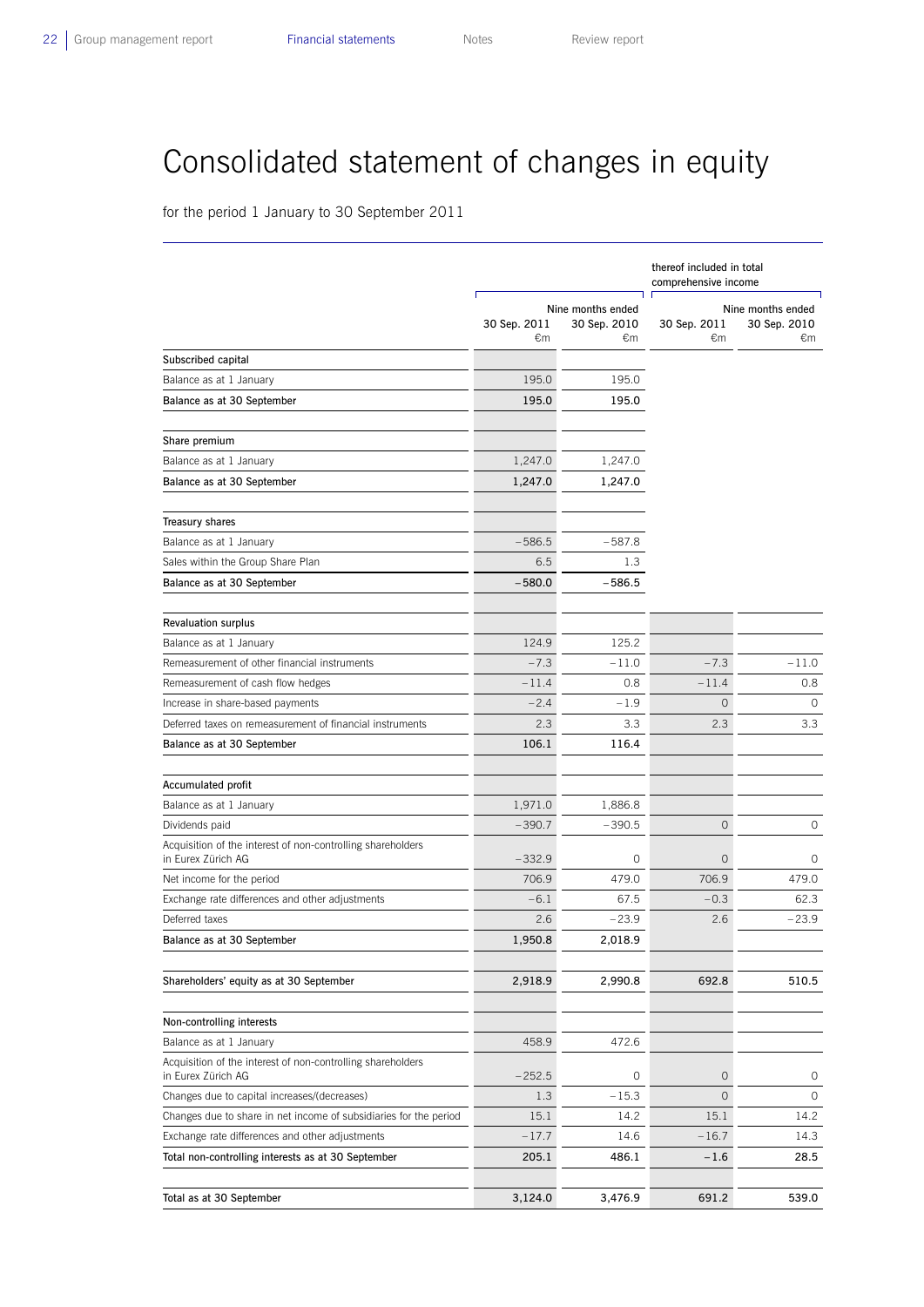## Notes to the interim financial statements

## 1. Accounting policies

The interim financial statements have been prepared in compliance with the International Financial Reporting Standards (IFRSs) and the related interpretations issued by the International Accounting Standards Board (IASB), as adopted by the European Union in accordance with Regulation No. 1606/2002 of the European Parliament and of the Council on the application of International Accounting Standards. As at 30 September 2011, there were no effective standards or interpretations not yet adopted by the European Union impacting the interim financial statements. Accordingly, the financial statements also comply with the IFRSs as issued by the IASB. The significant accounting policies applied by the Company to the consolidated financial statements for the year ended 31 December 2010 were also applied to the interim financial statements. The interim financial statements comply with IAS 34 ("Interim Financial Reporting").

In addition to the standards and interpretations applied as of 31 December 2010, the following standards and interpretations were applied for the first time:

- Revised IAS 24 "Related Party Disclosures"
- Amendments to IAS 32 "Classification of Rights Issues"
- Amendments to IFRIC 14 "Repayments of a Minimum Funding Requirement"
- Changes resulting from the "Annual Improvements Project"

The application of these standards and interpretations did not have any material or any impact on Deutsche Börse Group's financial reporting.

In accordance with the provisions of Wertpapierhandelsgesetz (WpHG, German Securities Trading Act), these interim financial statements are supplemented by a Group interim management report.

In 2011, the IASB issued the following standards and interpretations by the date of publication of this interim report, although they have not yet been adopted by the EU:

### **IFRS 10 "Consolidated Financial Statements" and IAS 27 (2011) "Separate Financial Statements"**

IFRS 10 replaces the guidance on control and consolidation contained in IAS 27 (2009) "Consolidated and Separate Financial Statements" and SIC 12 "Consolidation – Special Purpose Entities" by uniform criteria that are applied to all companies to determine control. IAS 27 will only comprise requirements governing separate financial statements in future. The standards must be applied for financial years beginning on or after 1 January 2013.

### **IFRS 11 "Joint Arrangements"**

This standard introduces two types of joint arrangement – joint operations and joint ventures. The previous option to use proportionate consolidation for jointly controlled entities has been abolished. Venturers in a joint venture must use the equity method of accounting. This standard must be applied for financial years beginning on or after 1 January 2013.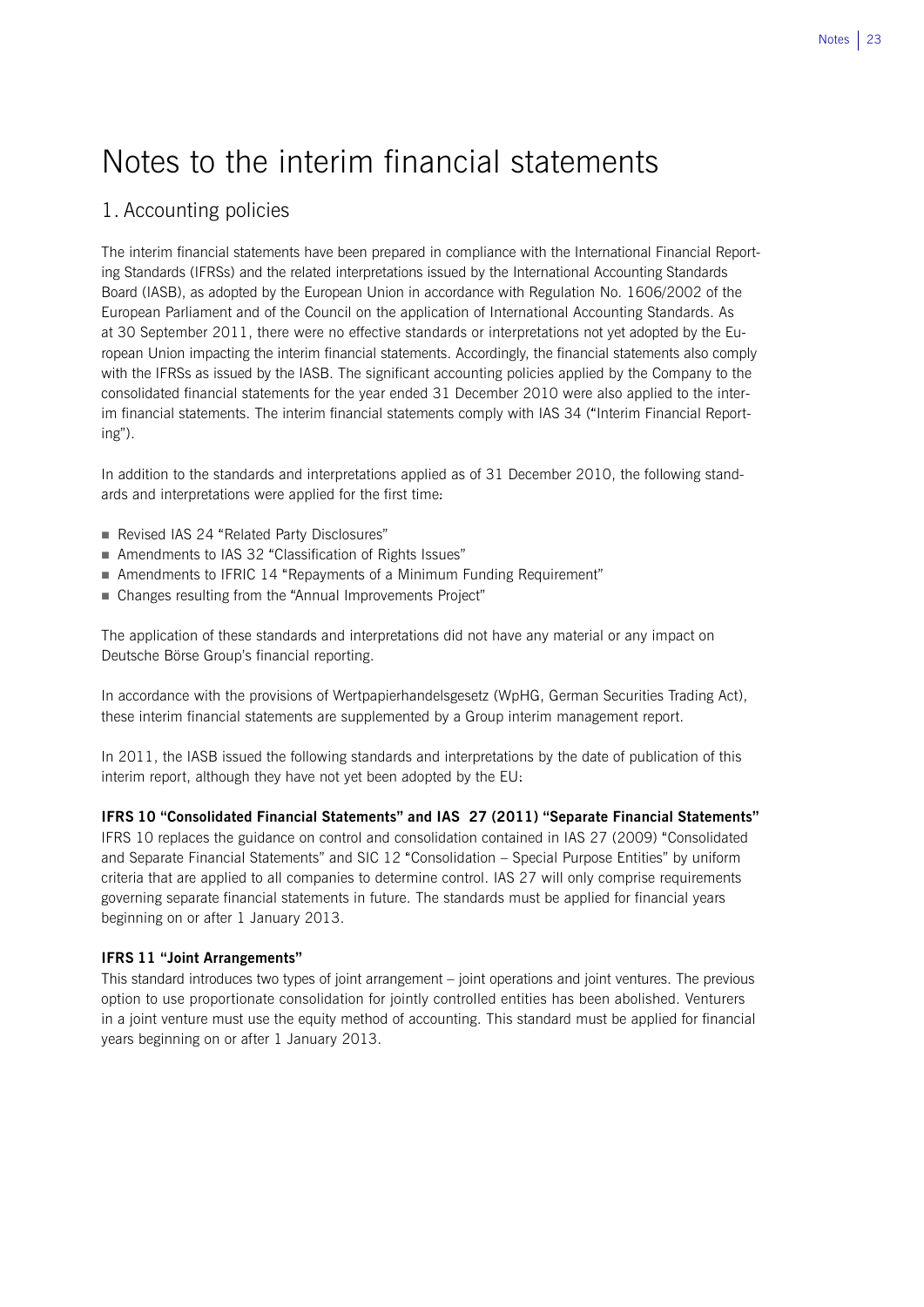#### **IFRS 12 "Disclosure of Interests in Other Entities"**

IFRS 12 defines the required disclosures for entities that apply IFRS 10 "Consolidated Financial Statements" and IFRS 11 "Joint Arrangements": these entities must disclose information that enables users of their financial statements to evaluate the nature of, and the risks associated with, their interests in other entities and the effects of those interests on their financial position, financial performance and cash flows. This standard must be applied for financial years beginning on or after 1 January 2013.

#### **IFRS 13 "Fair Value Measurement"**

This standard describes how to determine fair value and extends the related disclosures. Fair value is defined in IFRS 13 as the price that would be received to sell an asset or paid to transfer a liability in an orderly transaction between market participants at the measurement date. This standard must be applied for financial years beginning on or after 1 January 2013.

#### **Amendment to IAS 28 "Investments in Associates and Joint Ventures"**

The main amendment here was to include accounting for joint ventures in the standard; the basic approach for assessing significant influence and the equity method have been retained. This standard must be applied for financial years beginning on or after 1 January 2013.

#### **Amendments to IAS 1 "Presentation of Financial Statements"**

Under this amendment, entities must classify the items presented in other comprehensive income in two categories depending on whether or not they will be recognised in the income statement (recycling) in the future. Items that will not be recycled to the income statement must be presented separately from items that will be recognised in profit or loss in the future. The amendment must be applied retrospectively for financial years beginning on or after 1 January 2012.

#### **Amendments to IAS 19 "Employee Benefits"**

This amendment to the standard relates to the recognition of actuarial gains and losses in other comprehensive income, among other things; the previously permitted corridor approach has been removed. Past service cost must be recognised in the period in which the plan amendment occurs; previously, it was allocated over the period until the claims vest. Net interest expense/income will also be calculated differently in the future: a uniform interest rate to be determined on the basis of the return on high-grade corporate bonds must be used to calculate the interest on net assets and net liabilities. The amendment must be applied retrospectively for financial years beginning on or after 1 January 2013.

### 2. Group structure

In the first quarter of 2011, Infobolsa S.A., Madrid, Spain, acquired an interest of 62 percent in Open Finance S.L., Valencia, Spain, for a purchase price of  $63.5$  million. The company has been fully included in the consolidated financial statements since then. Goodwill amounting to  $\epsilon$ 3.1 million results from the transaction.

On 23 December 2010, Eurex Zürich AG and Landesbank Baden-Württemberg (LBBW) reached an agreement regarding the acquisition of the shares in European Energy Exchange AG (EEX) previously held by LBBW through Eurex Zürich AG. After the closing of the tender process set out in the consortium agreement, 31 out of 40 EEX shareholders had waived a pro rata acquisition. The purchase price paid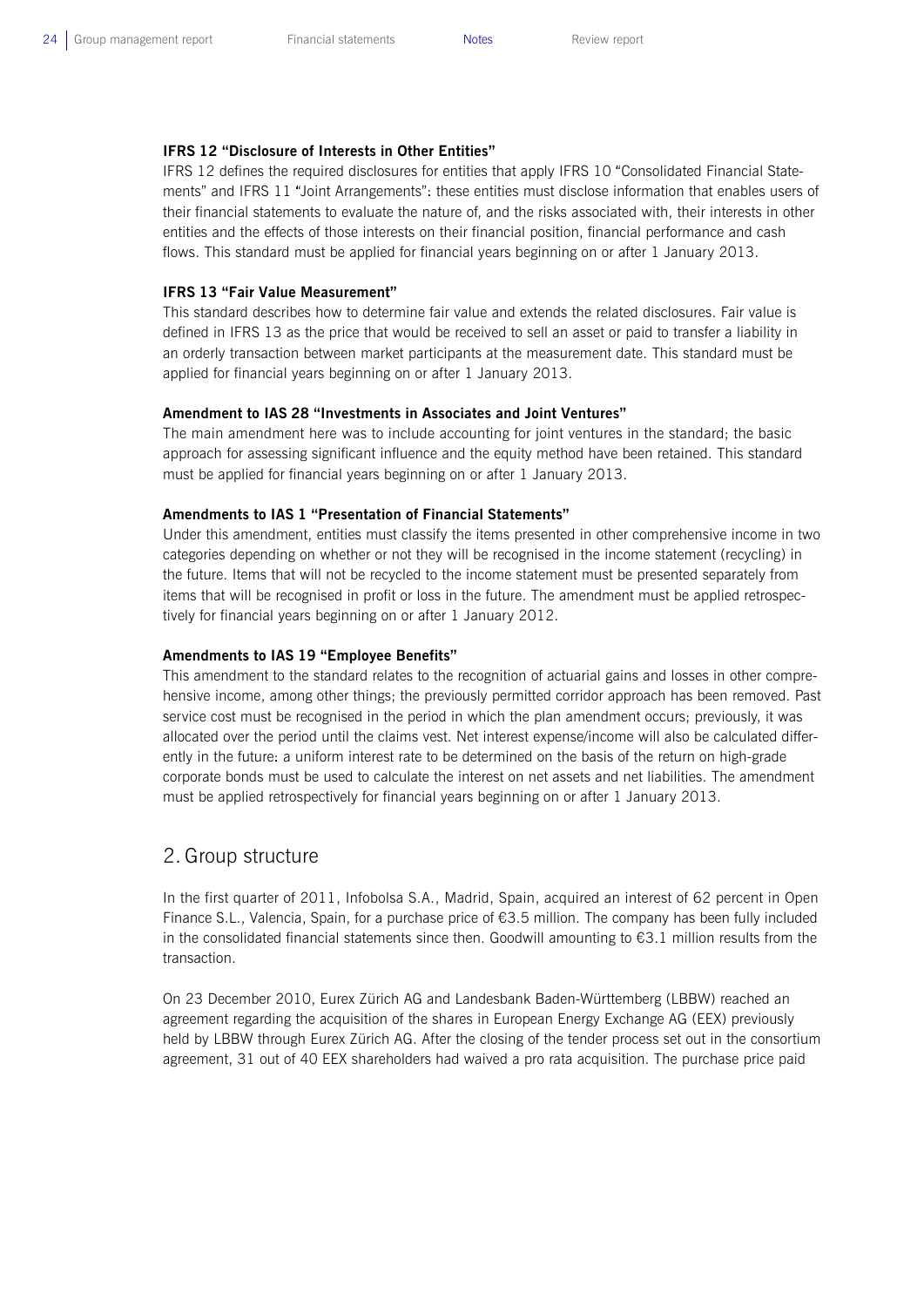by Eurex Zürich AG on 12 April 2011 amounted to €64.9 million. The interest of Eurex Zürich AG in EEX rose from 35.23 percent to 56.14 percent. As Deutsche Börse Group does not hold the majority in EEX's supervisory board, the Group does not have control. Thus, the company will continue to be accounted for as associate in Deutsche Börse Group's consolidated financial statements.

On 7 June 2011, Deutsche Börse AG, SIX Group AG and SIX Swiss Exchange AG entered into a share purchase agreement under which SIX Swiss Exchange AG undertakes to contribute the Swiss derivatives business relating to Eurex Zürich AG to a subsidiary to be newly formed and to distribute 100 percent of the shares of this subsidiary as a non-cash dividend to SIX Group AG. SIX Group AG will then sell these shares to Deutsche Börse AG for a total purchase price of €590 million. The purchase price will be settled in cash in the amount of €295 million and by delivery of 5,286,738 shares of Alpha Beta Netherlands Holding N.V. (after completion of the transaction between Deutsche Börse AG and NYSE Euronext) or of Deutsche Börse AG (if the transaction with NYSE Euronext does not take place). As the completion of the transaction with SIX Group AG or SIX Swiss Exchange AG, respectively, is tied to certain requirements that relate among other things to the completion of the transaction between Deutsche Börse AG and NYSE Euronext and the end of 31 March 2012, the share purchase agreement was not fulfilled as at 30 September 2011. Nevertheless, the signing of the agreement gave rise to a liability in the amount of the present value of the agreed purchase price. As a result, SIX Swiss Exchange AG's existing interest in Deutsche Börse Group's equity was already regarded as acquired for accounting purposes. The difference between the carrying amount of the non-controlling interest and the present value of the purchase price was recognised as reducing equity. The share component of the liability will be measured at fair value until the transaction with SIX Group AG and SIX Swiss Exchange AG closes; changes in fair value will be recognised in the financial result. Subsequent measurement of the share component as at 30 September 2011 resulted in financial income of €95.4 million. Subsequent measurement of the cash component resulted in financial expense of  $E1.5$  million.

Deutsche Börse Systems AG, Deutsche Gesellschaft für Wertpapierabwicklung mbH, and Xlaunch GmbH, all Frankfurt am Main, were merged with Deutsche Börse AG on 31 March, 27 June and 22 August 2011, respectively.

## 3. Seasonal influences and valuations

The Group's revenues are influenced more by the volatility and the transaction volume on the capital markets than by seasonal factors. Owing to a concentration of costs for projects only coming to completion in the fourth quarter, costs in the fourth quarter tend to be higher than in the first three quarters of the business year.

## 4. Total assets

The increase in consolidated total assets by €69.9 billion to €261.5 billion as at 30 September 2011 (30 June 2011:  $E191.6$  billion) depends to a significant extent on the financial instruments of Eurex Clearing AG. Whereas receivables and liabilities from banking business increased slightly, cash deposits by market participants and restricted bank balances increased by a factor of three.The level of these items can vary widely on a daily basis according to customers' needs and actions.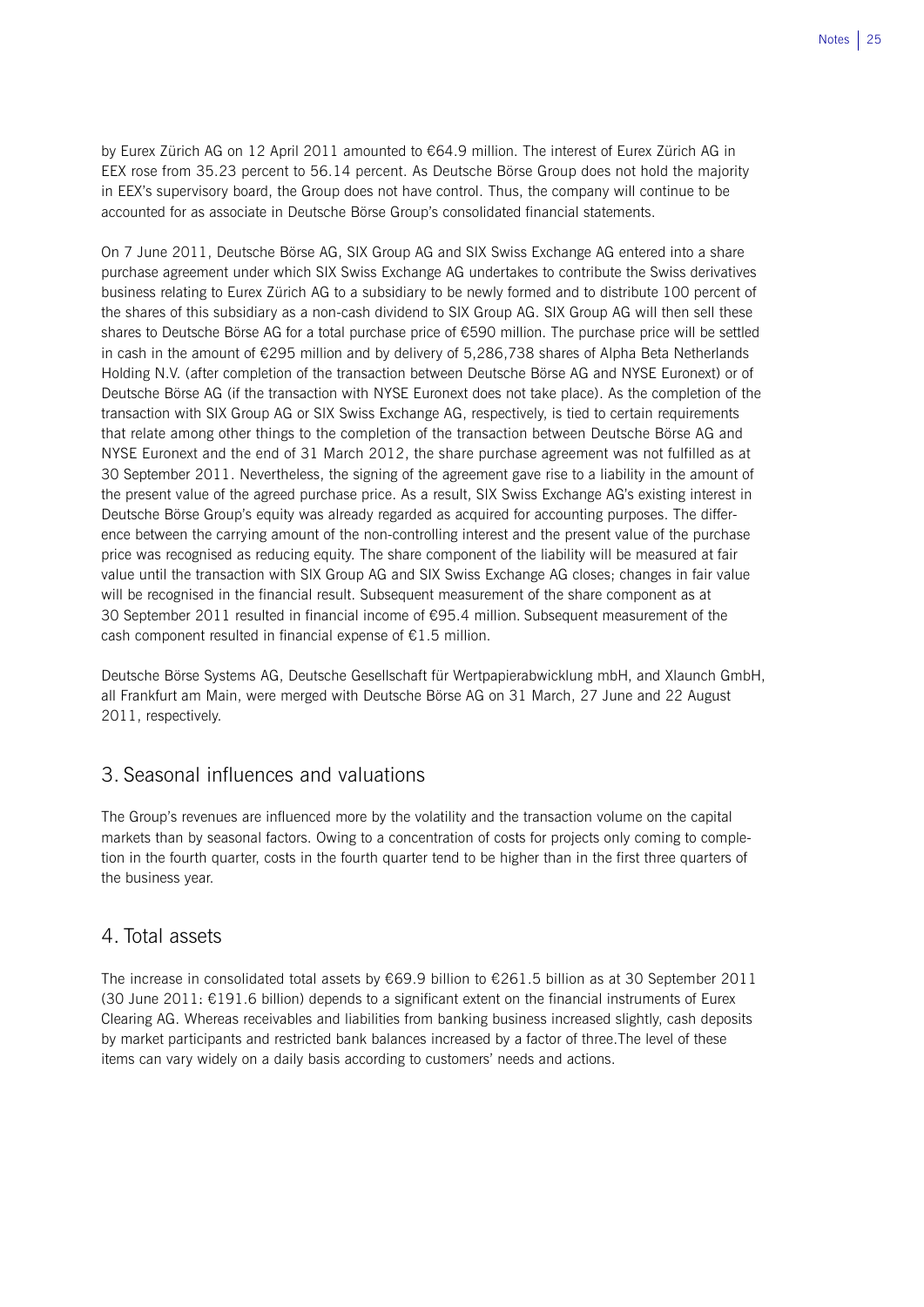L

 $\overline{a}$ 

## 5. Segment reporting

### Composition of sales revenue by segment

|                              |              | Quarter ended | Nine months ended |              |  |
|------------------------------|--------------|---------------|-------------------|--------------|--|
|                              | 30 Sep. 2011 | 30 Sep. 2010  | 30 Sep. 2011      | 30 Sep. 2010 |  |
|                              | €m           | €m            | €m                | €m           |  |
| External sales revenue       |              |               |                   |              |  |
| Xetra                        | 76.6         | 63.3          | 215.1             | 199.1        |  |
| Eurex                        | 275.1        | 196.0         | 724.0             | 655.9        |  |
| Clearstream                  | 194.9        | 189.8         | 578.1             | 569.6        |  |
| Market Data & Analytics      | 58.1         | 55.2          | 174.7             | 163.3        |  |
| Total external sales revenue | 604.7        | 504.3         | 1,691.9           | 1,587.9      |  |
|                              |              |               |                   |              |  |
| Internal sales revenue       |              |               |                   |              |  |
| Clearstream                  | 1.7          | 1.5           | 5.2               | 5.2          |  |
| Market Data & Analytics      | 10.8         | 6.9           | 27.0              | 23.9         |  |
| Total internal sales revenue | 12.5         | 8.4           | 32.2              | 29.1         |  |

### Net interest income from banking business

|                       |              | Quarter ended | Nine months ended |              |  |
|-----------------------|--------------|---------------|-------------------|--------------|--|
|                       | 30 Sep. 2011 | 30 Sep. 2010  | 30 Sep. 2011      | 30 Sep. 2010 |  |
|                       | €m           | €m            | €m                | €m           |  |
| Gross interest income | 45.9         | 35.6          | 121.9             | 98.0         |  |
| Interest expense      | $-24.7$      | $-19.8$       | $-66.1$           | $-55.5$      |  |
| Total                 | 21.2         | 15.8          | 55.8              | 42.5         |  |

### Earnings before interest and tax (EBIT)

|                         |              | Quarter ended | Nine months ended            |       |  |
|-------------------------|--------------|---------------|------------------------------|-------|--|
|                         | 30 Sep. 2011 | 30 Sep. 2010  | 30 Sep. 2011<br>30 Sep. 2010 |       |  |
|                         | €m           | €m            | €m                           | €m    |  |
| Xetra                   | 38.9         | 25.7          | 107.6                        | 79.1  |  |
| Eurex                   | 166.5        | 97.0          | 421.3                        | 348.6 |  |
| Clearstream             | 89.0         | 83.2          | 285.4                        | 222.5 |  |
| Market Data & Analytics | 36.5         | 38.2          | 109.4                        | 96.9  |  |
| Total                   | 330.9        | 244.1         | 923.7                        | 747.1 |  |

#### Investment in intangible assets and property, plant and equipment

|                         |              | Quarter ended | Nine months ended |              |  |
|-------------------------|--------------|---------------|-------------------|--------------|--|
|                         | 30 Sep. 2011 | 30 Sep. 2010  | 30 Sep. 2011      | 30 Sep. 2010 |  |
|                         | €m           | €m            | €m                | €m           |  |
| Xetra                   | 3.8          | 4.0           | 7.6               | 10.1         |  |
| Eurex                   | 11.5         | 13.2          | 29.1              | 49.7         |  |
| Clearstream             | 15.2         | 12.1          | 33.2              | 25.2         |  |
| Market Data & Analytics | 2.0          | 1.4           | 3.2               | 4.7          |  |
| Total                   | 32.5         | 30.7          | 73.1              | 89.7         |  |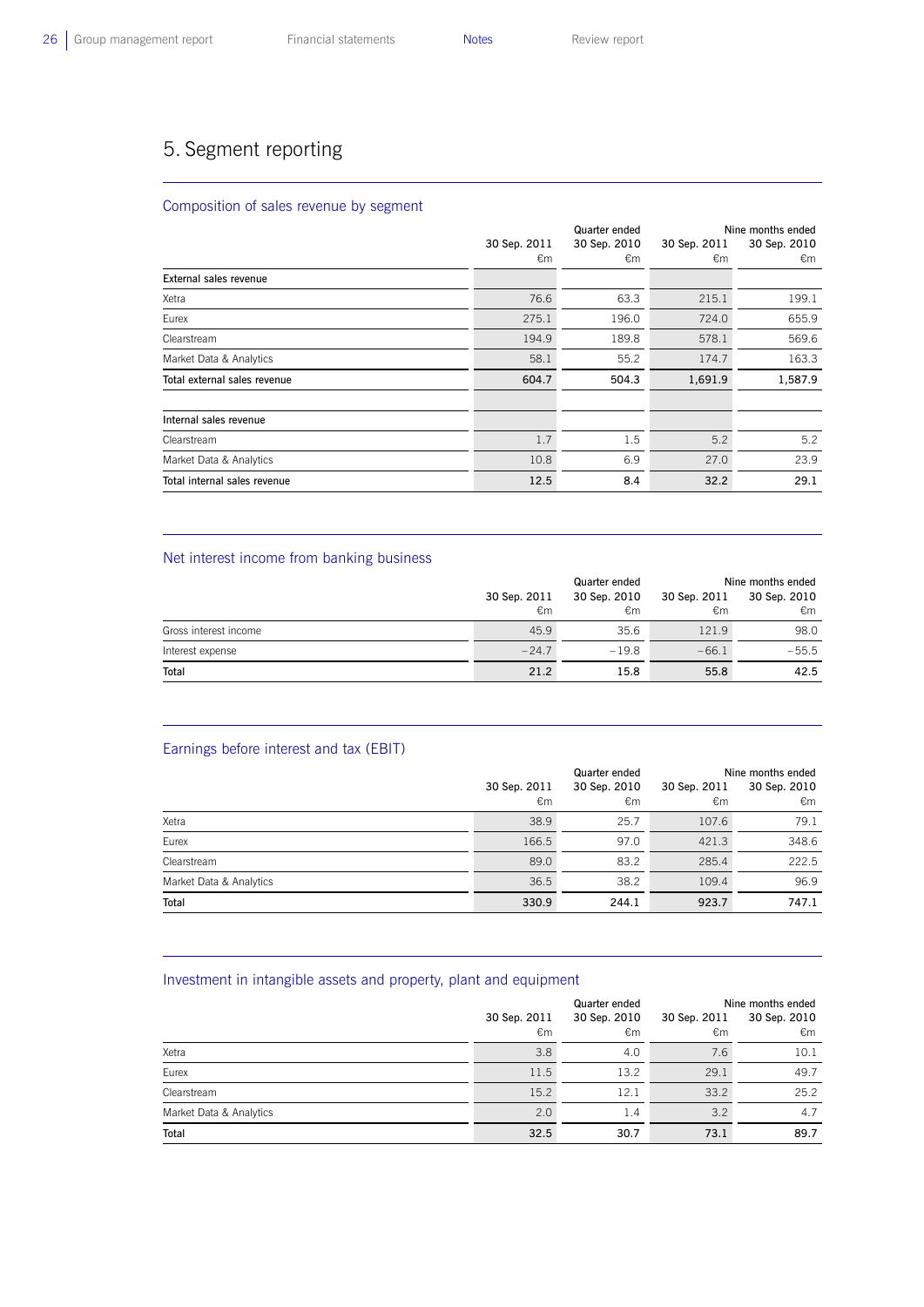## 6. Other financial obligations

On 15 February 2011, Deutsche Börse AG and NYSE Euronext signed an agreement on a business combination. The transaction is structured as a combination of NYSE Euronext and Deutsche Börse AG under the newly created Dutch company Alpha Beta Netherlands Holding N.V. ("Holding"), which is expected to be listed in Frankfurt, New York and Paris. For NYSE Euronext, this will be implemented by merging NYSE Euronext with a US subsidiary of the new holding company. Each NYSE Euronext share will be exchanged for 0.47 shares of Holding. NYSE Euronext's shareholders approved the merger at an Extraordinary Stockholders' Meeting on 7 July 2011. In respect of Deutsche Börse AG, Holding made a public takeover offer under which Deutsche Börse shares can be exchanged for an equal number of new shares of Holding. By the end of the additional acceptance period on 1 August 2011, 95.4158 percent of Deutsche Börse shares were tendered for exchange into shares of Holding. Deutsche Börse shareholders who have not yet tendered their shares for exchange may do so until the end of 4 November 2011 in accordance with section 39c of the Wertpapiererwerbs- und Übernahmegesetz (WpÜG, German Securities Acquisition and Takeover Act).The transaction is subject to approval by various competition and financial, securities and other regulatory authorities in the USA and Europe.

Deutsche Börse AG has entered into contingent commitments in relation to the planned business combination with NYSE Euronext and in relation to the acquisition of the 50 percent equity interest in Eurex Zürich AG that could lead to payment obligations in the total amount of approximately €26 million when the transactions close.

#### **Litigation concerning the combination**

Following the announcement of the combination on 15 February 2011, several complaints were filed in the Delaware Court of Chancery ("Delaware Court"); the Supreme Court of the State of New York, County of New York ("New York Court"); and the U.S. District Court for the Southern District of New York ("SDNY"), challenging the proposed combination. Four of the actions were filed in the Delaware Court and have been consolidated as "In re NYSE Euronext Shareholders Litigation," Consol. C.A. No. 6220-VCS. Five actions were filed in the New York Court and are being coordinated under a single master file, "NYSE Euronext Shareholder Litigation Master File," Index No. 773,000/11. One action, "Jones v. Niederauer, et al.," C.N. 11-CV-01502, was pending at the SDNY; it was dismissed on 29 September 2011.

All of the complaints raise substantially the same claims. All are purported class actions filed on behalf of all NYSE Euronext public shareholders and variously name as defendants NYSE Euronext, its directors, Pomme Merger Corporation and Holding (certain defendants are not named in all of the actions). Deutsche Börse AG is named as defendant in eight cases. The complaints generally allege that the individual defendants breached their fiduciary duties in connection with their consideration and approval of the proposed combination and that the entity defendants aided and abetted those breaches. The complaints seek, among other relief, injunctive relief against the consummation of the combination, unspecified monetary damages and plaintiffs' costs and attorneys' fees.

On 16 June 2011 the plaintiffs in the actions, the NYSE Euronext defendants, Deutsche Börse and Holding entered into a memorandum of understanding ("MOU") setting forth their agreement in principal regarding a proposed settlement of all claims asserted in the actions. As part of the settlement, the NYSE Euronext defendants acknowledged that the pendency and prosecution of the actions were a factor in the NYSE Euronext board of directors' decision to support management's recommendation that Holding declare a special dividend and consequently provide appraisal rights. Additionally, in the MOU, Holding acknowledged its intent to recommend to Holding's board of directors that, following the completion of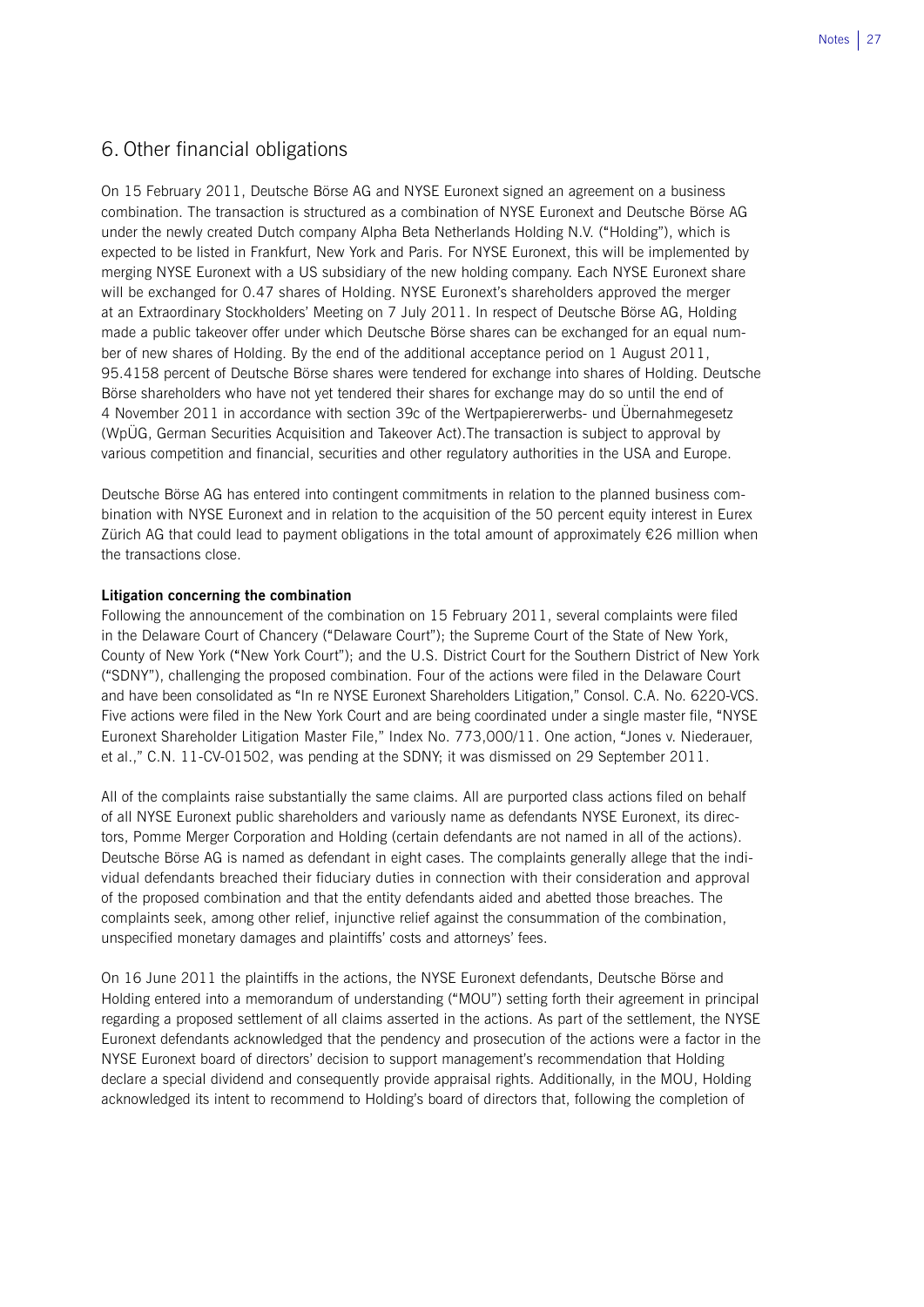the combination, Holding act upon the recommendations of the boards of directors of NYSE Euronext and Deutsche Börse that Holding issue the special dividend subject to the approval of the Holding board of directors, consistent with its fiduciary duties. As part of the settlement, the parties agreed to seek to remove or withdraw any pending requests for interim relief, specifically including plaintiffs' motion for a preliminary injunction in the Delaware action.

The settlement is contingent upon, among other items, the execution of a formal stipulation of settlement, Delaware Court approval following notice to the class, final dismissal of the actions with prejudice, and the completion of the combination. If Holding were to fail to pay the special dividend, for any reason, the parties would have the option to terminate the settlement. If the settlement is consummated, it would release all claims that the plaintiffs and all members of the class may have arising out of or relating in any manner to the combination, as described in the MOU.

#### **Other litigation**

In addition to the matters described above and in prior disclosures, Deutsche Börse Group is from time to time involved in various legal proceedings that arise in the ordinary course of its business. Deutsche Börse Group records provisions for litigation and regulatory matters when it has a present obligation from an event in the past, an outflow of resources with economic benefit to settle the obligation is probable and it is possible to reliably estimate the amount. In such cases, there may be an exposure to loss in excess of any amounts accrued. When these conditions are not met, Deutsche Börse Group does not recognise a provision. As a litigation or regulatory matter develops, Deutsche Börse Group evaluates on an ongoing basis whether the requirements to recognise a provision are met. Deutsche Börse Group may not be able to predict what the eventual loss or range of loss related to such matters will be. Deutsche Börse Group does not believe, based on currently available information, that the results of any of these various proceedings will have a material adverse effect on its financial statements as a whole.

## 7. Earnings per share

Under IAS 33, earnings per share are calculated by dividing the net profit for the period attributable to shareholders of the parent company (net income for the period) by the weighted average number of shares outstanding.

Diluted earnings per share are determined by adding the number of potentially dilutive ordinary shares that may be acquired under the Stock Bonus Plan (SBP) or the ISE Group Share Plan to the average number of shares. The number of potentially dilutive ordinary shares is calculated by adjusting the exercise prices to reflect the fair value of the services still to be provided.

When determining diluted earnings per share, all SBP tranches for which cash settlement has not been resolved are assumed to be equity-settled – regardless of the actual accounting in accordance with IFRS 2. The calculation of the number of potentially dilutive ordinary shares for the nine-month period ended 30 September 2010 was adjusted retrospectively in line with this.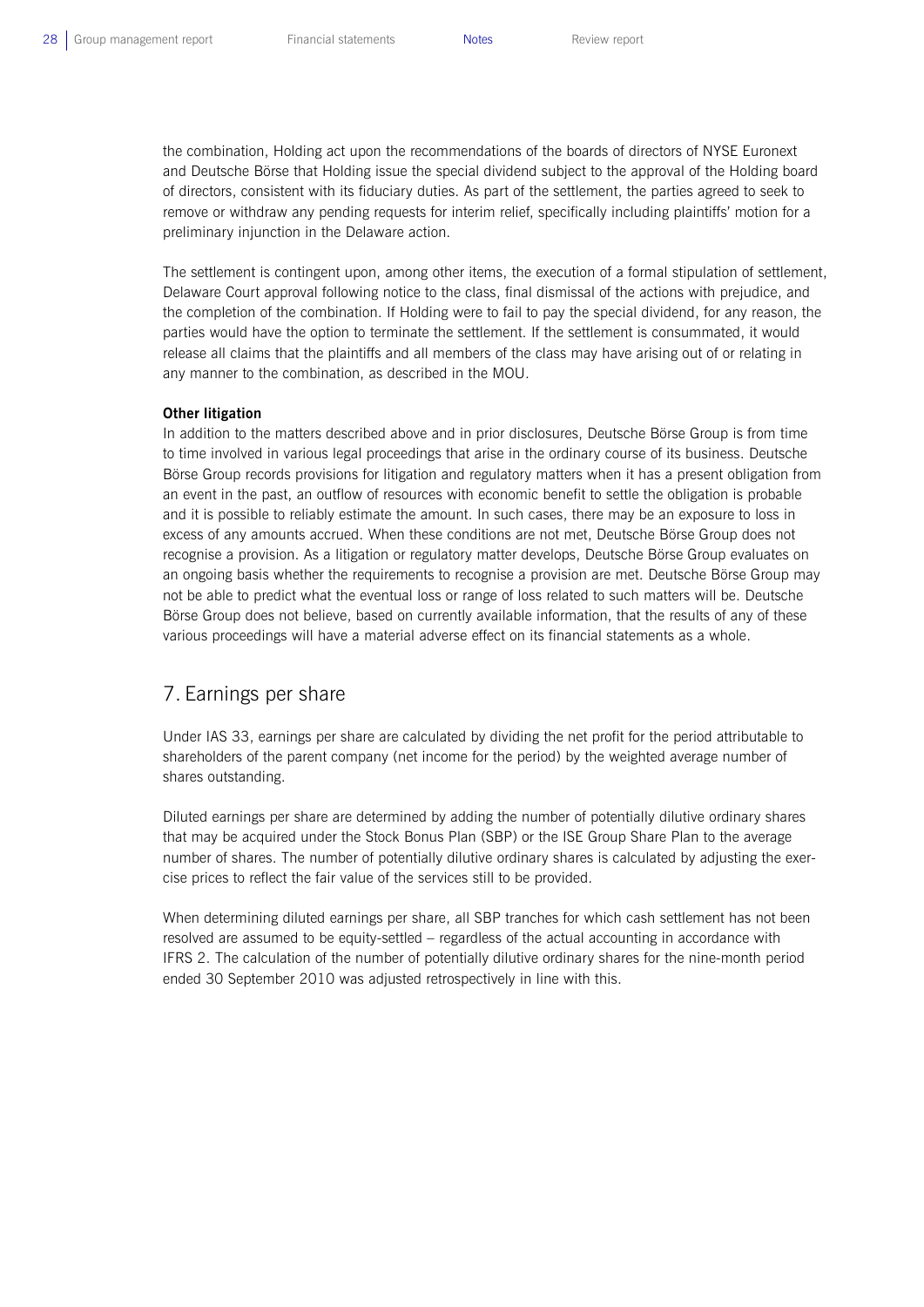There were the following potentially dilutive rights to purchase shares as at 30 September 2011:

| Calculation of the number of potentially dilutive ordinary shares |  |  |  |  |
|-------------------------------------------------------------------|--|--|--|--|
|-------------------------------------------------------------------|--|--|--|--|

L

 $\overline{a}$ 

| Tranche    | Exercise price | Adjusted<br>exercise price<br>in accordance<br>with IAS 33 | Average number of<br>outstanding options | Average price<br>for the period $1$ | Number of potentially<br>dilutive ordinary<br>shares |
|------------|----------------|------------------------------------------------------------|------------------------------------------|-------------------------------------|------------------------------------------------------|
|            | €              | €                                                          | 30 Sep. 2011                             | €                                   | as at 30 Sep. 2011                                   |
| $2009^{2}$ |                | 4.88                                                       | 244.060                                  | 51.54                               | 220.952                                              |
| $2010^{3}$ |                | 23.35                                                      | 123.060                                  | 51.54                               | 67,308                                               |
| $2011^{3}$ |                | 25.32                                                      | 91,497                                   | 51.54                               | 46.548                                               |

1) Volume-weighted average price of Deutsche Börse AG shares on Xetra for the period 1 January to 30 September 2011

2) This relates to rights to shares under the SBP for Executive Board members and senior executives and under the SBP of ISE as well as to rights to GSP shares of ISE. 3) This relates to rights to SBP shares for Executive Board members and senior executives and to rights to SBP shares of ISE.

As the volume-weighted average share price was higher than the adjusted exercise prices for the 2008 to 2011 tranches, these options are considered dilutive under IAS 33.

#### Calculation of earnings per share (basic and diluted)

|                                                                                 | 30 Sep. 2011 | Quarter ended<br>30 Sep. 2010 <sup>1)</sup> | 30 Sep. 2011 | Nine months ended<br>30 Sep. 2010 <sup>1)</sup> |
|---------------------------------------------------------------------------------|--------------|---------------------------------------------|--------------|-------------------------------------------------|
| Number of shares outstanding as at beginning of period                          | 186.043.003  | 185.942.821                                 | 185.942.801  | 185,922,690                                     |
| Number of shares outstanding as at 30 September                                 | 186,043,003  | 185.942.801                                 | 186.043.003  | 185.942.801                                     |
| Weighted average number of shares outstanding                                   | 186,043,003  | 185,942,821                                 | 186,031,625  | 185,936,260                                     |
| Number of potentially dilutive ordinary shares                                  | 304.359      | 637,403                                     | 334,808      | 720.096                                         |
| Weighted average number of shares used to compute<br>diluted earnings per share | 186.347.362  | 186.580.224                                 | 186.366.433  | 186.656.356                                     |
| Net income for the period $(\epsilon m)$                                        | 315.3        | 161.3                                       | 706.9        | 479.0                                           |
| Earnings per share (basic) $(E)$                                                | 1.69         | 0.87                                        | 3.79         | 2.58                                            |
| Earnings per share (diluted) $(\epsilon)$                                       | 1.69         | 0.87                                        | 3.79         | 2.57                                            |

1) The number of dilutive ordinary shares was adjusted accordingly in order to enhance comparability with disclosures for the reporting period. Diluted earnings per share for the nine-month period ended 30 September 2010 and for the third quarter of 2010 remained unaffected by this adjustment.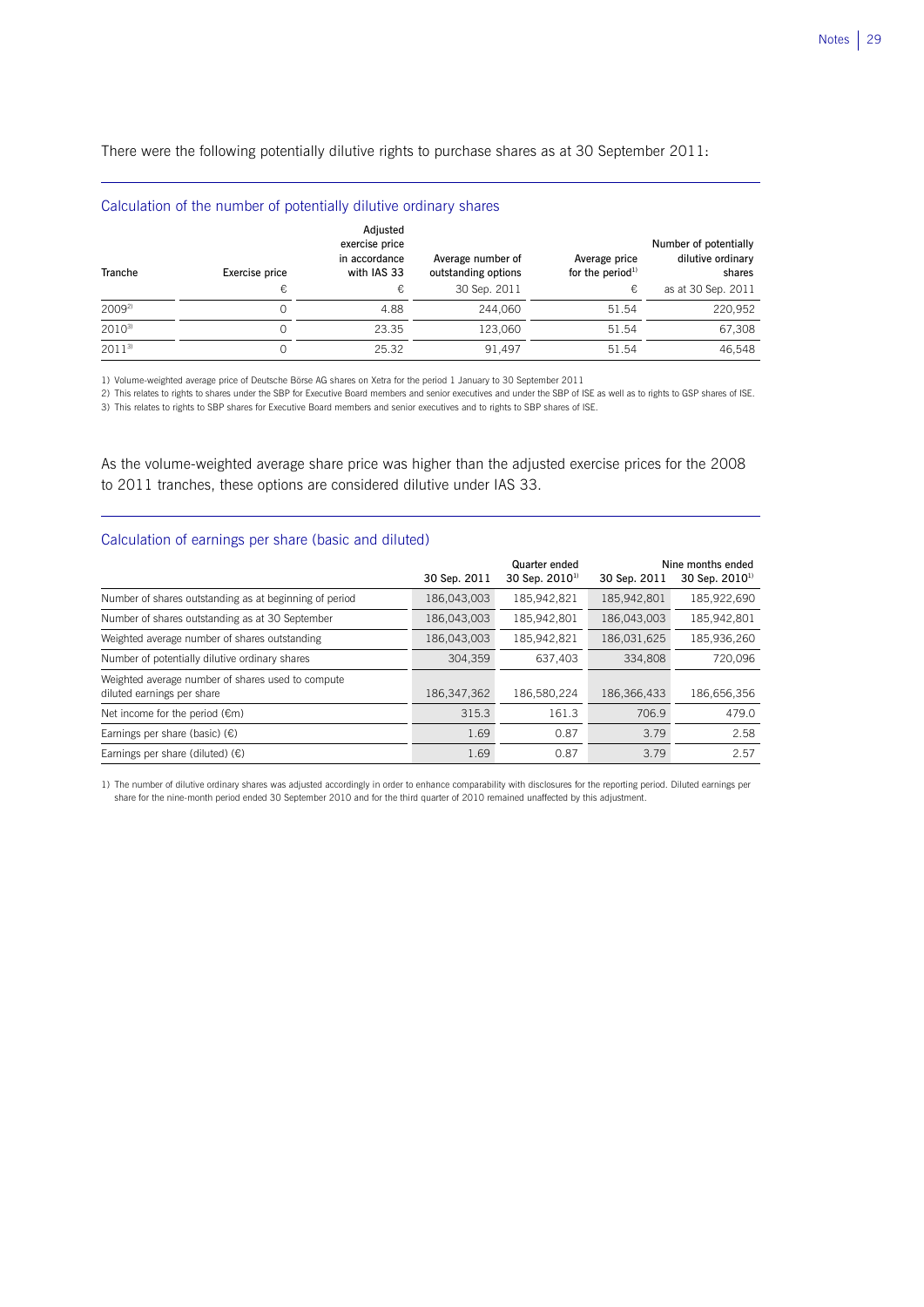L

## 8. Material transactions with related parties

#### Material transactions with associates

|                                                                                                                                                                              | Amount of the transactions |                                     | <b>Outstanding balances</b> |                                         |                    |                    |
|------------------------------------------------------------------------------------------------------------------------------------------------------------------------------|----------------------------|-------------------------------------|-----------------------------|-----------------------------------------|--------------------|--------------------|
|                                                                                                                                                                              | 30 Sep. 2011<br>€m         | Quarter ended<br>30 Sep. 2010<br>€m | 30 Sep. 2011<br>€m          | Nine months ended<br>30 Sep. 2010<br>€m | 30 Sep. 2011<br>€m | 30 Sep. 2010<br>€m |
| Loans from Scoach Holding S.A.<br>to Deutsche Börse AG as part of<br>cash pooling                                                                                            | $\overline{O}$             | $\circ$                             | $\overline{O}$              | $\circ$                                 | $-12.6$            | $-3.4$             |
| Services of Deutsche Börse AG<br>for Scoach Europa AG                                                                                                                        | 1.3                        | 1.5                                 | 4.1                         | 4.5                                     | 1.8                | 2.4                |
| Loans from Deutsche Börse AG<br>to Indexium AG                                                                                                                               | 0                          | 0                                   | $\overline{O}$              | $\circ$                                 | 3.5                | $\circ$            |
| Operation of trading and clearing<br>software by Deutsche Börse AG<br>(as at 30 Sep. 2010 Deutsche<br>Börse Systems AG) for European<br>Energy Exchange AG and<br>affiliates | 2.5                        | 2.6                                 | 7.3                         | 7.1                                     | 2.8                | 1.0                |
| IT services and infrastructure<br>by International Securities Ex-<br>change, LLC for Direct Edge<br>Holdings, LLC                                                            | 0.2                        | 0.6                                 | 0.4                         | 2.2                                     | 0.3                | 0.4                |
| Development and operation of<br>the Link Up Converter system<br>by Clearstream Services S.A. for<br>Link Up Capital Markets, S.L.                                            | 0.4                        | 0.5                                 | 1.3                         | 1.5                                     | 0.5                | 0.9                |
| Money market placements of<br>European Commodity Clearing<br>AG with Clearstream Banking<br>S.A. and the interest paid<br>thereon $1$                                        | $\Omega$                   | $-0.1$                              | $\overline{O}$              | $-0.3$                                  | $-0.1$             | $-433.9$           |
| Material transactions within the<br>framework of gold under custody<br>between Clearstream Banking<br>AG and Deutsche Börse Com-<br>modities GmbH                            | 0.3                        | 0.2                                 | 0.7                         | 0.5                                     | $-0.4$             | $-0.3$             |
| Other transactions with<br>associates                                                                                                                                        |                            |                                     |                             | $\overline{\phantom{0}}$                | $-0.1$             | $-0.5$             |
| Total                                                                                                                                                                        |                            |                                     |                             |                                         | $-4.3$             | $-433.4$           |

1) The European Commodity Clearing AG is a subsidiary of European Energy Exchange AG, which is classified as an associate.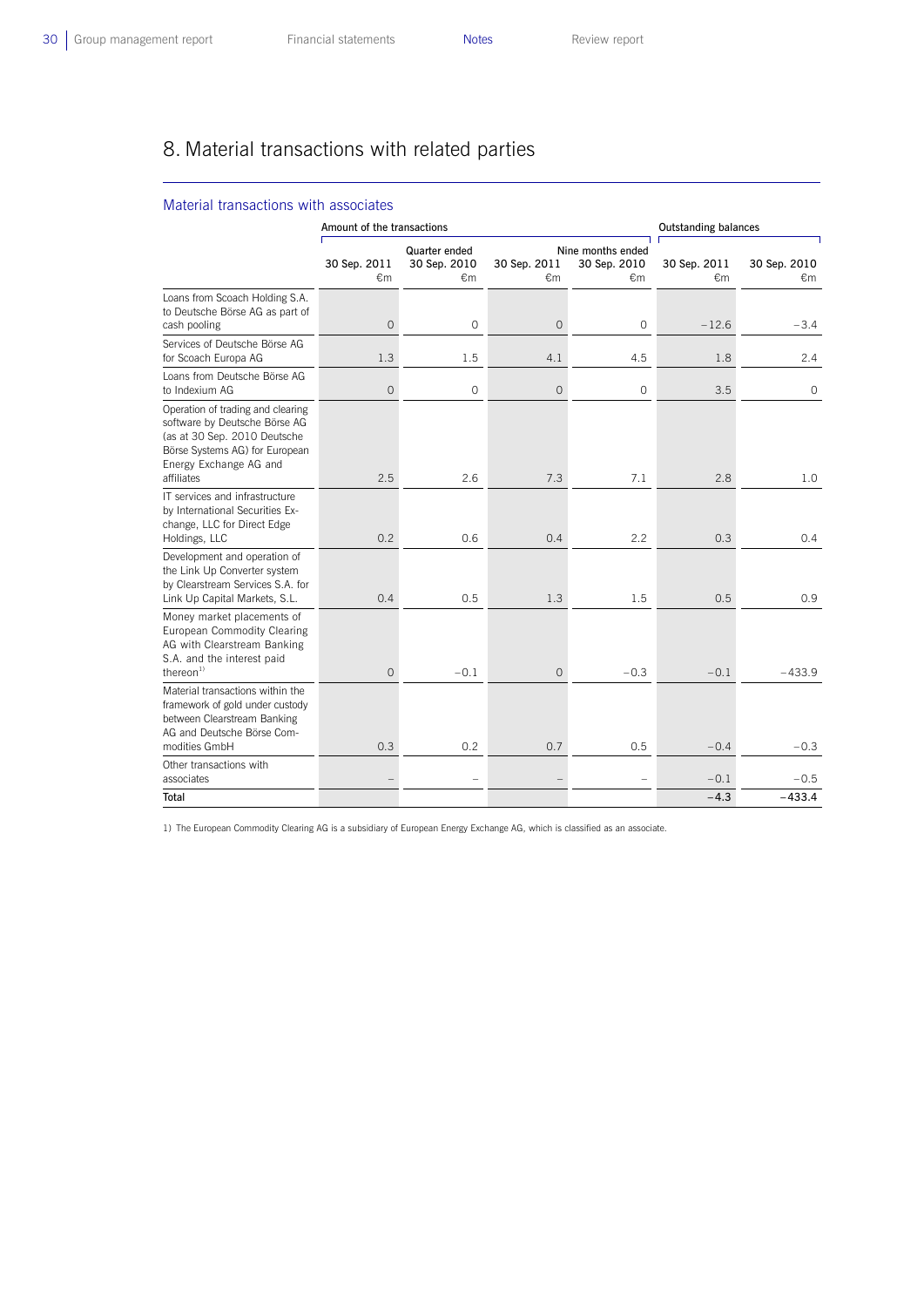#### Material transactions with other related parties

 $\overline{a}$ 

|                                                                                                                                                                              | Amount of the transactions |                                                                                 |        |                          | <b>Outstanding balances</b> |         |  |
|------------------------------------------------------------------------------------------------------------------------------------------------------------------------------|----------------------------|---------------------------------------------------------------------------------|--------|--------------------------|-----------------------------|---------|--|
|                                                                                                                                                                              | 30 Sep. 2011               | Nine months ended<br>Quarter ended<br>30 Sep. 2010<br>30 Sep. 2011 30 Sep. 2010 |        |                          | 30 Sep. 2011 30 Sep. 2010   |         |  |
|                                                                                                                                                                              | €m                         | €m                                                                              | €m     | €m                       | €m                          | €m      |  |
| Office and administrative services by Eurex<br>Zürich AG for SIX Swiss Exchange AG                                                                                           | 5.9                        | 3.8                                                                             | 18.0   | 16.6                     | 20.1                        | 2.2     |  |
| Loans from SIX Group AG provided<br>to STOXX Ltd. as part of the acquisition<br>and interest charges thereon                                                                 | $\mathbf{O}$               | $-0.2$                                                                          | $-0.2$ | $-0.4$                   | $-6.2$                      | $-15.4$ |  |
| Office and administrative services<br>by SIX Group AG for STOXX Ltd.                                                                                                         | $\overline{0}$             | $-1.1$                                                                          | $-1.3$ | $-2.5$                   | $-1.3$                      | $-1.1$  |  |
| Office and administrative services by SIX<br>Swiss Exchange AG for Eurex Zürich AG                                                                                           | $-1.6$                     | $-1.9$                                                                          | $-6.3$ | $-6.0$                   | $-0.6$                      | $-0.7$  |  |
| Operation and development of Eurex<br>software by Deutsche Börse AG (as at<br>30 September 2010 Deutsche Börse<br>Systems AG) for SIX Swiss Exchange AG                      | 4.2                        | 4.2                                                                             | 12.5   | 13.3                     | 2.7                         | 2.7     |  |
| Office and administrative services by SIX<br>Swiss Exchange AG for Eurex Frankfurt AG                                                                                        | $-2.4$                     | $-2.1$                                                                          | $-5.5$ | $-4.6$                   | $-0.3$                      | $-0.5$  |  |
| Transfer of revenue from Eurex fees by<br>Eurex Zürich AG to SIX Swiss Exchange AG                                                                                           | n.a.                       | n.a.                                                                            | n.a.   | n.a.                     | $-69.7$                     | $-14.0$ |  |
| Operation and development of Xontro by<br>Deutsche Börse AG (as at 30 September<br>2010 Deutsche Börse Systems AG) for<br>BrainTrade Gesellschaft für Börsen-<br>systeme mbH | 2.8                        | 3.5                                                                             | 9.7    | 11.8                     | 2.4                         | 1.5     |  |
| Operation of the floor trading system by<br>BrainTrade Gesellschaft für Börsen-<br>systeme mbH for Deutsche Börse AG                                                         | 0.9                        | $-2.1$                                                                          | 4.1    | $-6.5$                   | $\Omega$                    | $-0.8$  |  |
| Other transactions with other investors                                                                                                                                      | $\overline{\phantom{m}}$   | $\overline{\phantom{0}}$                                                        |        | $\overline{\phantom{m}}$ | 0.1                         | 0.5     |  |
| Total                                                                                                                                                                        |                            |                                                                                 |        |                          | $-52.8$                     | $-25.6$ |  |
|                                                                                                                                                                              |                            |                                                                                 |        |                          |                             |         |  |

#### **Transactions with key management personnel**

Key management personnel are persons who directly or indirectly have authority and responsibility for planning, directing and controlling the activities of Deutsche Börse Group. The Group defines the members of the Executive Board and the Supervisory Board as key management personnel for the purposes of IAS 24.

As part of the proposed transaction between Deutsche Börse Group and NYSE Euronext, Deutsche Börse AG has entered into contracts for the provision of advisory services with Deutsche Bank AG, Frankfurt /Main, and Mayer Brown LLP, Washington. In the period under review, two members of the Supervisory Board of Deutsche Börse AG also held key management positions in these companies. Deutsche Börse Group paid Deutsche Bank AG and Mayer Brown LLP a total of €2.1 million in the nine-month period ended 30 September 2011 for advisory services in connection with this transaction.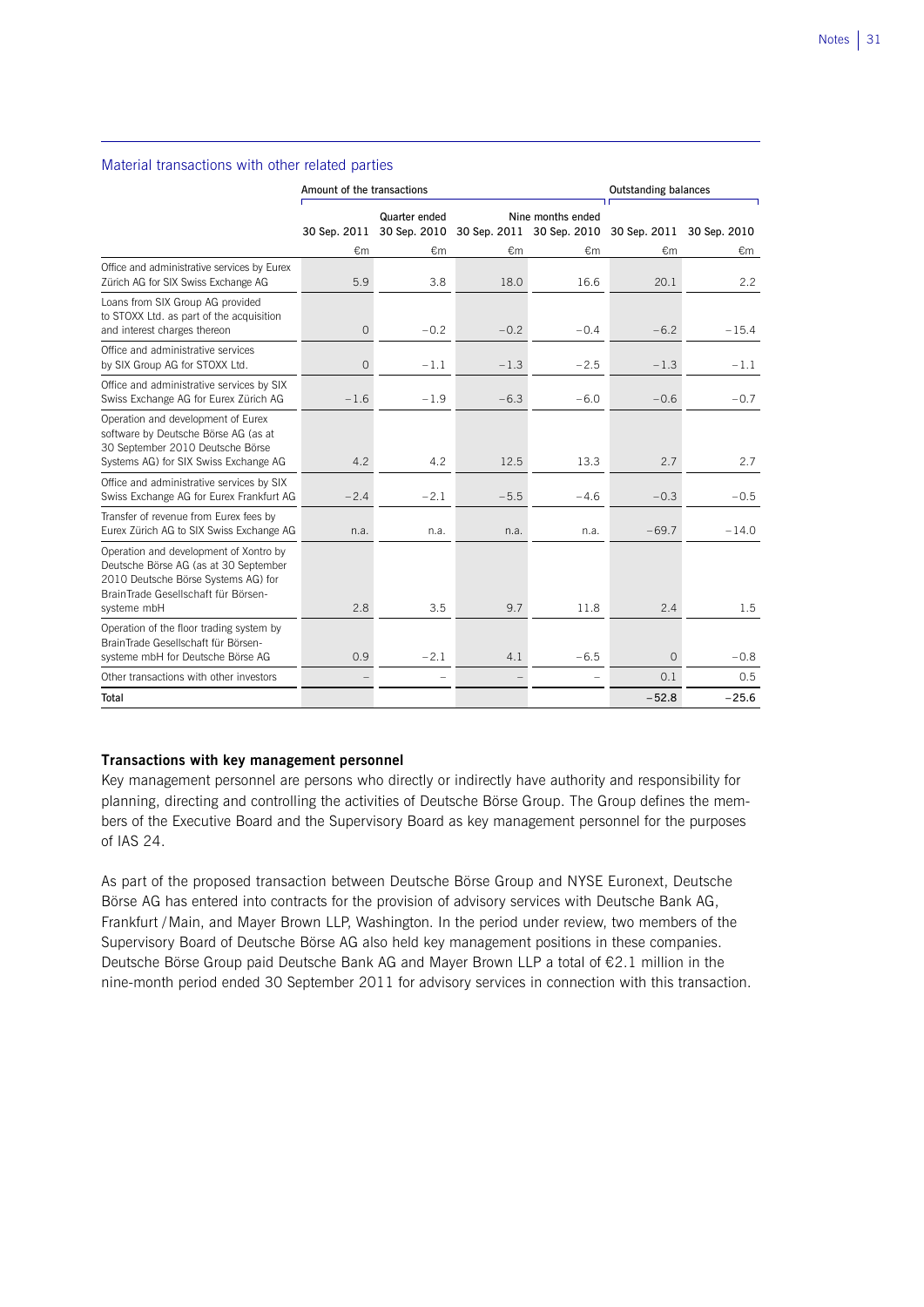Furthermore, Deutsche Börse AG has entered into a contract for the provision of advisory services with Richard Berliand, a member of Deutsche Börse AG's Supervisory Board. Significant elements of this contract include strategies relating to the competitive positioning of Deutsche Börse AG's new clearing business in the market as well as advisory services in connection with major strategic projects. Deutsche Börse Group made payments of €0.1 million to Richard Berliand for advisory services in the nine-month period ended 30 September 2011.

#### **Further transactions with related parties**

Under the terms of the agreement within the framework of the transaction between Deutsche Börse AG and SIX Swiss Exchange AG described in detail in note 2, Deutsche Börse AG will receive all of Eurex's sales and profits with effect from 1 January 2012, instead of the economic interest of 85 percent of these amounts currently contained in Deutsche Börse AG's consolidated financial statements. In return, SIX Swiss Exchange AG will receive consideration of €295 million in cash and 5,286,738 million shares of Alpha Beta Netherlands Holding N.V. Deutsche Börse AG's liability to SIX Group AG reported as at 30 September 2011 amounts to €491.6 million and comprises the present value of the cash component (€292.0 million) and the share component measured on the basis of the market price as at 30 September 2011 (€199.6 million). The transaction is expected to close in 2012.

## 9. Employees

#### Employees

|                                               | Quarter ended |              | Nine months ended |              |  |
|-----------------------------------------------|---------------|--------------|-------------------|--------------|--|
|                                               | 30 Sep. 2011  | 30 Sep. 2010 | 30 Sep. 2011      | 30 Sep. 2010 |  |
| Average number of employees during the period | 3.532         | 3.506        | 3.502             | 3.555        |  |
| Employed as at the balance sheet date         | 3.564         | 3.507        | 3.564             | 3.507        |  |

There was an average of 3,289 full-time equivalent (FTE) employees during the third quarter of 2010 (Q3/2010: 3,254). The increase in the number of employees was primarily due to the acquisition of Open Finance S.L. and to strategic projects.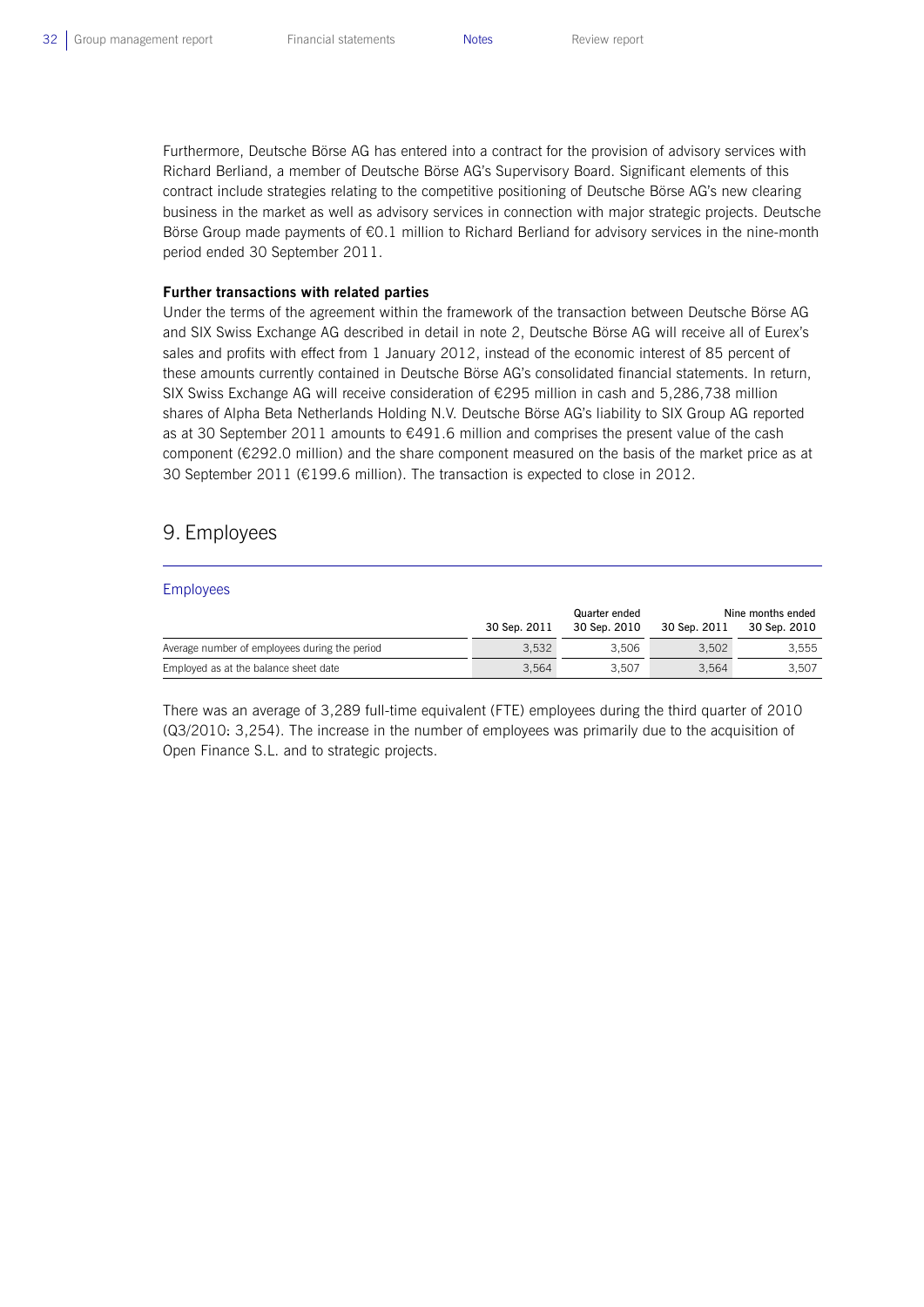## 10. Events after the balance sheet date

On 27 October 2011, Deutsche Börse AG has resolved on a share buyback programme pursuant to the current authorisation by its shareholders. The share buyback programme lasts up until the earlier of the completion of the Deutsche Börse and NYSE Euronext business combination or 31 December 2011. The overall purchase volume will amount to around €100 million. The share buyback programme is limited to a number of Deutsche Börse shares that – after execution of a corresponding share buyback programme of NYSE Euronext in the amount of up to US\$100 million – will preserve the ratio of former shareholders of Deutsche Börse AG of 60 percent and former NYSE Euronext shareholders of 40 percent in Alpha Beta Netherlands Holding N.V. after completion of the business combination of Deutsche Börse and NYSE Euronext.

Frankfurt/Main, 27 October 2011 Deutsche Börse AG The Executive Board

Reto Francion

Reto Francioni

Andreas Preuß

Frank Gerstenschläger

le C  ${}^{>}CC$ 

Michael Kuhn

Gregor Pottmeyer

Tessler

Jeffrev Tessler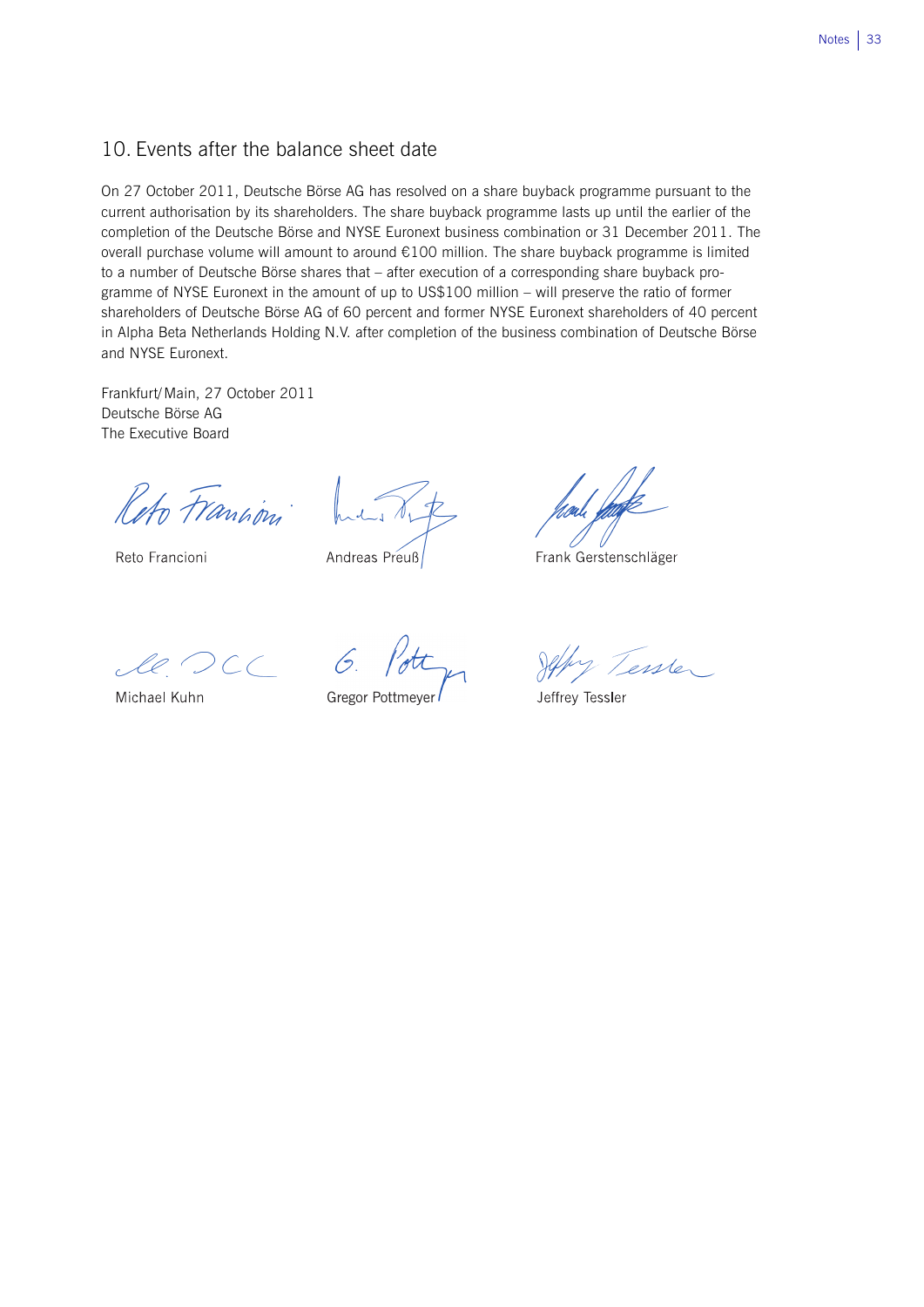## Review report

To Deutsche Börse AG, Frankfurt/Main

We have reviewed the condensed interim consolidated financial statements – comprising the condensed balance sheet, income statement, statement of comprehensive income, cash flow statement, statement of changes in equity and selected explanatory notes – together with the interim group management report of Deutsche Börse AG, Frankfurt/Main, for the period from 1 January to 30 September 2011 that are part of the quarterly financial report according to § 37 x Abs. 3 WpHG ("Wertpapierhandelsgesetz": "German Securities Trading Act"). The preparation of the condensed interim consolidated financial statements in accordance with those IFRS applicable to interim financial reporting as adopted by the EU, and in accordance with the IFRS for interim financial reporting as issued by the International Accounting Standards Board (IASB), and of the interim group management report in accordance with the requirements of the WpHG applicable to interim group management reports, is the responsibility of the Company's management. Our responsibility is to issue a report on the condensed interim consolidated financial statements and on the interim group management report based on our review.

We performed our review of the condensed interim consolidated financial statements and the interim group management report in accordance with the German generally accepted standards for the review of financial statements promulgated by the Institut der Wirtschaftsprüfer (IDW). Those standards require that we plan and perform the review so that we can preclude through critical evaluation, with a certain level of assurance, that the condensed interim consolidated financial statements have not been prepared, in material aspects, in accordance with the IFRS applicable to interim financial reporting as adopted by the EU, and in accordance with the IFRS for interim financial reporting as issued by the IASB, and that the interim group management report has not been prepared, in material aspects, in accordance with the requirements of the WpHG applicable to interim group management reports. A review is limited primarily to inquiries of company employees and analytical assessments and therefore does not provide the assurance attainable in a financial statement audit. Since, in accordance with our engagement, we have not performed a financial statement audit, we cannot issue an auditor's report.

Based on our review, no matters have come to our attention that cause us to presume that the condensed interim consolidated financial statements have not been prepared, in material respects, in accordance with the IFRS applicable to interim financial reporting as adopted by the EU, and in accordance with the IFRS for interim financial reporting as issued by the IASB, or that the interim group management report has not been prepared, in material respects, in accordance with the requirements of the WpHG applicable to interim group management reports.

Frankfurt/Main, 27 October 2011

KPMG AG Wirtschaftsprüfungsgesellschaft

Braun **Beier** German public auditor German public auditor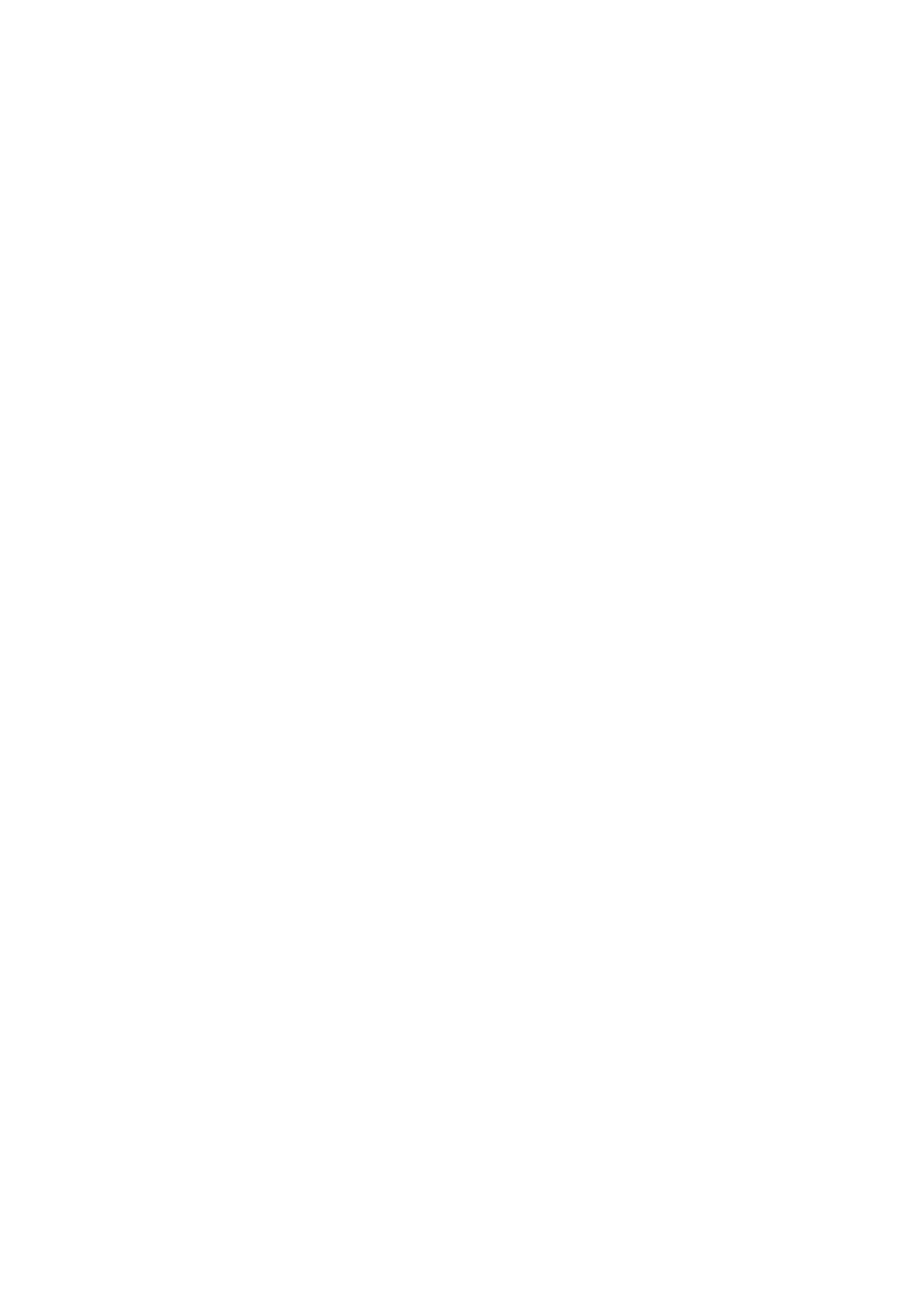#### **Contact**

Investor Relations Phone +49-(0) 69-2 11-1 16 70 Fax +49-(0) 69-2 11-1 46 08 E-mail ir@deutsche-boerse.com www.deutsche-boerse.com/ir\_e

#### **Publications service**

The annual report 2010 may be obtained from the publications service of Deutsche Börse Group.

Phone +49-(0) 69-2 11-1 15 10 Fax +49-(0) 69-2 11-1 15 11

Downloads at www.deutsche-boerse.com

Reproduction – in whole or in part – only with the written permission of the publisher

#### **Registered trademarks**

AlphaFlash®, DAX®, Eurex Bonds®, GC Pooling®, TRICE®, Xetra®, Xetra-Gold® and XTF® are registered trademarks of Deutsche Börse AG.

STOXX<sup>®</sup> is a registered trademark of STOXX Ltd.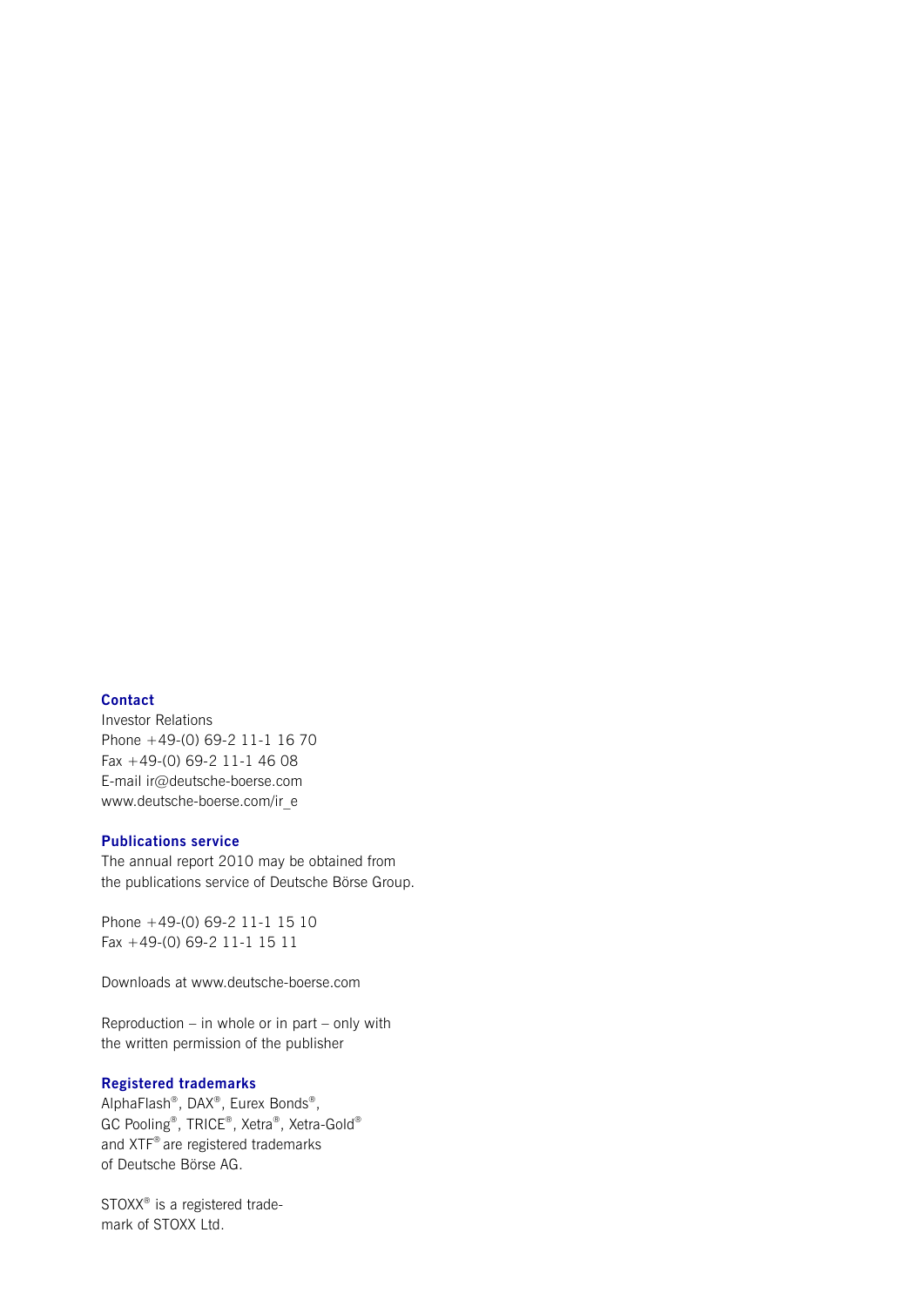#### **Important notice**

**Safe harbour statement** 

In connection with the proposed business combination transaction between NYSE Euronext and Deutsche Börse AG, Alpha Beta Netherlands Holding N.V. ("Holding"), a newly formed holding company, filed, and the SEC declared effective on 3 May 2011, a Registration Statement on Form F-4 with the U.S. Securities and Exchange Commission ("SEC") that includes (1) a proxy statement of NYSE Euronext that also constitutes a prospectus for Holding, which was used in connection with NYSE Euronext special meeting of stockholders held on 7 July 2011 and (2) an offering prospectus used in connection with Holding's offer to acquire Deutsche Börse AG shares held by US holders. Holding has also filed an offer document with the German Federal Financial Supervisory Authority (Bundesanstalt für Finanzdienstleistungsaufsicht) ("BaFin"), which was approved by the BaFin for publication pursuant to the German Takeover Act (Wertpapiererwerbs- und Übernahmegesetz), and was published on 4 May 2011.

Investors and security holders are urged to read the definitive proxy statement/prospectus, the offering prospectus, the offer document, as amended, and published additional accompanying information in connection with the exchange offer regarding the proposed business combination transaction because they contain important information. You may obtain a free copy of the definitive proxy statement/prospectus, the offering prospectus and other related documents filed by NYSE Euronext and Holding with the SEC on the SEC's website at www.sec.gov. The definitive proxy statement/prospectus and other documents relating thereto may also be obtained for free by accessing NYSE Euronext's website at www.nyse.com. The offer document, as amended, and published additional accompanying information in connection with the exchange offer are available at Holding's website at www.global-exchange-operator.com.

This document is neither an offer to purchase nor a solicitation of an offer to sell shares of Holding, Deutsche Börse AG or NYSE Euronext. The final terms and further provisions regarding the public offer are disclosed in the offer document that has been approved by the BaFin and in documents that have been filed with the SEC.

No offering of securities shall be made except by means of a prospectus meeting the requirements of Section 10 of the U.S. Securities Act of 1933, as amended, and applicable European regulations. The exchange offer and the exchange offer document, as amended, shall not constitute an issuance, publication or public advertising of an offer pursuant to laws and regulations of jurisdictions other than those of Germany, United Kingdom of Great Britain and Northern Ireland and the United States of America. The relevant final terms of the proposed business combination transaction will be disclosed in the information documents reviewed by the competent European market authorities.

Subject to certain exceptions, in particular with respect to qualified institutional investors (tekikaku kikan toshika) as defined in Article 2 para. 3 (i) of the Financial Instruments and Exchange Act of Japan (Law No. 25 of 1948, as amended), the exchange offer will not be made directly or indirectly in or into Japan, or by use of the mails or by any means or instrumentality (including without limitation, facsimile transmission, telephone and the internet) of interstate or foreign commerce or any facility of a national securities exchange of Japan. Accordingly, copies of this announcement or any accompanying documents may not be, directly or indirectly, mailed or otherwise distributed, forwarded or transmitted in, into or from Japan.

The shares of Holding have not been, and will not be, registered under the applicable securities laws of Japan. Accordingly, subject to certain exceptions, in particular with respect to qualified institutional investors (tekikaku kikan toshika) as defined in Article 2 para. 3 (i) of the Financial Instruments and Exchange Act of Japan (Law No. 25 of 1948, as amended), the shares of Holding may not be offered or sold within Japan, or to or for the account or benefit of any person in Japan. **Forward-looking statements**  This document includes forward-looking statements about NYSE Euronext, Deutsche Börse AG, Holding, the enlarged group and other persons, which may include statements about the proposed business combination, the likelihood that such transaction could be consummated, the effects of any transaction on the businesses of NYSE Euronext or Deutsche Börse AG, and other statements that are not historical facts. By their nature, forward-looking statements involve risks and uncertainties because they relate to events and depend on circumstances that may or may not occur in the future. Forward-looking statements are not guarantees of future performance and actual results of operations, financial condition and liquidity, and the development of the industries in which NYSE Euronext and Deutsche Börse AG operate may differ materially from those made in or suggested by the forward-looking statements contained in this document. Any forwardlooking statements speak only as at the date of this document. Except as required by applicable law, none of NYSE Euronext, Deutsche Börse AG or Holding undertakes any obligation to update or revise publicly any forward-looking statement, whether as a result of new information, future events or otherwise.